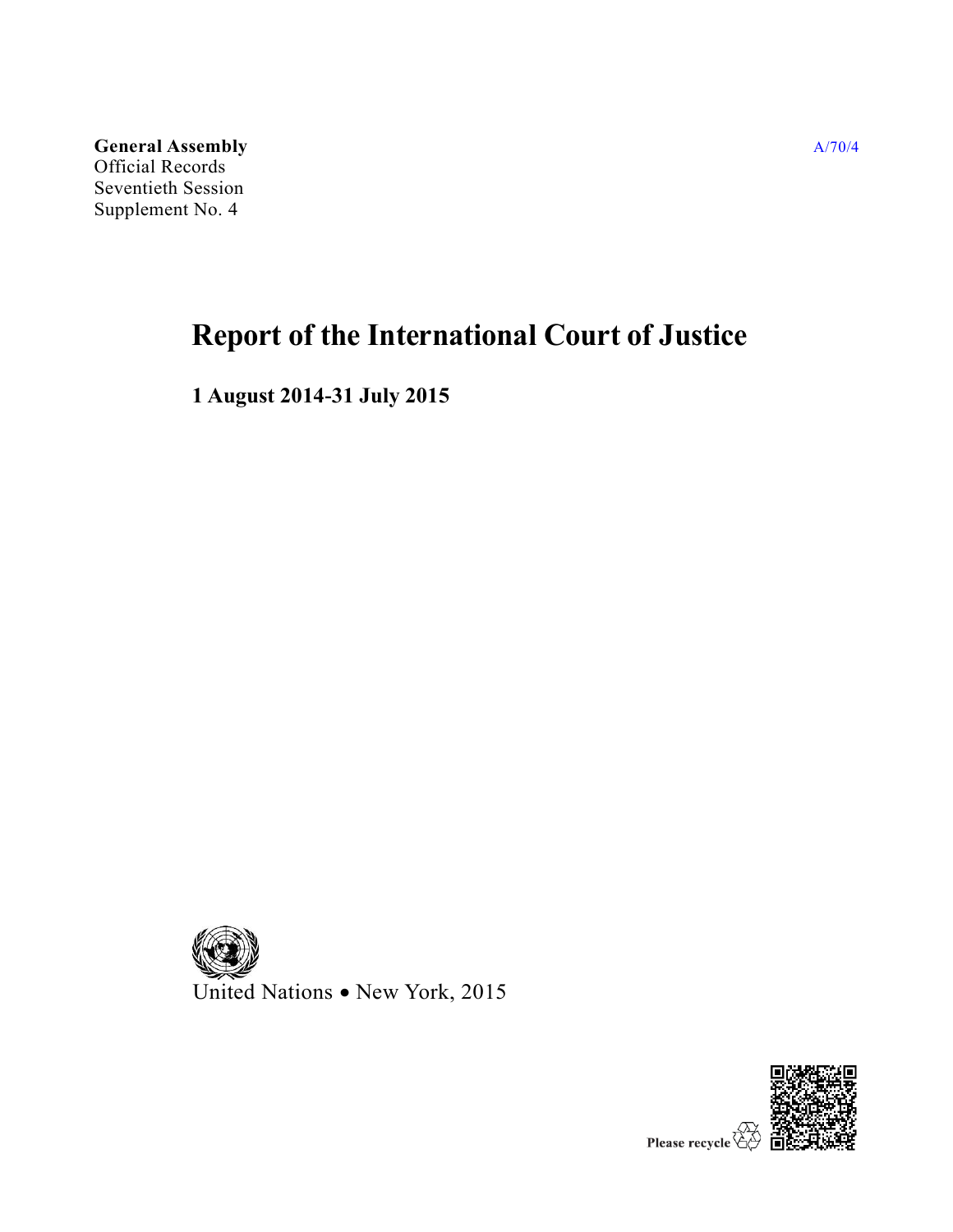*Note*

Symbols of United Nations documents are composed of letters combined with figures. Mention of such a symbol indicates a reference to a United Nations document.

ISSN 0251-8473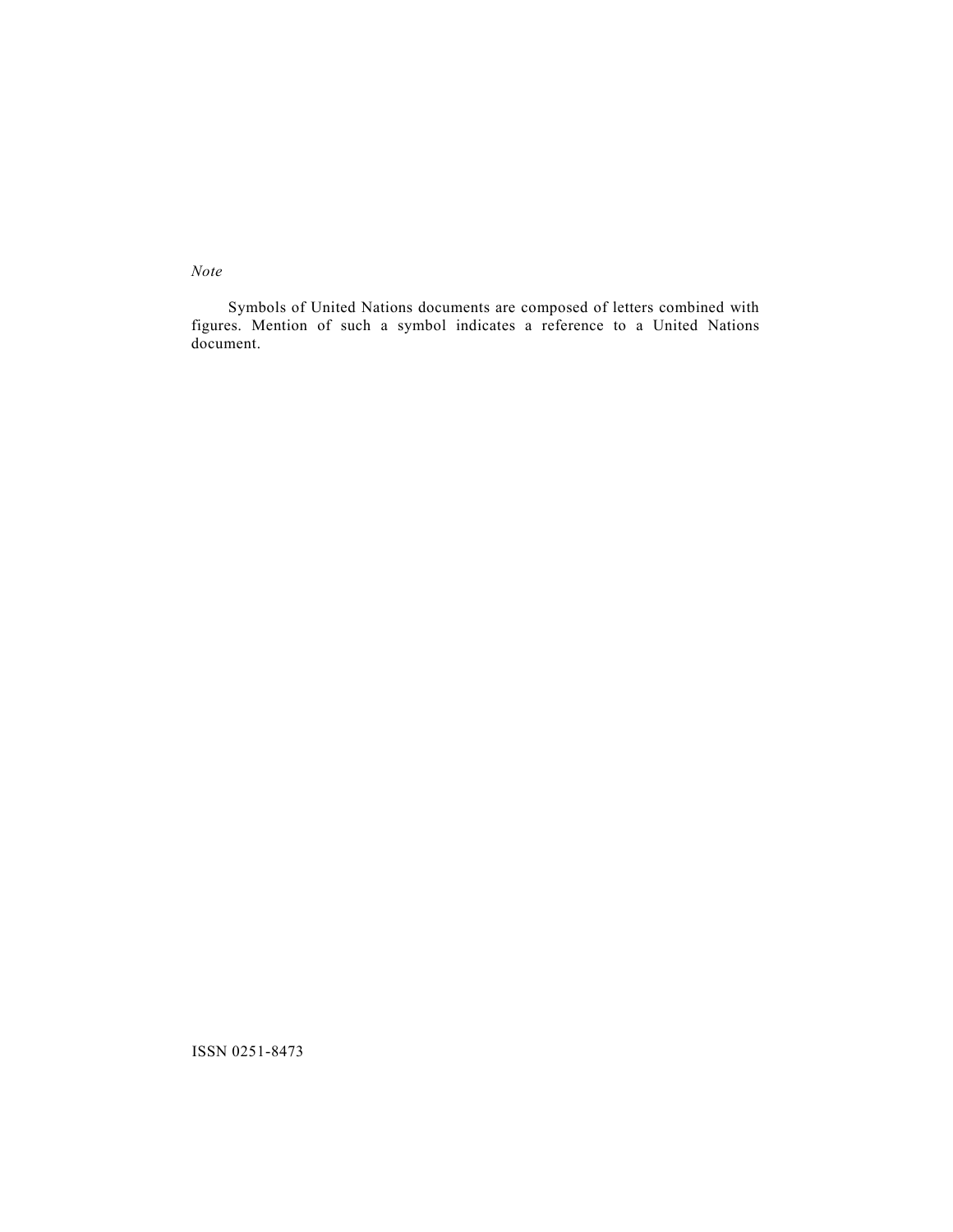[1 August 2015]

## Contents

| Chapter |                 |     |                                                                                                                                                           | Page |  |  |
|---------|-----------------|-----|-----------------------------------------------------------------------------------------------------------------------------------------------------------|------|--|--|
| Ι.      | 5               |     |                                                                                                                                                           |      |  |  |
| II.     |                 |     |                                                                                                                                                           |      |  |  |
|         | A.              |     |                                                                                                                                                           |      |  |  |
|         | Β.              |     |                                                                                                                                                           |      |  |  |
| III.    |                 |     |                                                                                                                                                           |      |  |  |
|         | А.              |     |                                                                                                                                                           |      |  |  |
|         | Β.              |     |                                                                                                                                                           | 17   |  |  |
|         | $\mathcal{C}$ . |     |                                                                                                                                                           | 17   |  |  |
| IV.     |                 |     |                                                                                                                                                           |      |  |  |
| V.      |                 |     | Pending contentious proceedings during the period under review                                                                                            | 21   |  |  |
|         |                 | 1.  | Gabčíkovo-Nagymaros Project (Hungary/Slovakia)                                                                                                            | 21   |  |  |
|         |                 | 2.  | Armed Activities on the Territory of the Congo (Democratic Republic of the                                                                                | 21   |  |  |
|         |                 | 3.  | Application of the Convention on the Prevention and Punishment of the Crime of                                                                            | 23   |  |  |
|         |                 | 4.  | Certain Activities carried out by Nicaragua in the Border Area (Costa Rica v.                                                                             | 25   |  |  |
|         |                 | 5.  | Construction of a Road in Costa Rica along the San Juan River (Nicaragua v.                                                                               | 30   |  |  |
|         |                 | 6.  | Obligation to Negotiate Access to the Pacific Ocean (Bolivia v. Chile)                                                                                    | 32   |  |  |
|         |                 | 7.  | Question of the Delimitation of the Continental Shelf between Nicaragua and<br>Colombia beyond 200 nautical miles from the Nicaraguan Coast (Nicaragua v. | 34   |  |  |
|         |                 | 8.  | Alleged Violations of Sovereign Rights and Maritime Spaces in the Caribbean Sea                                                                           | 35   |  |  |
|         |                 | 9.  | Questions relating to the Seizure and Detention of Certain Documents and Data                                                                             | 37   |  |  |
|         |                 | 10. | Maritime Delimitation in the Caribbean Sea and the Pacific Ocean (Costa Rica v.                                                                           | 39   |  |  |
|         |                 | 11. | Obligations concerning Negotiations relating to Cessation of the Nuclear Arms<br>Race and to Nuclear Disarmament (Marshall Islands v. India)              | 41   |  |  |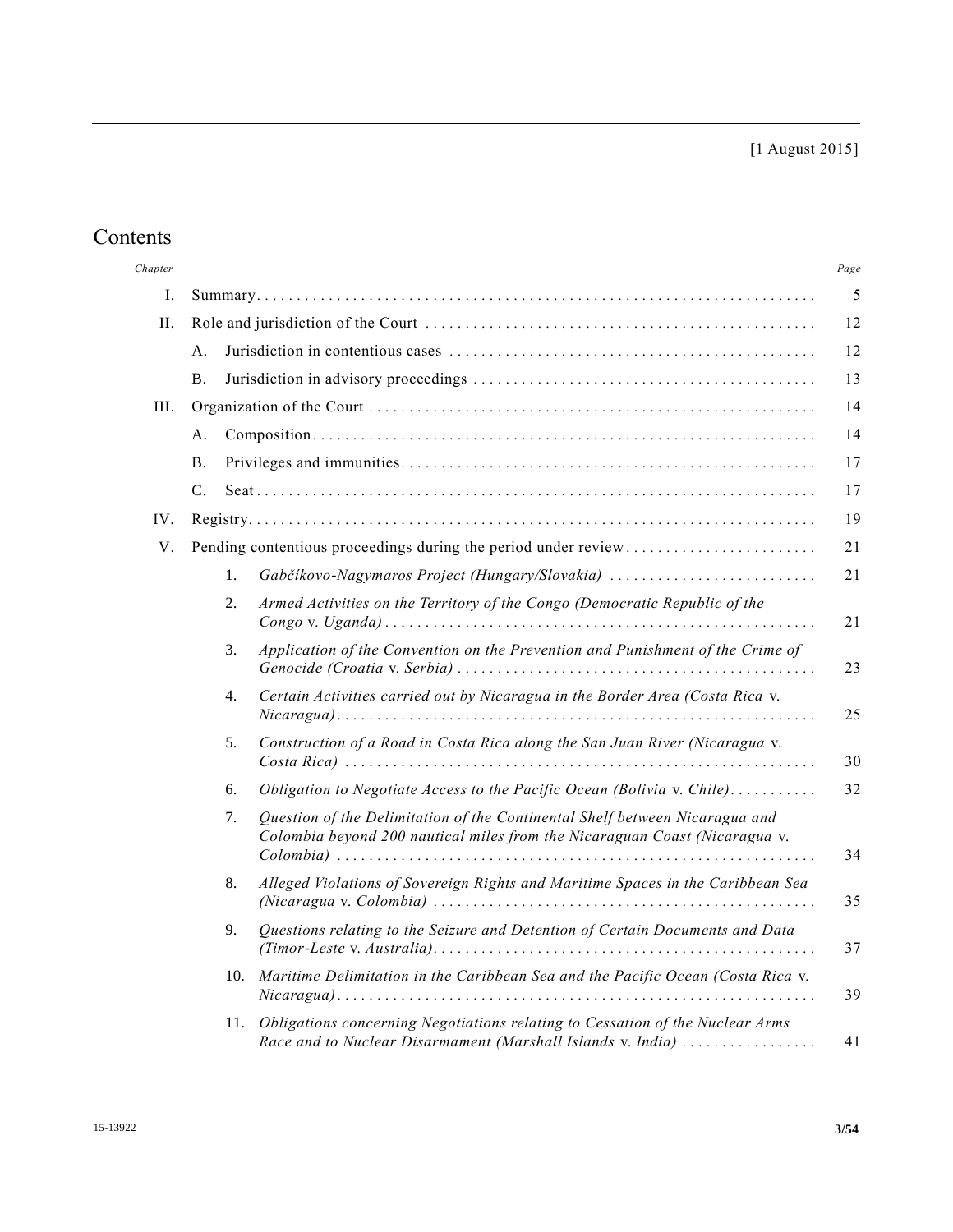|       |                                                                                                | Obligations concerning Negotiations relating to Cessation of the Nuclear Arms<br>12.<br>Race and to Nuclear Disarmament (Marshall Islands v. Pakistan)       | 42 |  |  |
|-------|------------------------------------------------------------------------------------------------|--------------------------------------------------------------------------------------------------------------------------------------------------------------|----|--|--|
|       |                                                                                                | Obligations concerning Negotiations relating to Cessation of the Nuclear Arms<br>13.<br>Race and to Nuclear Disarmament (Marshall Islands v. United Kingdom) | 43 |  |  |
|       |                                                                                                | 14. Maritime Delimitation in the Indian Ocean (Somalia v. Kenya)                                                                                             | 43 |  |  |
| VI.   |                                                                                                | 45                                                                                                                                                           |    |  |  |
| VII.  |                                                                                                |                                                                                                                                                              | 47 |  |  |
|       | A.                                                                                             |                                                                                                                                                              | 47 |  |  |
|       | <b>B.</b>                                                                                      |                                                                                                                                                              | 48 |  |  |
|       | $\mathcal{C}$ .                                                                                |                                                                                                                                                              | 49 |  |  |
|       | D.                                                                                             |                                                                                                                                                              | 50 |  |  |
| VIII. |                                                                                                |                                                                                                                                                              |    |  |  |
|       | A.                                                                                             |                                                                                                                                                              | 51 |  |  |
|       | <b>B.</b>                                                                                      |                                                                                                                                                              | 51 |  |  |
|       | C.                                                                                             |                                                                                                                                                              | 51 |  |  |
|       | D.                                                                                             | Revised budget of the Court for the biennium 2014-2015                                                                                                       | 52 |  |  |
| Annex |                                                                                                |                                                                                                                                                              |    |  |  |
|       | International Court of Justice: organizational structure and post distribution of the Registry |                                                                                                                                                              |    |  |  |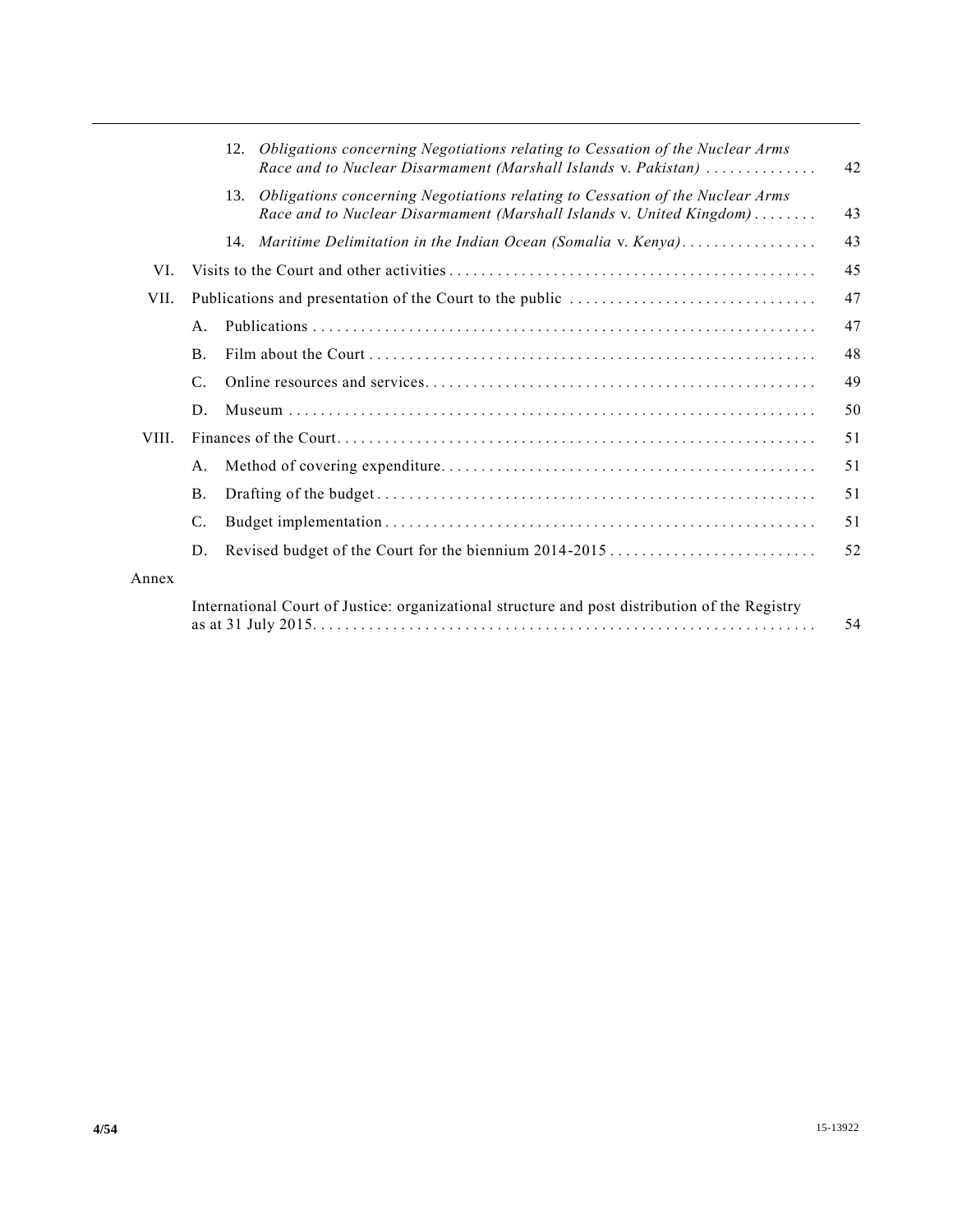### **Chapter I Summary**

#### **Brief overview of the judicial work of the Court**

1. During the period under review, the International Court of Justice experienced a high level of judicial activity, ruling, in particular, on the case concerning the *Application of the Convention on the Prevention and Punishment of the Crime of Genocide (Croatia* v. *Serbia)* (see paras. 100-109 below).

2. The Court or its President also handed down nine orders (listed in chronological order):

- by an order dated 19 September 2014, the President of the Court fixed the time limit for the filing, by the Republic of Nicaragua, of a written statement of its observations and submissions on the preliminary objections raised by the Republic of Colombia in the case concerning the *Question of the Delimitation of the Continental Shelf between Nicaragua and Colombia beyond 200 nautical miles from the Nicaraguan Coast (Nicaragua* v. *Colombia)* (see paras. 150-161 below);
- by an order dated 16 October 2014, the Court fixed the time limits for the filing of initial written pleadings in the case concerning *Maritime Delimitation in the Indian Ocean (Somalia* v. *Kenya)* (see paras. 224-232 below);
- by an order dated 19 December 2014, the President of the Court fixed the time limit for the filing, by Nicaragua, of a written statement of its observations and submissions on the preliminary objections raised by Colombia in the case concerning *Alleged Violations of Sovereign Rights and Maritime Spaces in the Caribbean Sea (Nicaragua* v. *Colombia)* (see paras. 162-174 below);
- by an order dated 22 April 2015, the Court, granting the request of Australia for the modification of the order indicating provisional measures, rendered on 3 March 2014, in the case concerning *Questions relating to the Seizure and Detention of Certain Documents and Data (Timor-Leste* v. *Australia)*, authorized the return to Timor-Leste of all the documents and data, still sealed, that had been seized on 3 December 2013 by Australia (see paras. 175-192 below);
- by an order dated 19 May 2015, the Court extended from 16 June to 16 September 2015 the time limit for the filing of the counter-memorial by the Republic of India on the question of the jurisdiction of the Court in the case of *Obligations concerning Negotiations relating to Cessation of the Nuclear Arms Race and to Nuclear Disarmament (Marshall Islands* v. *India)* (see paras. 205-210 below);
- by an order dated 11 June 2015, the President of the Court recorded the discontinuance, by the Democratic Republic of Timor-Leste, of the proceedings instituted by its application filed on 17 December 2013, and directed the removal of the case concerning *Questions relating to the Seizure and Detention of Certain Documents and Data (Timor-Leste* v. *Australia)* from the Court's List (see paras. 175-192 below);
- by an order dated 19 June 2015, the President of the Court fixed the time limit for the filing, by the Republic of the Marshall Islands, of a written statement of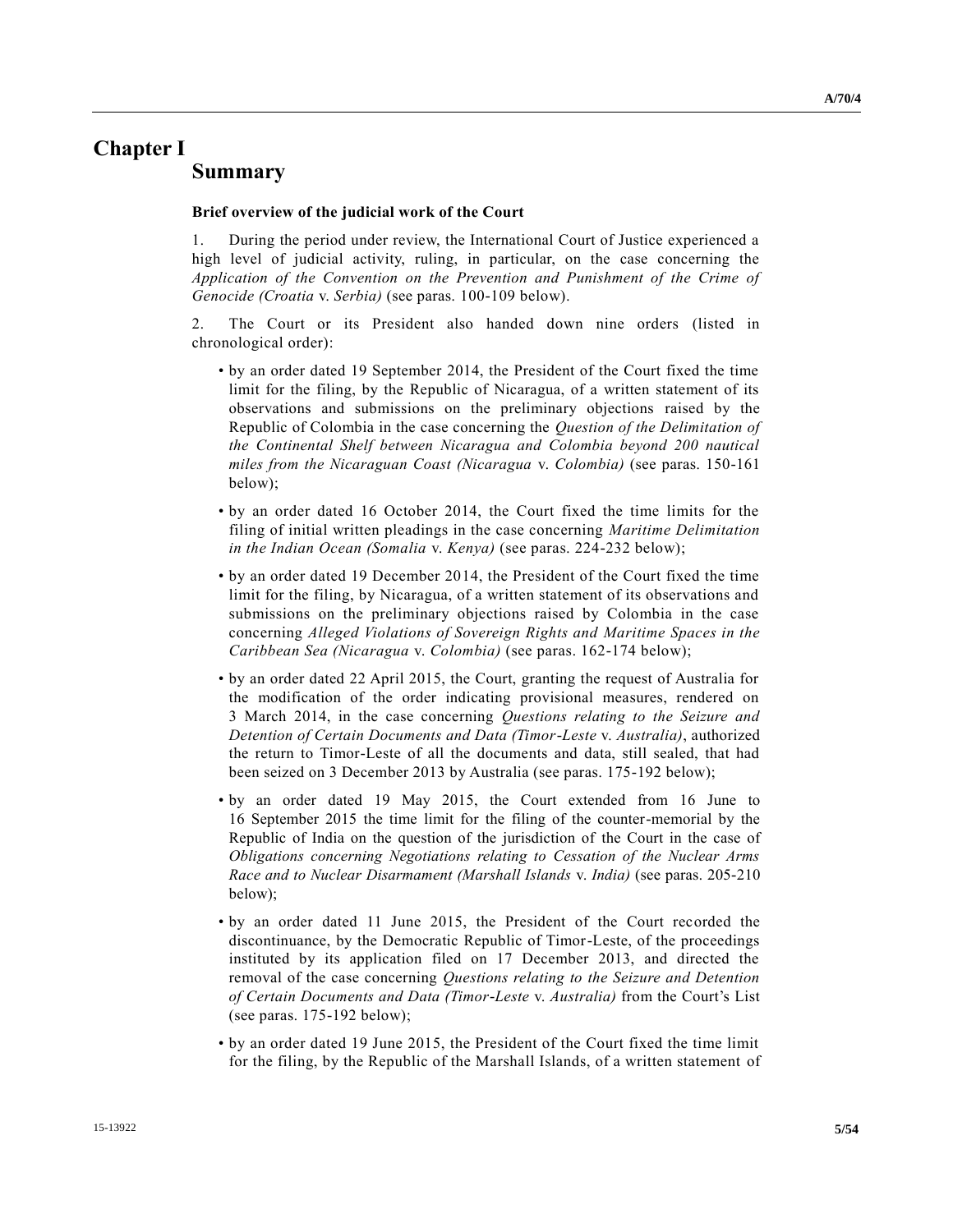its observations and submissions on the preliminary objections raised by the United Kingdom of Great Britain and Northern Ireland in the case of *Obligations concerning Negotiations relating to Cessation of the Nuclear Arms Race and to Nuclear Disarmament (Marshall Islands* v. *United Kingdom)* (see paras. 218-223 below);

- by an order dated 1 July 2015, the Court decided to resume the proceedings in the case concerning *Armed Activities on the Territory of the Congo (Democratic Republic of the Congo* v. *Uganda)* with regard to the question of reparations, and fixed 6 January 2016 as the time limit for the filing, by the Democratic Republic of the Congo, of a memorial on the reparations which it considers to be owed to it by Uganda, and for the filing, by Uganda, of a memorial on the reparations which it considers to be owed to it by the Democratic Republic of the Congo (see paras. 88-99 below);
- by an order dated 9 July 2015, the President of the Court extended from 17 July to 1 December 2015 the time limit for the filing of the counter-memorial of the Islamic Republic of Pakistan on the questions of the jurisdiction of the Court and the admissibility of the application in the case of *Obligations concerning Negotiations relating to Cessation of the Nuclear Arms Race and to Nuclear Disarmament (Marshall Islands* v. *Pakistan)* (see paras. 211-217 below).

3. During the same period, the International Court of Justice held public hearings in the following cases (in chronological order):

(a) in the joined cases concerning *Certain Activities carried out by Nicaragua in the Border Area (Costa Rica* v. *Nicaragua)* and *Construction of a Road in Costa Rica along the San Juan River (Nicaragua* v. *Costa Rica)* (see paras. 110-137 below);

(b) in the case concerning the *Obligation to Negotiate Access to the Pacific Ocean (Bolivia* v. *Chile)* (see paras. 138-149 below).

4. The Court was also seized of the following new contentious case: *Maritime Delimitation in the Indian Ocean (Somalia* v. *Kenya)* (see paras. 224-232 below).

5. On 7 August 2014, the Argentine Republic filed in the Registry of the Court a document entitled "Application instituting proceedings" against the United States of America, regarding a "Dispute concerning judicial decisions of the United States of America relating to the restructuring of the Argentine sovereign debt". Argentina contends that the United States has committed violations of Argentine sovereignty and immunities and other related violations as a result of judicial decisions adopted by United States tribunals concerning the restructuring of the Argentine public debt.

6. In its application, Argentina seeks to found the Court's jurisdiction on Article 38, paragraph 5, of the Rules of Court, which reads as follows:

"When the applicant State proposes to found the jurisdiction of the Court upon a consent thereto yet to be given or manifested by the State against which such application is made, the application shall be transmitted to that State. It shall not however be entered in the General List, nor any action be taken in the proceedings, unless and until the State against which such application is made consents to the Court's jurisdiction for the purposes of the case."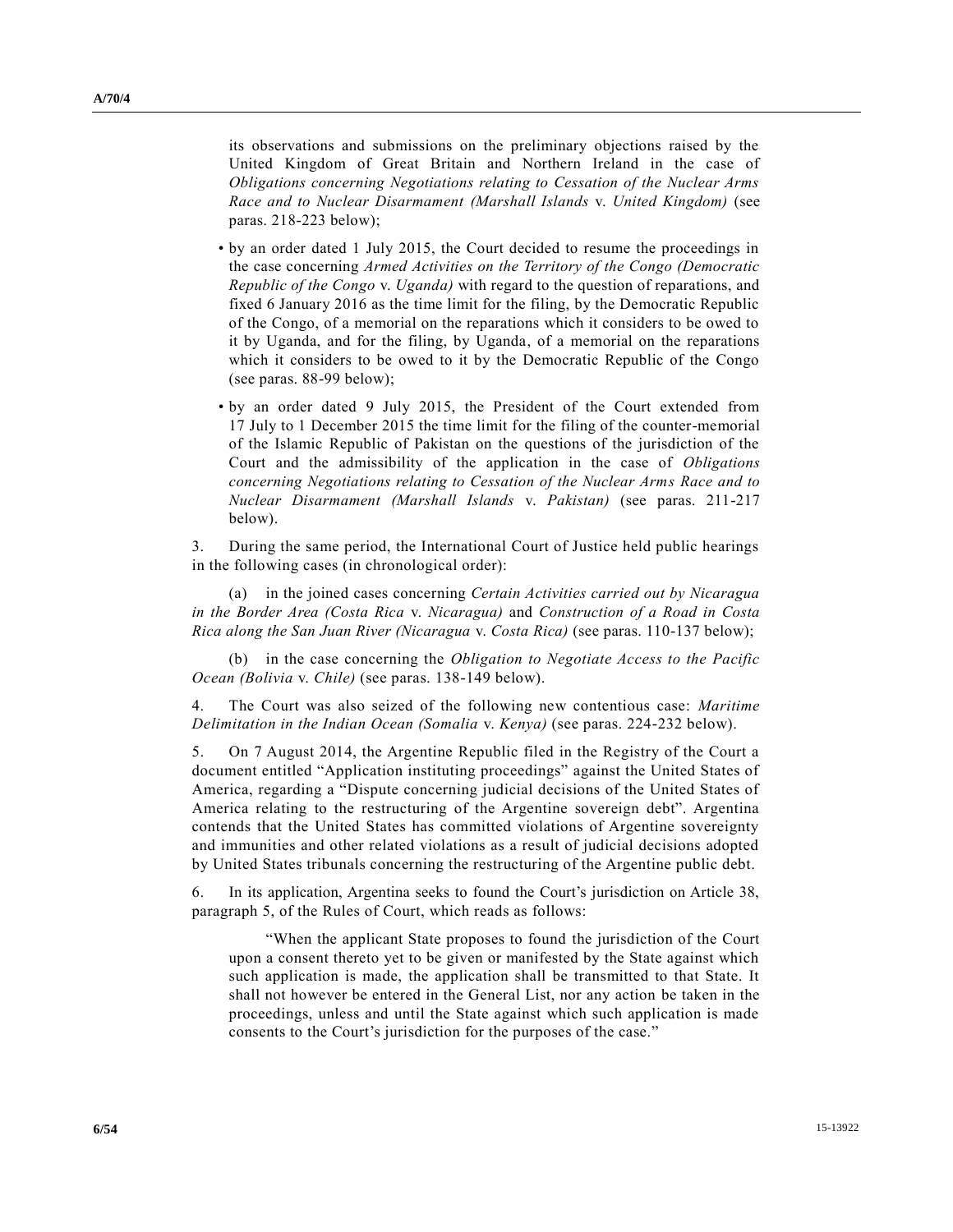7. In accordance with this provision, the application has been transmitted to the Government of the United States, and no action will be taken in the proceedings unless and until the United States consents to the Court's jurisdiction in the case.

8. At 31 July 2015, the number of cases entered in the Court's List stood at 12:

1. *Gabčíkovo-Nagymaros Project (Hungary/Slovakia)*; 1

2. *Armed Activities on the Territory of the Congo (Democratic Republic of the Congo* v. *Uganda)*;

3. *Certain Activities carried out by Nicaragua in the Border Area (Costa Rica* v. *Nicaragua)*;

4. *Construction of a Road in Costa Rica along the San Juan River (Nicaragua* v. *Costa Rica)*;

5*. Obligation to Negotiate Access to the Pacific Ocean (Bolivia* v. *Chile)*;

6. *Question of the Delimitation of the Continental Shelf between Nicaragua and Colombia beyond 200 nautical miles from the Nicaraguan Coast (Nicaragua* v. *Colombia)*;

7. *Alleged Violations of Sovereign Rights and Maritime Spaces in the Caribbean Sea (Nicaragua* v. *Colombia)*;

8. *Maritime Delimitation in the Caribbean Sea and the Pacific Ocean (Costa Rica* v. *Nicaragua)*;

9. *Obligations concerning Negotiations relating to Cessation of the Nuclear Arms Race and to Nuclear Disarmament (Marshall Islands* v. *India)*;

10. *Obligations concerning Negotiations relating to Cessation of the Nuclear Arms Race and to Nuclear Disarmament (Marshall Islands* v. *Pakistan)*;

11. *Obligations concerning Negotiations relating to Cessation of the Nuclear Arms Race and to Nuclear Disarmament (Marshall Islands* v. *United Kingdom)*;

12. *Maritime Delimitation in the Indian Ocean (Somalia* v. *Kenya)*.

9. The contentious cases entered in the Court's List involve States from across all continents, including five from the Americas, four from Africa, three from Europe, two from Asia and one from Oceania. The diverse geographical origins of those cases are illustrative of the universal character of the jurisdiction of the principal judicial organ of the United Nations.

10. Cases submitted to the Court involve a wide variety of subject matters, including: territorial and maritime disputes; unlawful use of force; interference in the domestic affairs of States; violation of territorial integrity and sovereignty; economic rights; international humanitarian and human rights law; genocide; environmental damage to and conservation of living resources; and interpretation

**\_\_\_\_\_\_\_\_\_\_\_\_\_\_\_\_\_\_**

<sup>&</sup>lt;sup>1</sup> The Court delivered its judgment in the case concerning the *Gabčikovo-Nagymaros Project (Hungary/Slovakia)* on 25 September 1997. The case nevertheless technically remains pending, given that, in September 1998, Slovakia filed a request for an additional judgment. Hungary filed a written statement of its position on the request made by Slovakia within the time limit of 7 December 1998 fixed by the President of the Court. The Parties have subsequently resumed negotiations over the implementation of the 1997 judgment and have informed the Court on a regular basis of the progress made.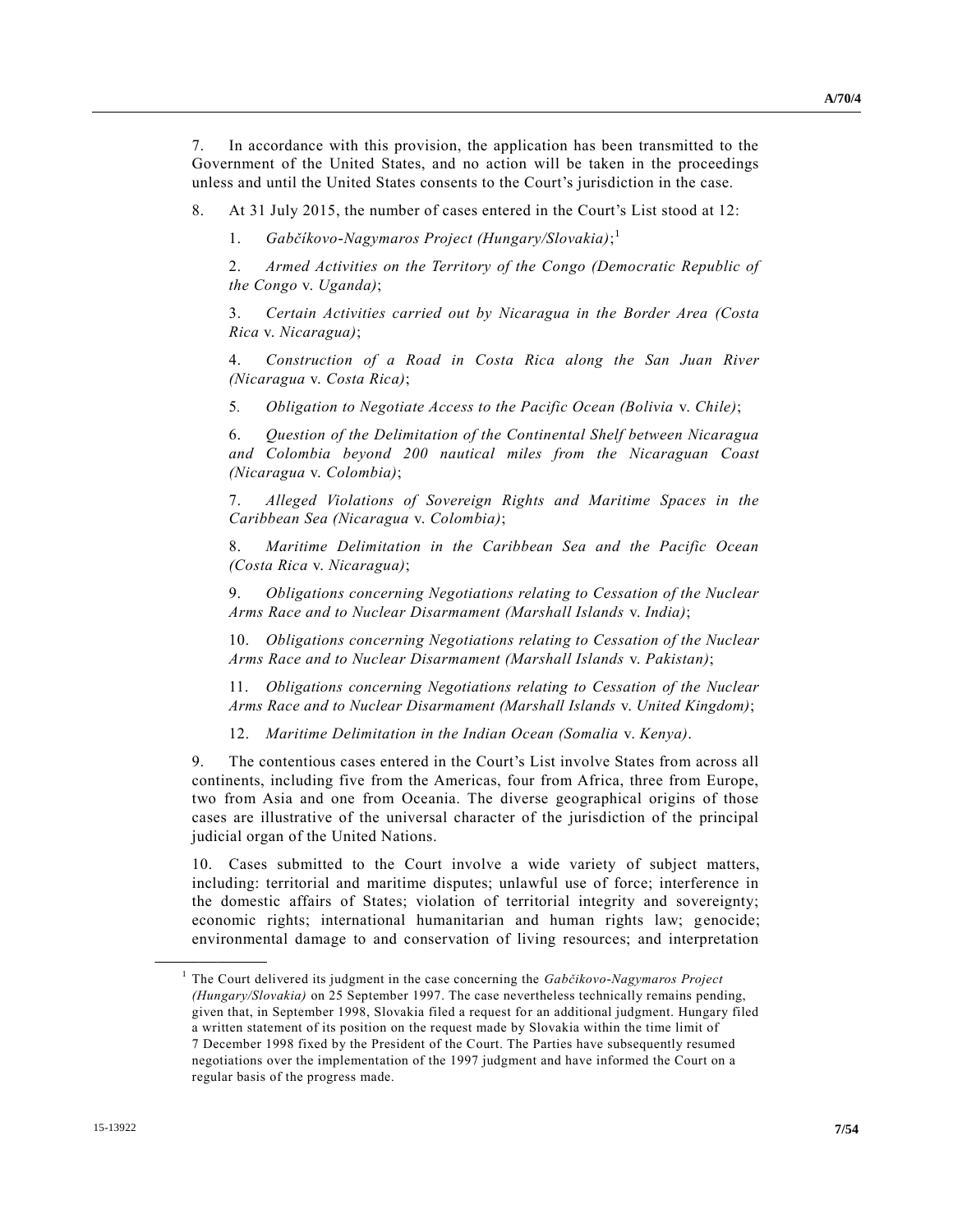**A/70/4**

and application of international treaties and conventions. This diversity of subject matter illustrates the general character of the jurisdiction of the principal jud icial organ of the United Nations.

11. The cases that States entrust to the Court for settlement are growing in factual and legal complexity. They also frequently involve a number of phases, for example, as a result of: the filing of preliminary objections to jurisdiction or admissibility; the submission of requests for the indication of provisional measures (which have to be dealt with as a matter of urgency); applications for permission to intervene; and declarations of intervention filed by third States.

12. During the period under review, no request for an advisory opinion was submitted to the Court.

### **Continuation of the Court's sustained level of activity**

13. Over the past twenty years, despite intensive use of new technologies, the workload of the Registry has grown considerably on account of the substantial increase in the number of cases brought before the Court and the associated incidental proceedings, as well as the growing complexity of those cases.

14. The Court has been able to respond to those new challenges thanks to the steps it has taken to enhance its efficiency.

15. Thus, the Court now sets itself a particularly demanding schedule of hearings and deliberations so that, at any given time, it may be considering several cases simultaneously, while at the same time ensuring that the numerous associated incidental proceedings are dealt with as promptly as possible. Over the past year, the Registry has sought to maintain the high level of efficiency and quality in its work to support the functioning of the Court.

16. The key role played by the Court in the system of peaceful settlement of inter-State disputes established by the Charter of the United Nations is universally recognized.

17. The Court welcomes the confidence placed in it and the respect shown to it by States, which may rest assured that it will continue to work to ensure the peaceful settlement of disputes and to clarify the rules of international law on which its decisions are based, with the utmost integrity, impartiality and independence, and as expeditiously as possible.

18. In this respect, it should be recalled that having recourse to the principal judicial organ of the United Nations is a uniquely cost-effective solution.

#### **Promoting the rule of law**

19. The Court takes the opportunity offered by the presentation of its annual report to the General Assembly to report on its role in promoting the rule of law, as it was once again invited to do by the Assembly in its resolution 69/123 of 10 December 2014.

20. The Court plays a key role in maintaining and promoting the rule of law throughout the world.

21. In this regard, the Court notes with satisfaction that the General Assembly, in its resolution 69/122 of 10 December 2014, recognized "the important role of the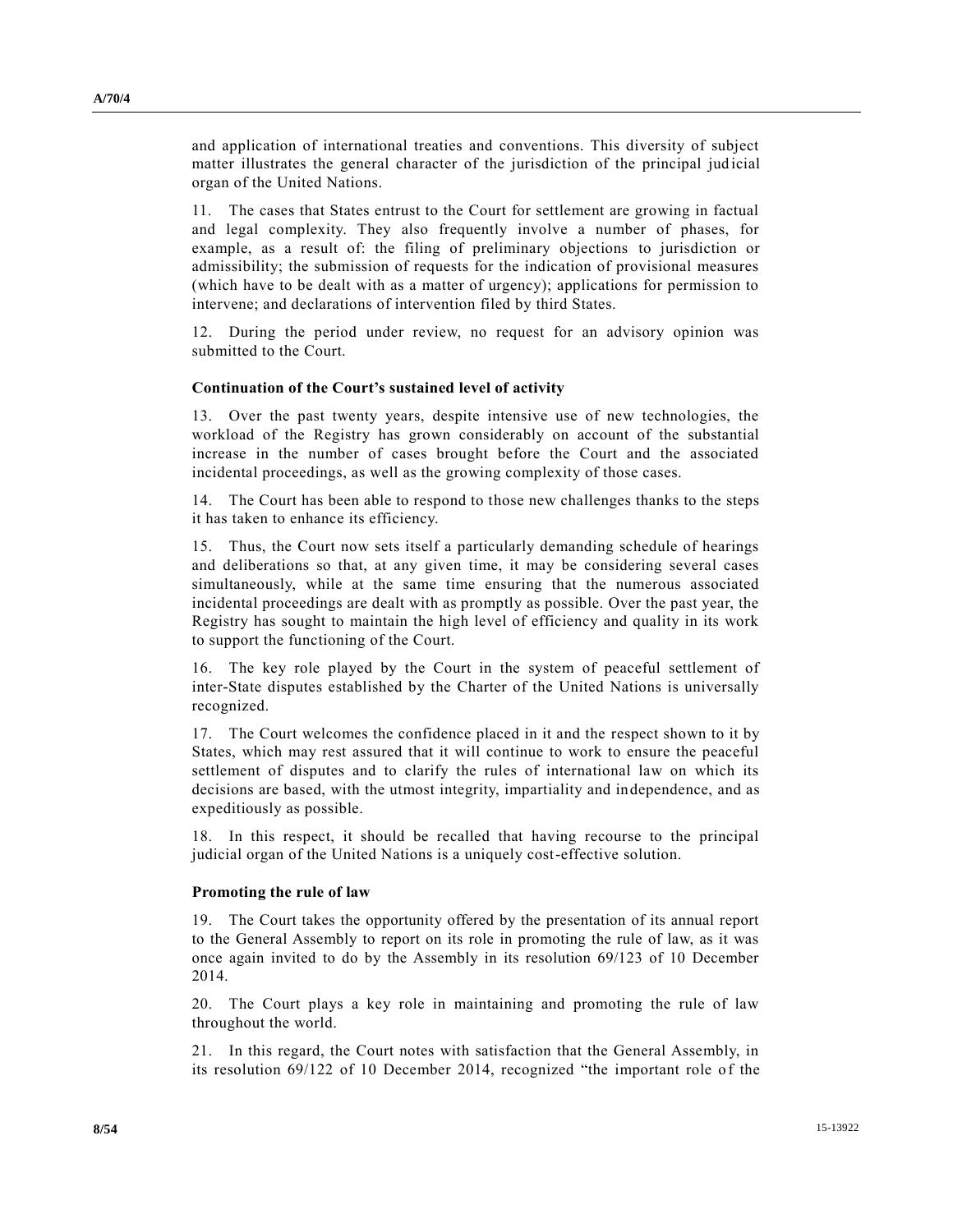International Court of Justice, the principal judicial organ of the United Nations, in adjudicating disputes among States and the value of its work, as well as the importance of having recourse to the Court in the peaceful settlement of disputes", and recalled that "consistent with Article 96 of the Charter [of the United Nations], the Court's advisory jurisdiction may [also] be requested by the General Assembly, the Security Council or other authorized organs of the United Nations and the specialized agencies".

22. The Court also notes with appreciation that, in its resolution 69/123, the General Assembly called upon "States that have not yet done so to consider accepting the jurisdiction of the International Court of Justice in accordance with its Statute" (Statute, Article 36, para. 2).

23. It should be recalled that everything the Court does is aimed at promoting the rule of law: through its judgments and advisory opinions, it contributes to strengthening and clarifying international law. The Court likewise endeavours to ensure that its decisions are publicized as widely as possible throughout the world, both through its publications, the development of multimedia platforms and its own Internet site, which contains its entire jurisprudence and that of its predecessor, the Permanent Court of International Justice, as well as through the provision of useful information for States and international organizations wishing to make use of the procedures open to them at the Court.

24. The President and other members of the Court, the Registrar and various members of the Registry staff regularly give presentations and take part in forums, both at The Hague and abroad, on the functioning of the Court, its procedures and jurisprudence. Their presentations enable the public to gain a better understanding of what the Court does both in contentious cases and in advisory proceedings.

25. Every year the Court welcomes a very large number of visitors, in particular, it receives Heads of State and other official delegations from various countries with an interest in its work.

26. During the period under review, the Court was also visited by a number of groups consisting of, among others, diplomats, academics, judges and representatives of judicial authorities, lawyers and members of the legal profession, approximately 5,800 visitors in total. The "open day", which is held every year, further enables the general public to become better acquainted with the Court and its proceedings.

27. The Court has a particular interest in young people: it participates in events organized by universities and offers internship programmes enabling students from various backgrounds to familiarize themselves with the institution and to further their knowledge of international law.

28. The Court is planning to organize a number of important events as part of its seventieth anniversary, which will be celebrated in April 2016, including: a solemn sitting; a conference; an exhibition; the screening of a new film on the Court; and a range of other activities. The Court hopes that the United Nations and its Member States will support those events and play an active role in them.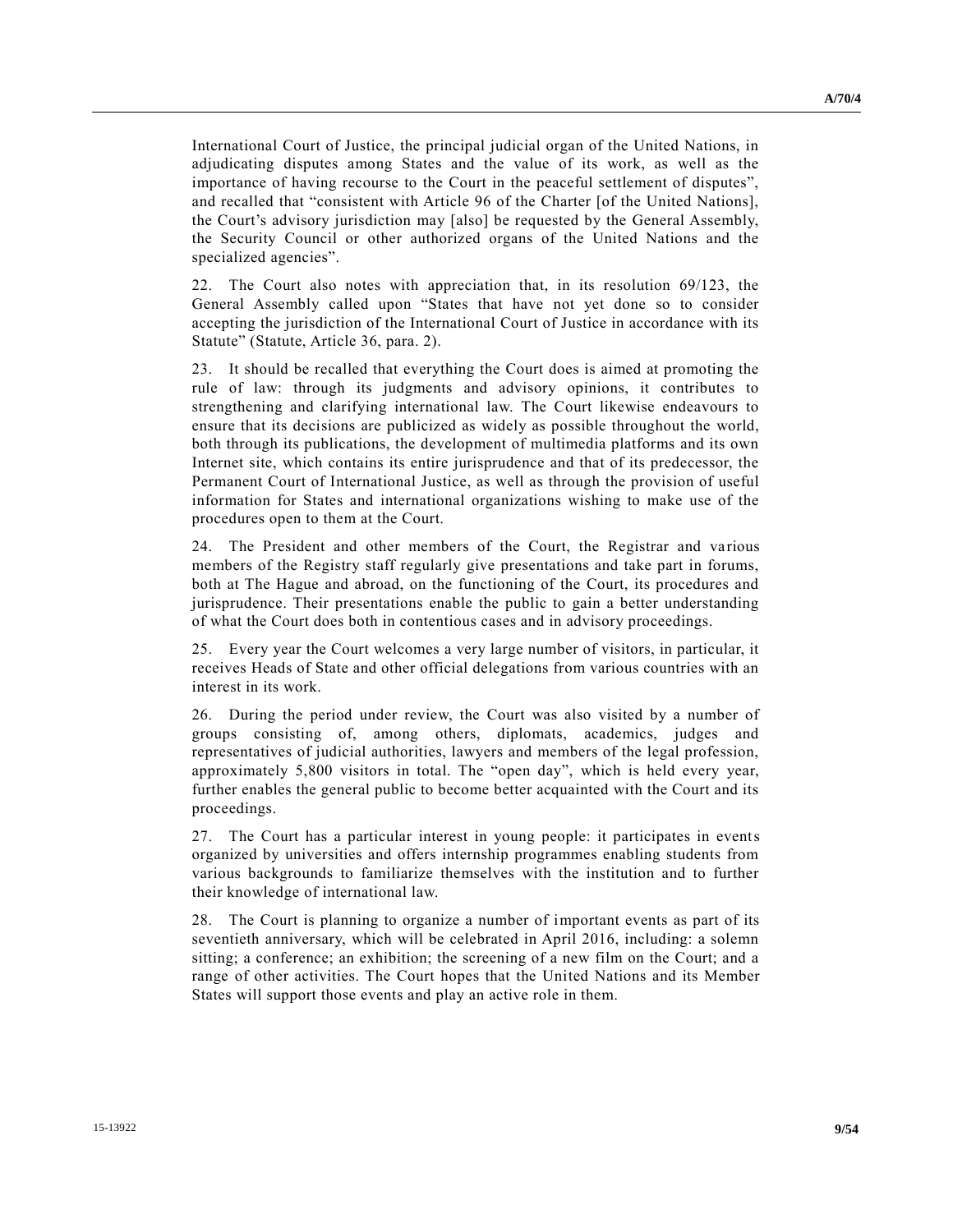#### **Asbestos**

29. During work carried out in July 2014 to renovate the wing of the Peace Palace that was constructed in 1977, which houses the Court's Deliberation Room and a

number of judges' offices, the presence of asbestos was discovered. The Carnegie Foundation, which is responsible for the administration of the Peace Palace, commissioned a specialist firm to carry out tests and determine what measures should be taken. Tests conducted in August and September 2014 confirmed the presence of asbestos dust in the wing and in archiving areas used by the Court in the old building of the Palace. The entire judges' building (the parts constructed in both 1977 and 1996) and the contaminated archiving areas in the old building have been sealed off.

30. Further tests were conducted in February 2015 with a view to assessing more accurately the level of exposure to asbestos of the members of the Court and Registry staff who had worked in the areas in question, and any potential health risks to which they may have been exposed. The Carnegie Foundation contacted the Dutch occupational health and safety service, which concluded, on the basis of those additional tests, that the level of exposure to asbestos of those who, in the past, had worked either in the judges' building or in the archiving areas in question could be classified as a "completely negligible" or "negligible health risk", respectively. The Registry of the Court commissioned its own medical experts to conduct a second analysis of the tests carried out and to determine what, if any, medical follow-up should be offered to members of the Court and staff of the Registry who were potentially affected. At the time of the writing of the present report, the results of this second analysis were as yet unknown.

31. Following the closure of the building containing the judges' offices, and pending the completion of the asbestos-removal and renovation work, the Carnegie Foundation is providing temporary premises for members of the Court and the Registry staff who assist them directly. The work is scheduled to be finished before the end of 2015.

32. Moreover, the Carnegie Foundation has agreed to draw up an asbestos management plan for the old building of the Peace Palace, which will be communicated to the Court.

#### **Agreement between the United Nations and the Carnegie Foundation**

33. A new version of the Residency Agreement between the United Nations and the Carnegie Foundation with respect to the Peace Palace is awaiting adoption by the General Assembly. It will reflect the commitments made in the associated memorandum of understanding signed by the two parties on 15 October 2014. Notable provisions in this new version of the agreement include:

- an exchange of space, as a result of which the Court will acquire more suitable premises in which to store its archives and library stacks;
- the publication by the Carnegie Foundation, in consultation with the Court, of house rules regarding a wide range of security matters; and
- the conduct by the Carnegie Foundation, at least every two years, of testing of air and dust for the presence of asbestos in accordance with Dutch law, and the development of an asbestos management plan.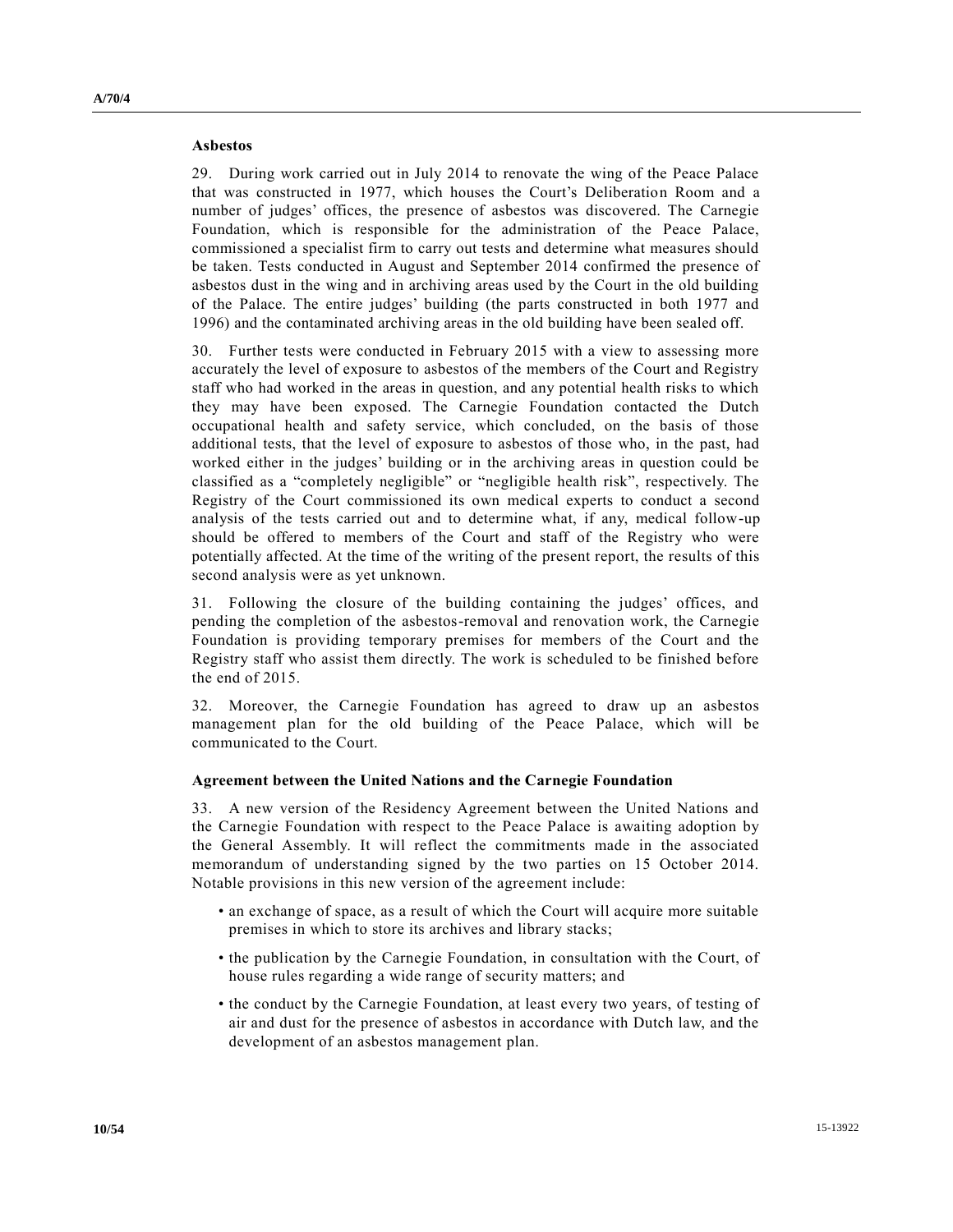#### **Pension scheme for judges of the Court**

34. In 2012, the President of the Court sent a letter to the President of the General Assembly, accompanied by an explanatory paper  $(A/66/726, \text{annex})$  $(A/66/726, \text{annex})$ , setting out the comments and concerns of the International Court of Justice regarding certain proposals relating to the pension schemes for the members of the Court and the judges of the international tribunals that had been put forward by the Secretary-General (see [A/67/4,](http://undocs.org/A/67/4) paras. 26-30). The Court emphasized the serious problems raised by those proposals in terms of the integrity of its Statute, in particular with regard to the equality of its Members and their right to carry out their duties in full independence.

35. The Court is grateful to\ the General Assembly for the particular attention that it has given to the issue and for its decision to allow itself sufficient time to reflect on the matter and to postpone discussing it, first to its sixty-eighth, then its sixtyninth, and then to its seventy-first session.

#### **Budgetary requests**

36. At the start of 2015, the Court submitted its budgetary requests for the biennium 2016-2017 to the General Assembly, through the Controller of the Secretariat of the United Nations. The large majority of the Court's expenditure is fixed and statutory in nature, and most of the budgetary requests for the next biennium will be used to fund that expenditure. The Court has not requested the creation of any new posts for 2016-2017. In total, the proposed budget for the biennium 2016-2017 amounts to \$52,543,900 before recosting, a net increase of \$1,140,800 (or 2.2 per cent) compared with the budget for 2014-2015. This increase is attributable largely to a greater need for consultancy and contractual services linked to various modernization projects in the area of information technology.

37. The Court also requested funds in 2016-2017 to complete the preparations for the celebration of its seventieth anniversary. Those funds will be used mainly for the digitization of old photographs and films of the International Court of Justice and the Permanent Court of International Justice, to produce information products about the Court, and to organize the anniversary celebrations themselves (the solemn sitting of the Court and the conference, among others).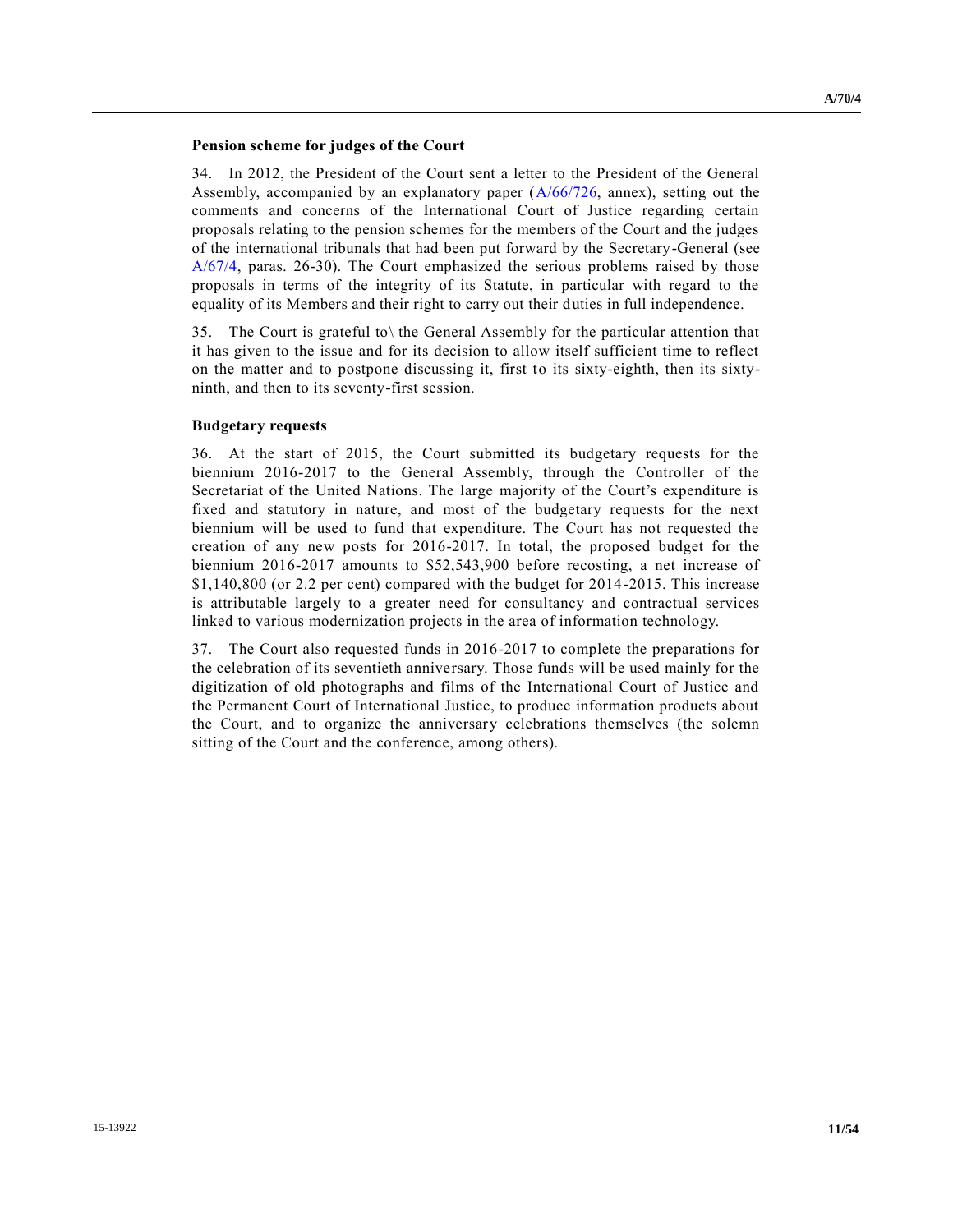## **Chapter II Role and jurisdiction of the Court**

38. The International Court of Justice, which has its seat at the Peace Palace in The Hague, the Netherlands, is the principal judicial organ of the United Nations. It was established under the Charter of the United Nations in June 1945 and began its activities in April 1946.

39. The basic documents governing the Court are the Charter of the United Nations and the Statute of the Court, which is annexed to the Charter. These are supplemented by the Rules of Court and Practice Directions, and by the resolution concerning the internal judicial practice of the Court. Those texts can be found on the Court's website under the heading "Basic documents" and are also published in *Acts and Documents concerning the organization of the Court* (edition No. 6 (2007)).

40. The International Court of Justice is the only international court of a universal character with general jurisdiction. That jurisdiction is twofold.

### **A. Jurisdiction in contentious cases**

41. In the first place, the Court has to decide upon disputes freely submitted to it by States in the exercise of their sovereignty.

42. In this respect, it should be noted that, as at 31 July 2015, 193 States were parties to the Statute of the Court, and thus had access to it (jurisdiction *ratione personae*).

43. Moreover, 72 States have now made a declaration (some with reservations) recognizing as compulsory the jurisdiction of the Court (*ratione materiae*), as contemplated by Article 36, paragraphs 2 and 5, of the Statute. They are: Australia, Austria, Barbados, Belgium, Botswana, Bulgaria, Cambodia, Cameroon, Canada, Costa Rica, Côte d'Ivoire, Cyprus, Democratic Republic of the Congo, Denmark, Djibouti, Dominica, Dominican Republic, Egypt, Estonia, Finland, Gambia, Georgia, Germany, Greece, Guinea, Guinea-Bissau, Haiti, Honduras, Hungary, India, Ireland, Italy, Japan, Kenya, Lesotho, Liberia, Liechtenstein, Lithuania, Luxembourg, Madagascar, Malawi, Malta, Marshall Islands, Mauritius, Mexico, Netherlands, New Zealand, Nicaragua, Nigeria, Norway, Pakistan, Panama, Paraguay, Peru, Philippines, Poland, Portugal, Romania, Senegal, Slovakia, Somalia, Spain, Sudan, Suriname, Swaziland, Sweden, Switzerland, Timor-Leste, Togo, Uganda, United Kingdom of Great Britain and Northern Ireland and Uruguay. The texts of the declarations filed with the Secretary-General by the above States are available on the website of the Court under the heading "Jurisdiction" (www.icj-cij.org).

44. In addition, more than 300 bilateral or multilateral treaties or conventions provide for the Court to have jurisdiction *ratione materiae* in the resolution of various types of disputes between their parties. A representative list of those treaties and conventions may also be found on the Court's website under the heading "Jurisdiction". The Court's jurisdiction *ratione materiae* can also be founded, in the case of a specific dispute, on a special agreement concluded between the States concerned. Finally, when submitting a dispute to the Court, a State may propose to found the Court's jurisdiction *ratione materiae* upon a consent yet to be given or manifested by the State against which the application is made, in reliance on article 38,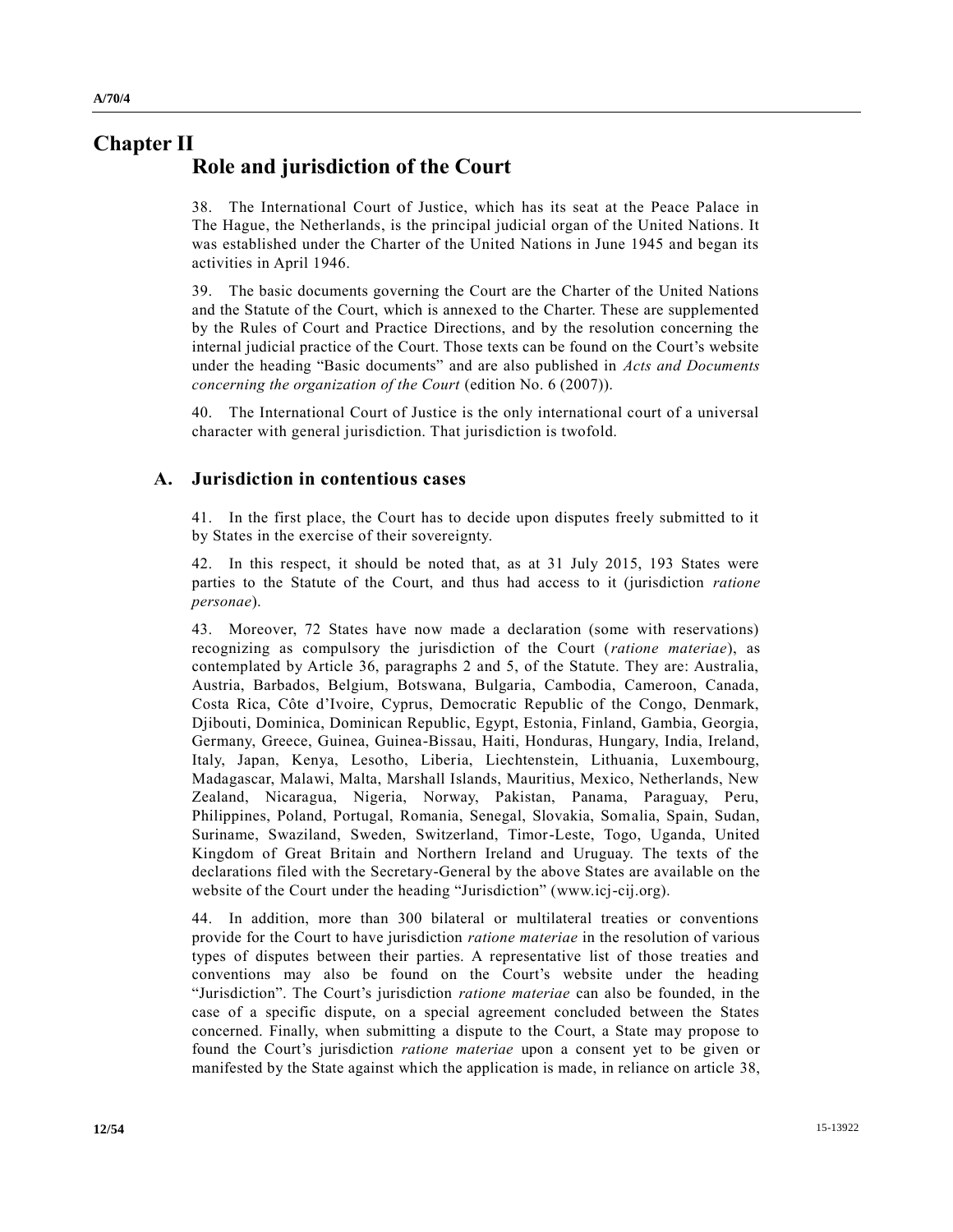paragraph 5, of the Rules of Court. If the latter State gives its consent, the jurisdiction of the Court is established and the new case is entered in the General List on the date that this consent is given (this situation is known as *forum prorogatum*).

### **B. Jurisdiction in advisory proceedings**

45. The Court may also give advisory opinions. In addition to the two United Nations organs (the General Assembly and the Security Council) which are authorized to request advisory opinions of the Court "on any legal questions" (Article 96, para. 1, of the Charter), three other United Nations organs, the Economic and Social Council, the Trusteeship Council and the Interim Committee of the General Assembly, as well as the following organizations, are at present authorized to request advisory opinions of the Court on legal questions arising within the scope of their activities (Article 96, para. 2, of the Charter):

International Labour Organization

Food and Agriculture Organization of the United Nations

United Nations Educational, Scientific and Cultural Organization

International Civil Aviation Organization

World Health Organization

World Bank

International Finance Corporation

International Development Association

International Monetary Fund

International Telecommunication Union

World Meteorological Organization

International Maritime Organization

World Intellectual Property Organization

International Fund for Agricultural Development

United Nations Industrial Development Organization

International Atomic Energy Agency

46. A list of the international instruments that make provision for the advisory jurisdiction of the Court is available on the Court's website under the heading "Jurisdiction".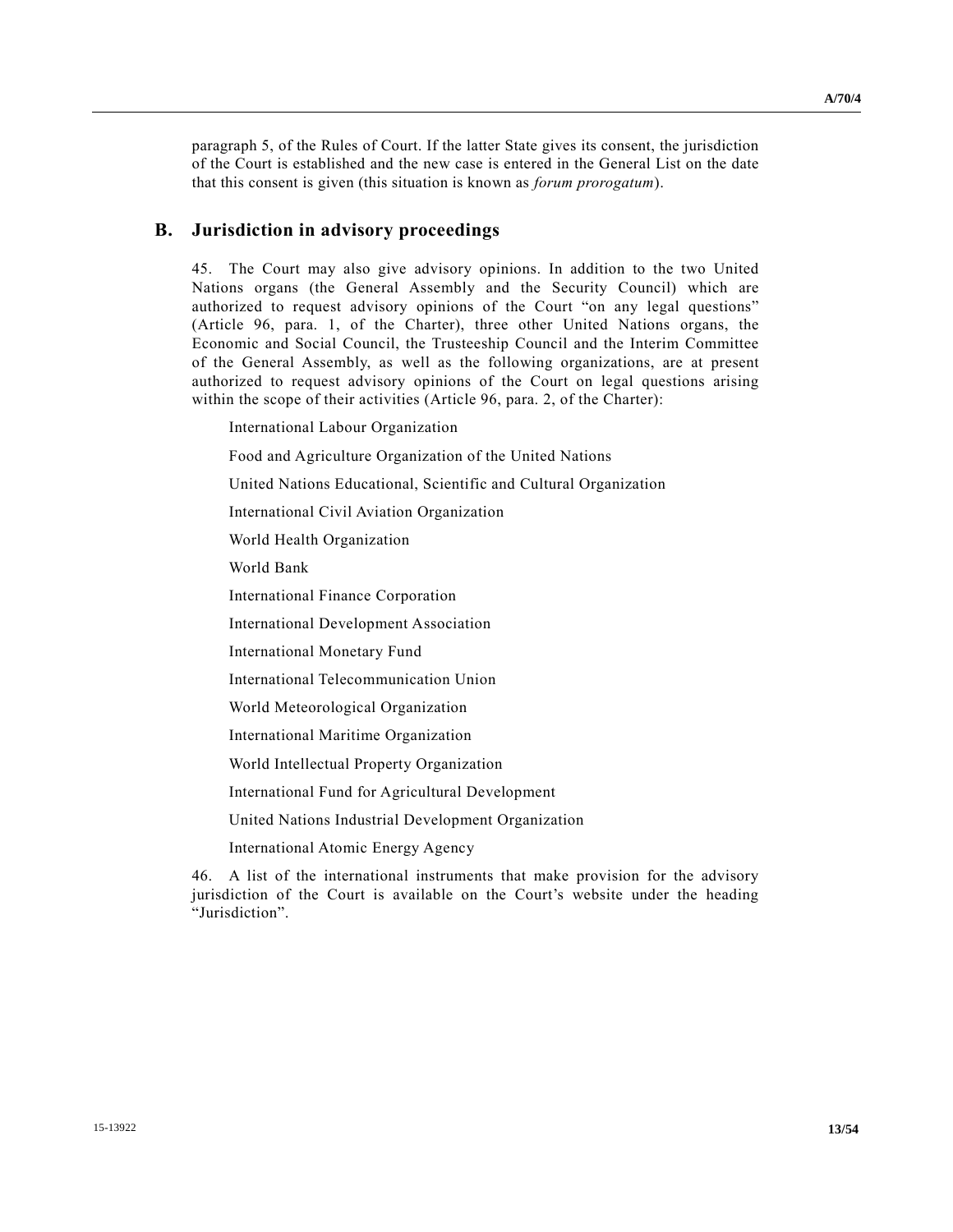## **Chapter III Organization of the Court**

### **A. Composition**

47. The International Court of Justice consists of 15 judges elected by the General Assembly and the Security Council for a term of nine years. Every three years, five of those seats (one third) fall vacant. On 6 November 2014, two of its members, Judges Mohamed Bennouna (Morocco) and Joan E. Donoghue (United States of America) were re-elected, while James Richard Crawford (Australia) and Kirill Gevorgian (Russian Federation) were elected as new members of the Court with effect from 6 February 2015. The election of a fifth member of the Court could not be concluded on 6 November, since no candidate obtained a majority in both the General Assembly and the Security Council, and thus had to be postponed. On 17 December 2014, the General Assembly and Security Council elected Patrick Lipton Robinson (Jamaica) as a member of the Court, with effect from 6 February 2015, on which date the Court, in its new composition, elected Judge Ronny Abraham (France) as its President and Judge Abdulqawi Ahmed Yusuf (Somalia) as its Vice-President, each for a term of three years.

48. At 31 July 2015, the composition of the Court was as follows: President: Ronny Abraham (France); Vice-President: Abdulqawi Ahmed Yusuf (Somalia); Judges: Hisashi Owada (Japan), Peter Tomka (Slovakia), Mohamed Bennouna (Morocco), Antônio Augusto Cançado Trindade (Brazil), Christopher Greenwood (United Kingdom), Xue Hanqin (China), Joan E. Donoghue (United States of America), Giorgio Gaja (Italy), Julia Sebutinde (Uganda), Dalveer Bhandari (India), Patrick Lipton Robinson (Jamaica), James Richard Crawford (Australia) and Kirill Gevorgian (Russian Federation).

#### **President and Vice-President**

49. The President and the Vice-President of the Court (Statute, Article 21) are elected by the members of the Court every three years by secret ballot. The Vice-President replaces the President in his or her absence, in the event of his/her inability to exercise his or her duties or in the event of a vacancy in the presidency. Among other things, the President: (a) presides at all meetings of the Court, directs its work and supervises its administration; (b) in every case submitted to the Court, ascertains the views of the parties with regard to questions of procedure. For this purpose, he or she summons the agents of the parties to meet him or her as soon as possible after their appointment, and whenever necessary thereafter; (c) may call upon the parties to act in such a way as will enable any order the Court may make on a request for provisional measures to have its appropriate effects; (d) may authorize the correction of a slip or error in any document filed by a party during the written proceedings; (e) when the Court decides, for the purpose of a contentious case or request for advisory opinion, to appoint assessors to sit with it without the right to vote, takes steps to obtain all the information relevant to the choice of assessors; (f) directs the Court's judicial deliberations; (g) has a casting vote in the event of votes being equally divided during judicial deliberations; (h) is ex officio a member of the drafting committees unless he or she does not share the majority opinion of the Court, in which case his or her place is taken by the Vice - President or, failing that, by a third judge elected by the Court; (i) is ex officio a member of the Chamber of Summary Procedure formed annually by the Court;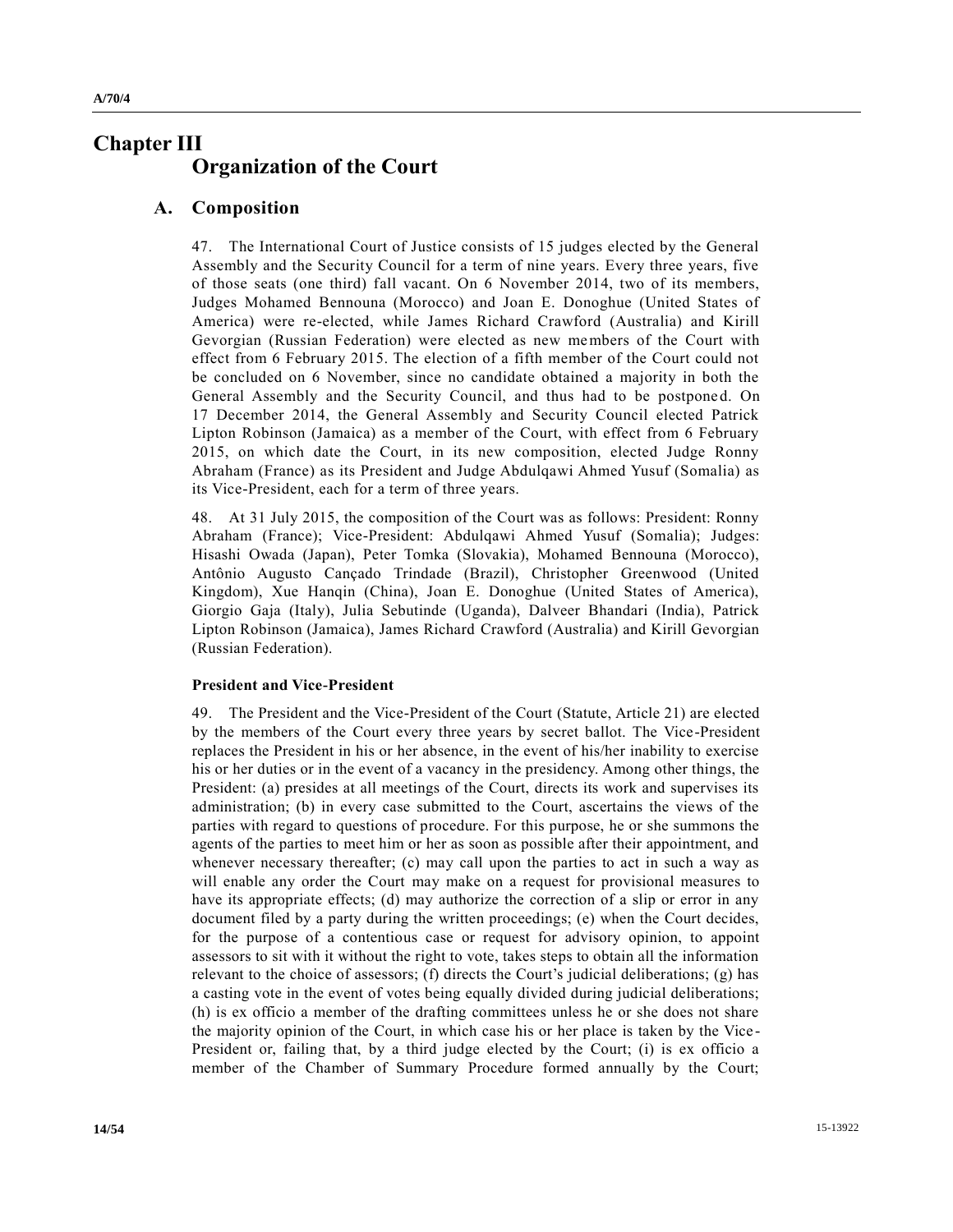(j) signs all judgments, advisory opinions and orders of the Court, and the minutes; (k) delivers the judicial decisions of the Court at public sittings; (l) chairs the Budgetary and Administrative Committee of the Court; (m) addresses the representatives of the States Members of the United Nations during the plenary meetings of the annual session of the General Assembly in New York in order to present the report of the International Court of Justice; (n) receives, at the seat of the Court, Heads of State and Government and other dignitaries during official visits. When the Court is not sitting, the President may, among other things, be called upon to make procedural orders.

#### **Registrar and Deputy-Registrar**

50. The Registrar of the Court is Philippe Couvreur, of Belgian nationality. On 3 February 2014, he was re-elected to the post for a third seven-year term of office beginning on 10 February 2014. Mr. Couvreur was first elected Registrar of the Court on 10 February 2000 and re-elected on 8 February 2007 (the duties of the Registrar are described in paras. 81- 85 below).

51. The Deputy-Registrar of the Court is Jean-Pelé Fomété, of Camerooniannationality. He was elected to the post on 11 February 2013 for a term of seven years beginning on16 March 2013.

### **Chamber of Summary Procedure, Budgetary and Administrative Committee and other committees**

52. In accordance with Article 29 of its Statute, the Court annually forms a Chamber of Summary Procedure, which, as at 31 July 2015, was constituted as follows:

*Members*: President Abraham Vice-President Yusuf Judges Xue, Donoghue and Gaja

*Substitute members*:

Judges Cançado Trindade and Gevorgian.

53. The Court also constituted committees to facilitate the performance of its administrative tasks. As at 31 July 2015, they were composed as follows:

(a) Budgetary and Administrative Committee: President Abraham (Chair); Vice-President Yusuf; Judges Tomka, Greenwood, Xue, Sebutinde and Bhandari;

(b) Rules Committee: Judge Owada (Chair); Judges Cançado Trindade, Donoghue, Gaja, Robinson, Crawford and Gevorgian;

(c) Library Committee: Judge Cançado Trindade (Chair); Judges Gaja, Bhandari and Gevorgian.

#### **Judges ad hoc**

54. In accordance with Article 31 of the Statute, parties that have no judge of their nationality on the Bench may choose an ad hoc judge for the purposes of the case that concerns them.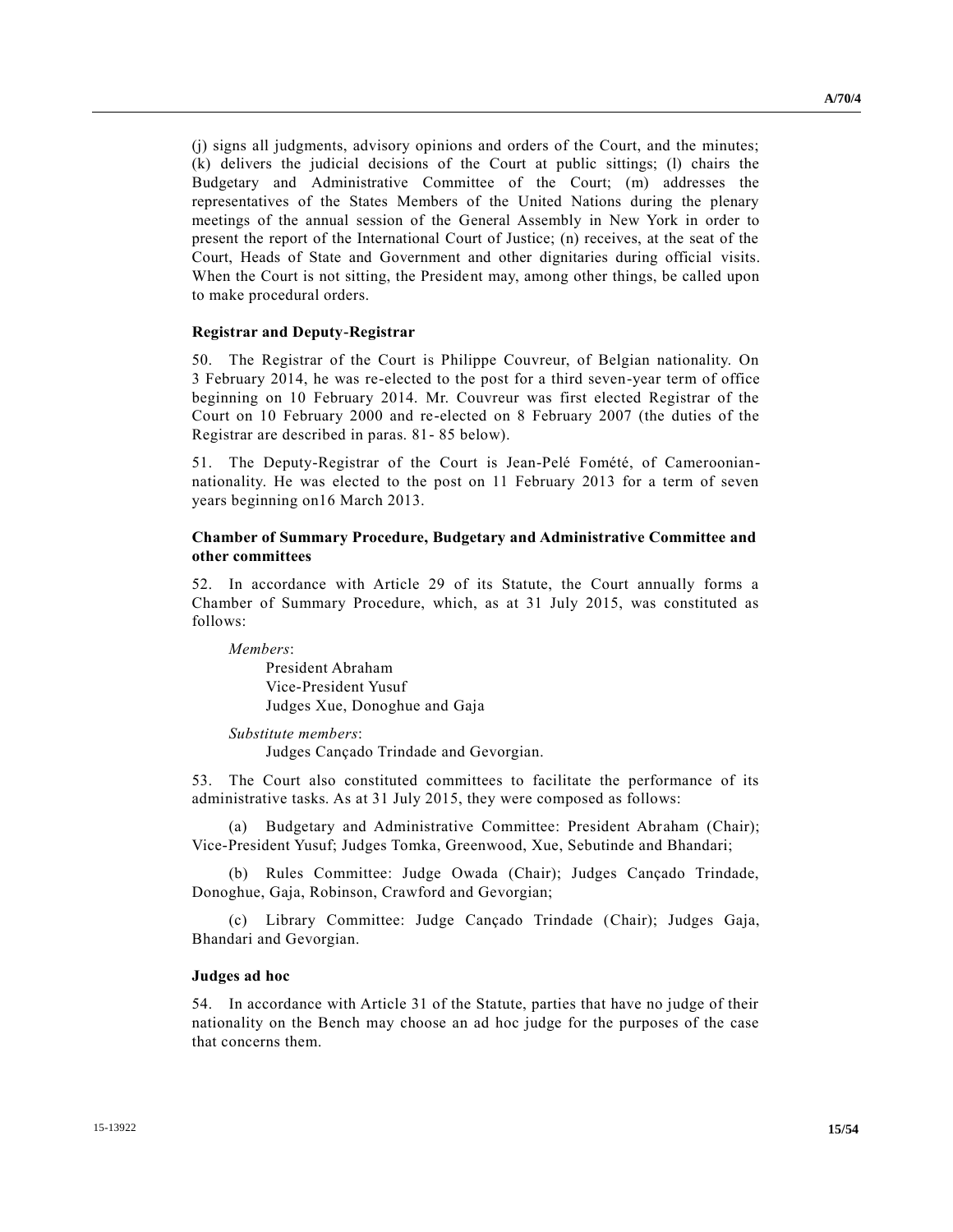55. The number of judges ad hoc chosen by States parties during the period under review was 20, with those functions being carried out by 15 individuals (the same person may on occasion sit as judge ad hoc in more than one case).

56. In the case concerning *Armed Activities on the Territory of the Congo* (*Democratic Republic of the Congo* v. *Uganda*), the Democratic Republic of the Congo chose Joe Verhoeven to sit as judge ad hoc.

57. In the case concerning the *Application of the Convention on the Prevention and Punishment of the Crime of Genocide* (*Croatia* v. *Serbia*), Croatia chose Budislav Vukas and Serbia Milenko Kreća to sit as judges ad hoc.

58. In the case concerning *Certain Activities carried out by Nicaragua in the Border Area* (*Costa Rica* v. *Nicaragua*), Costa Rica chose John Dugard and Nicaragua Gilbert Guillaumeto sit as judges ad hoc.

59. In the case concerning *Construction of a Road in Costa Rica along the San Juan River* (*Nicaragua* v. *Costa Rica*), Nicaragua chose Mr. Guillaume and Costa Rica Bruno Simma to sit as judges ad hoc. Further to the decision by the Court to join the proceedings in this case with those in the case concerning *Certain Activities carried out by Nicaragua in the Border Area* (*Costa Rica* v. *Nicaragua*), Mr. Simma resigned. Since then, Mr. Dugard, chosen by Costa Rica to sit as judge ad hoc in the *Costa Rica* v. *Nicaragua* case, has also been sitting as judge ad hoc in the joined *Nicaragua* v. *Costa Rica* case.

60. In the case concerning the *Obligation to Negotiate Access to the Pacific Ocean* (*Bolivia* v. *Chile*), the Plurinational State of Bolivia chose Yves Daudet and Chile Louise Arbour to sit as judges ad hoc.

61. In the case concerning the *Question of the Delimitation of the Continental Shelf between Nicaragua and Colombia beyond 200 nautical miles from the Nicaraguan Coast* (*Nicaragua* v. *Colombia*), Colombia chose Charles Brower and Nicaragua Leonid Skotnikov to sit as judges ad hoc.

62. In the case concerning *Alleged Violations of Sovereign Rights and Maritime Spaces in the Caribbean Sea* (*Nicaragua* v. *Colombia*), Nicaragua chose Mr. Guillaume and Colombia David Caron to sit as judges ad hoc.

63. In the case concerning *Questions relating to the Seizure and Detention of Certain Documents and Data* (*Timor-Leste* v. *Australia*), Timor-Leste chose Jean-Pierre Cot and Australia Ian Callinan to sit as judges ad hoc.

64. In the case concerning *Maritime Delimitation in the Caribbean Sea and the Pacific Ocean* (*Costa Rica* v. *Nicaragua*), Costa Rica chose Mr. Simma and Nicaragua Awn Shawkat Al-Khasawneh to sit as judges ad hoc.

65. In the case of *Obligations concerning Negotiations relating to Cessation of the Nuclear Arms Race and to Nuclear Disarmament* (*Marshall Islands* v. *India*), the Marshall Islands chose Mohammed Bedjaoui to sit as judge ad hoc.

66. In the case of *Obligations concerning Negotiations relating to Cessation of the Nuclear Arms Race and to Nuclear Disarmament* (*Marshall Islands* v. *Pakistan*), the Marshall Islands chose Mr. Bedjaoui to sit as judge ad hoc.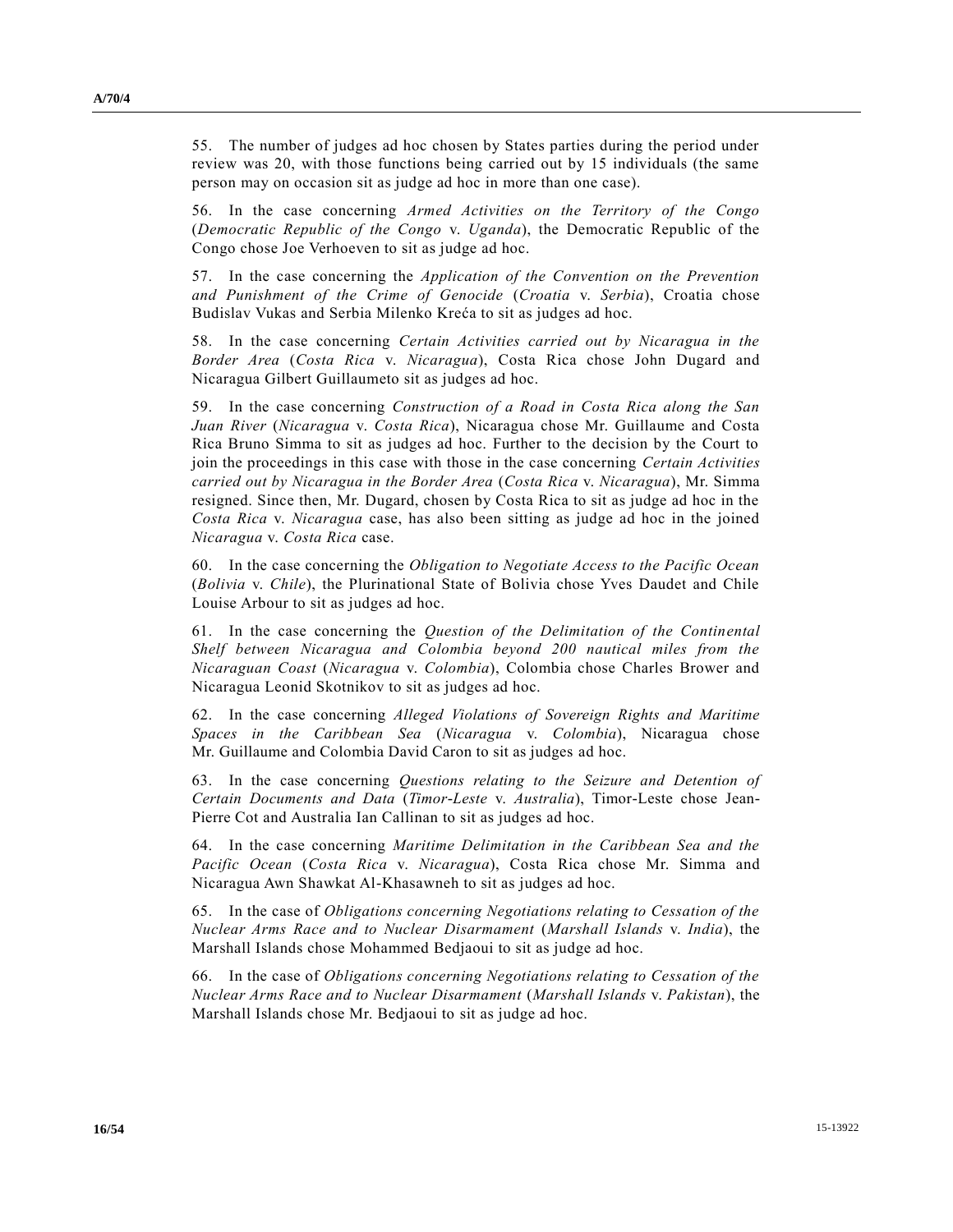67. In the case of *Obligations concerning Negotiations relating to Cessation of the Nuclear Arms Race and to Nuclear Disarmament* (*Marshall Islands* v. *United Kingdom*), the Marshall Islands chose Mr. Bedjaoui to sit as judge ad hoc.

### **B. Privileges and immunities**

68. Under Article 19 of the Statute of the Court, "[t]he Members of the Court, when engaged on the business of the Court, shall enjoy diplomatic privileges and immunities".

69. In the Netherlands, pursuant to an exchange of letters dated 26 June 1946 between the President of the Court and the Minister for Foreign Affairs, the members of the Court enjoy, generally, the same privileges, immunities, facilities and prerogatives as heads of diplomatic missions accredited to His Majesty the King of the Netherlands (*Acts and Documents* (edition No. 6), pp. 204-211 and pp. 214-217).

70. By its resolution 90 (I) of 11 December 1946 (ibid., pp. 210-215), the General Assembly approved the agreements concluded with the Government of the Netherlands in June 1946 and recommended the following: if a judge, for the purpose of holding himself permanently at the disposal of the Court, resides in some country other than his own, he should be accorded diplomatic privileges and immunities during the period of his residence there; judges should be accorded every facility for leaving the country where they may happen to be, for entering the country where the Court is sitting, and again for leaving it; on journeys in connection with the exercise of their functions, they should, in all countries through which they may have to pass, enjoy all the privileges, immunities and facilities granted by these countries to diplomatic envoys.

71. In the same resolution, the General Assembly recommended that the authorities of States Members of the United Nations recognize and accept the laissez-passer issued to the judges by the Court. Such laissez-passer had been produced by the Court since 1950; unique to the Court, they were similar in form to those issued by the Secretary-General of the United Nations. Since February 2014, the Court has delegated the task of producing laissez-passer to the United Nations Office at Geneva. The new laissez-passer are modelled on electronic passports and meet the most recent standards of the International Civil Aviation Organization.

72. Furthermore, Article 32, paragraph 8, of the Statute provides that the "salaries, allowances and compensation" received by judges and the Registrar "shall be free of all taxation".

### **C. Seat**

73. The seat of the Court is established at The Hague; this, however, does not prevent the Court from sitting and exercising its functions elsewhere whenever the Court considers it desirable to do so (Statute, Article 22, para. 1; Rules, art. 55). The Court has so far never held sittings outside The Hague.

74. The Court occupies premises in the Peace Palace at The Hague. An agreement of 21 February 1946 between the United Nations and the Carnegie Foundation, which is responsible for the administration of the Peace Palace, determines the conditions under which the Court uses these premises and provides for the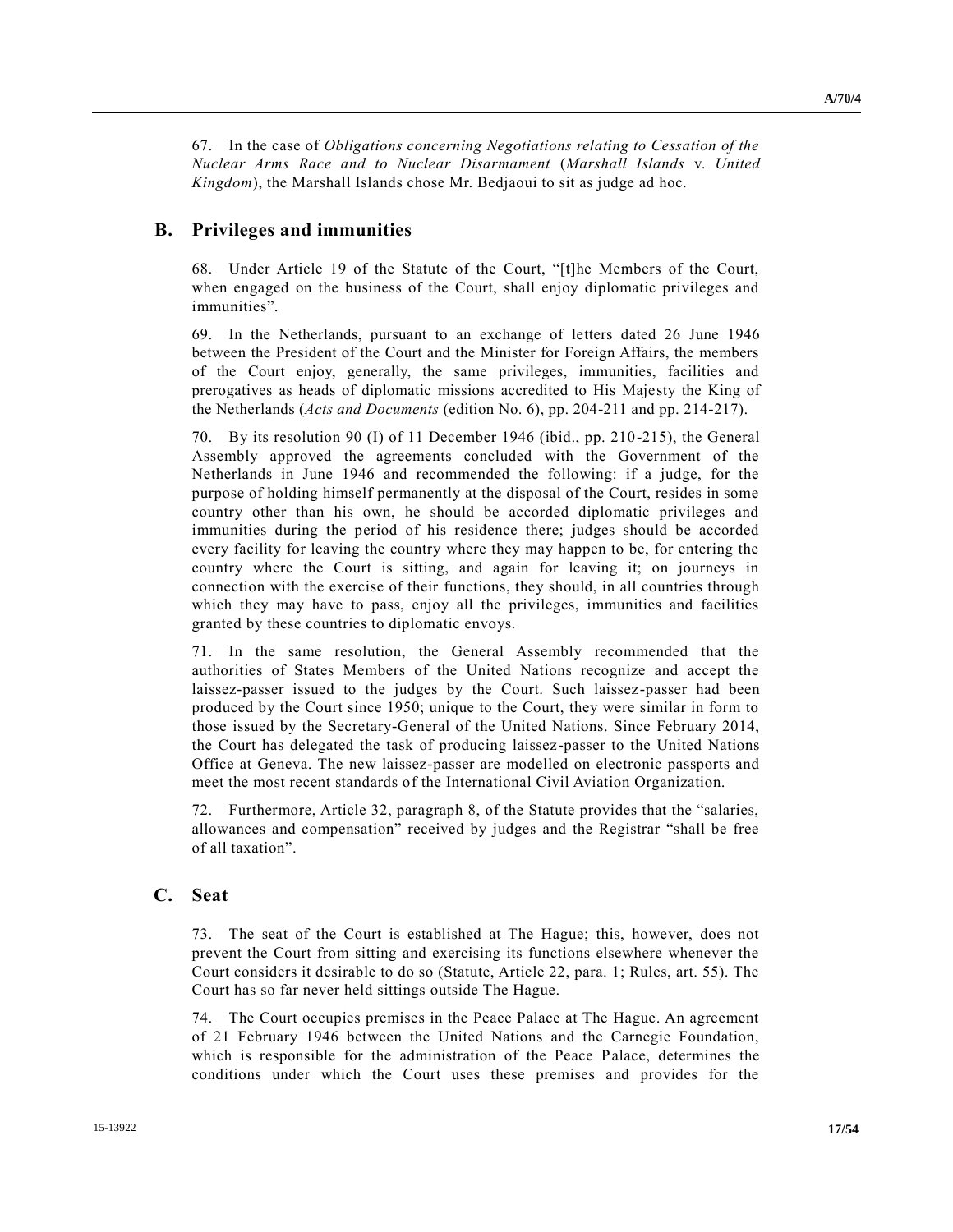Organization to pay an annual contribution to the Carnegie Foundation in consideration of the Court's use of the premises. That contribution was increased pursuant to supplementary agreements approved by the General Assembly in 1951 and 1958, as well as subsequent amendments. The annual contribution by the United Nations to the Carnegie Foundation rose to  $\epsilon$ 1,321,679 for 2014 and to  $\epsilon$ 1,334,892 for 2015.

75. Recent negotiations between the United Nations and the Carnegie Foundation have resulted in a modified version of the original agreement, which has yet to be adopted by the General Assembly. The agreed modifications concern the extent and quality of the areas reserved for the Court, security of persons and property, and the level of services provided by the Foundation.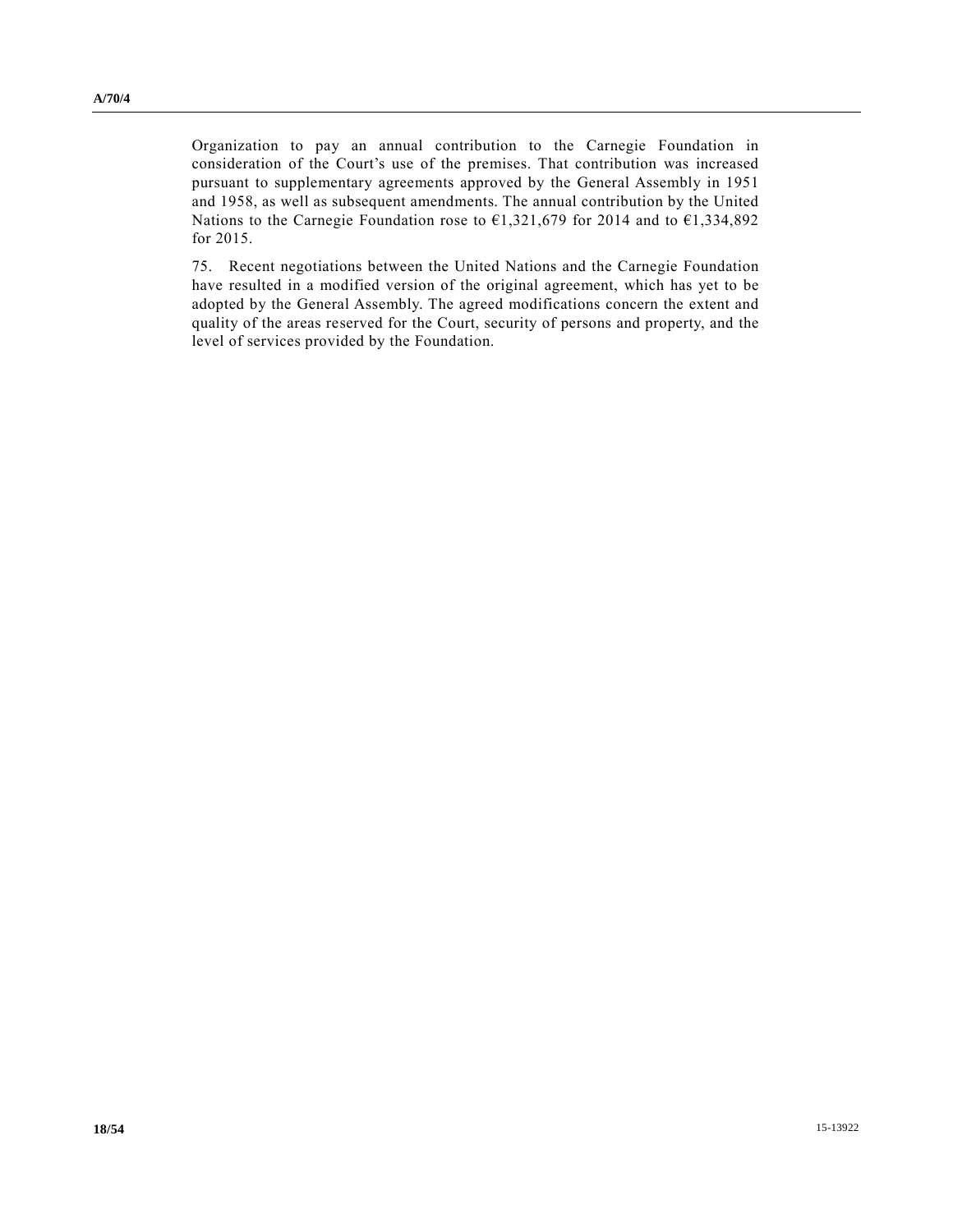## **Chapter IV Registry**

76. The Court is the only principal organ of the United Nations to have its own administration (see Article 98 of the Charter). The Registry is the permanent international secretariat of the Court. Since the Court is both a judicial body and an international institution, the role of the Registry is both to provide judicial support and to act as a permanent administrative organ. The Registry's activities are thus administrative, as well as judicial and diplomatic.

77. The duties of the Registry are set out in detail in instructions drawn up by the Registrar and approved by the Court (see Rules, article 28, paras. 2 and 3). The version of the Instructions for the Registry which is currently in force was adopted by the Court in March 2012 (see [A/67/4,](http://undocs.org/A/67/4) para. 66).

78. Registry officials are appointed by the Court on proposals made by the Registrar or, for General Service staff, by the Registrar with the approval of the President. Temporary staff are appointed by the Registrar. Working conditions are governed by the Staff Regulations adopted by the Court (see Rules, article 28). Registry officials enjoy, generally, the same privileges and immunities as members of diplomatic missions in The Hague of comparable rank. They enjoy remuneration and pension rights corresponding to those of officials of the Secretariat of the United Nations of equivalent category or grade.

79. The organizational structure of the Registry is fixed by the Court on proposals made by the Registrar. The Registry consists of three departments and nine technical divisions (an organigram showing the organizational structure of the Registry is contained in the annex to the present report). The President of the Court and the Registrar are each aided by a special assistant (at the P-3 level). The members of the Court are each assisted by a law clerk. Those 15 associate legal officers, although seconded to the judges, are members of the Registry staff, administratively attached to the Department of Legal Matters. The law clerks carry out research for the members of the Court and the judges ad hoc, and work under their responsibility. A total of 15 secretaries, who are also members of the Registry staff, assist the members of the Court and the judges ad hoc.

80. The total number of posts at the Registry is at present 119, namely, 60 posts in the Professional category and above (all of which are permanent) and 59 in the General Service category (of which 57 are permanent posts and two are temporary positions for the biennium).

### **The Registrar**

81. The Registrar (Statute, Article 21) is responsible for all departments and divisions of the Registry. Under the terms of article 1 of the revised Instructions for the Registry, "[t]he staff are under his authority, and he alone is authorized to direct the work of the Registry, of which he is the Head". In the discharge of his functions the Registrar reports to the Court. His role is threefold: judicial, diplomatic and administrative.

82. The Registrar's judicial duties notably include those relating to the cases submitted to the Court. In this respect, the Registrar performs, among others, the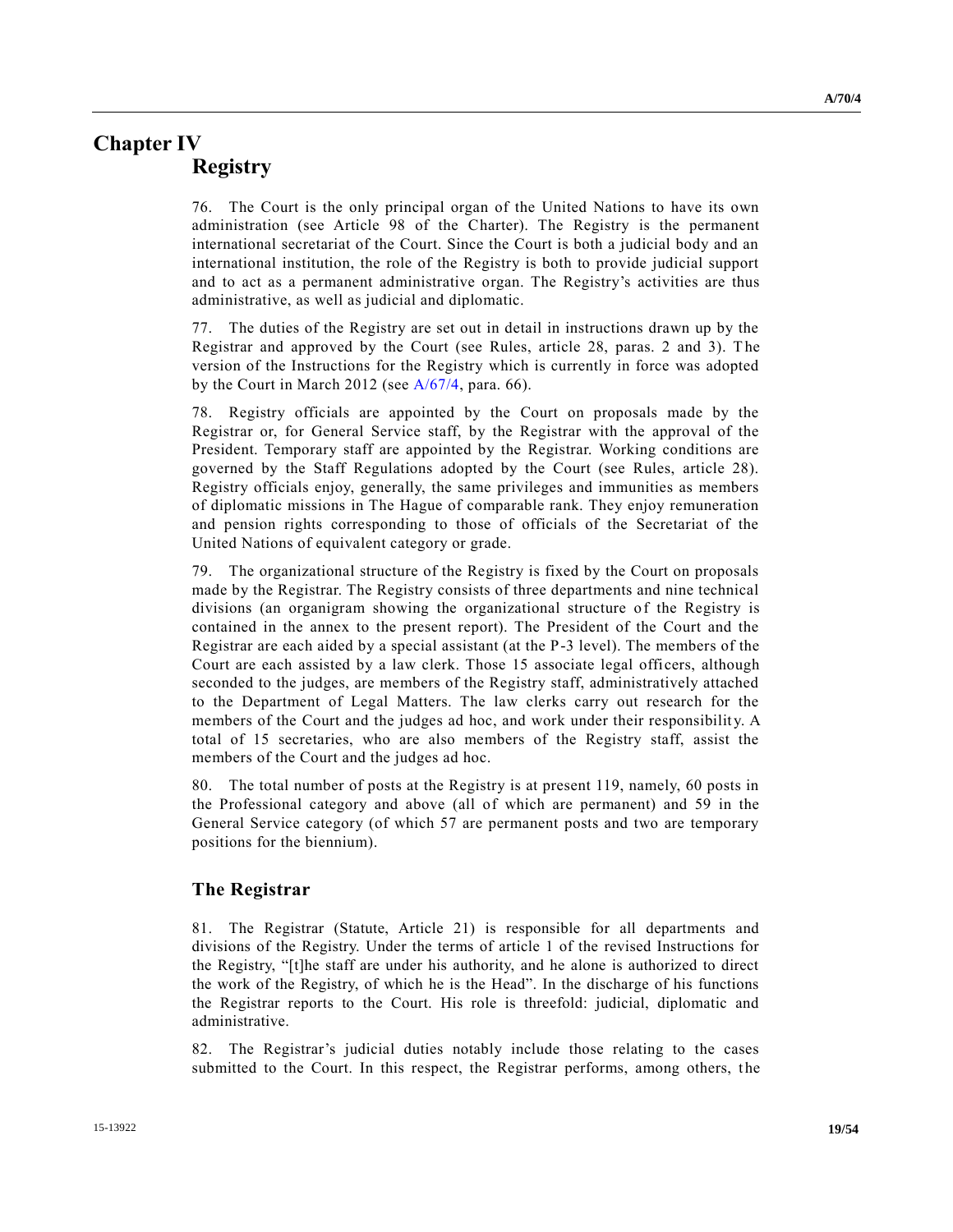following tasks: (a) keeps the General List of all cases and is responsible for recording documents in the case files; (b) manages the proceedings in the cases; (c) is present in person, or represented by the Deputy-Registrar, at meetings of the Court and of Chambers; provides any assistance required and is responsible for the preparation of reports or minutes of such meetings; (d) signs all judgments, advisory opinions and orders of the Court, as well as minutes; (e) maintains relations with the parties to a case and has specific responsibility for the receipt and transmission of various documents, most importantly those instituting proceedings (applications and special agreements) and all written pleadings; (f) is responsible for the translation, printing and publication of the Court's judgments, advisory opinions and orders, the pleadings, written statements and minutes of the public sittings in every case and of such other documents as the Court may decide to publish; and (g) has custody of the seals and stamps of the Court, of the archives of the Court and of such other archives as may be entrusted to the Court (including the archives of the Permanent Court of International Justice and of the Nuremberg International Military Tribunal).

83. The diplomatic duties of the Registrar include the following tasks: (a) attending to the Court's external relations and acting as the channel of communication to and from the Court; (b) managing external correspondence, including that relating to cases, and providing any consultations required; (c) managing relations of a diplomatic nature, in particular with the organs and States Members of the United Nations, with other international organizations and with the Government of the country in which the Court has its seat; (d) maintaining relations with the local authorities and with the press; and (e) being responsible for information concerning the Court's activities and for the Court's publications, including press releases.

84. The Registrar's administrative duties include: (a) internal administration of the Registry; (b) financial management, in accordance with the financial procedures of the United Nations, and in particular preparation and implementation of the budget; (c) supervision of all administrative tasks and of printing; and (d) making arrangements for such provision or verification of translations and interpretations into the two official languages of the Court (English and French) as the Court may require.

85. Pursuant to the exchange of letters and General Assembly resolution 90 (I) as referred to in paragraphs 69 and 70 above, the Registrar is accorded the same privileges and immunities as heads of diplomatic missions in The Hague and, on journeys to third States, enjoys all the privileges, immunities and facilities granted to diplomatic envoys.

86. The Deputy-Registrar (Rules, article 27) assists the Registrar and acts as Registrar in the latter's absence.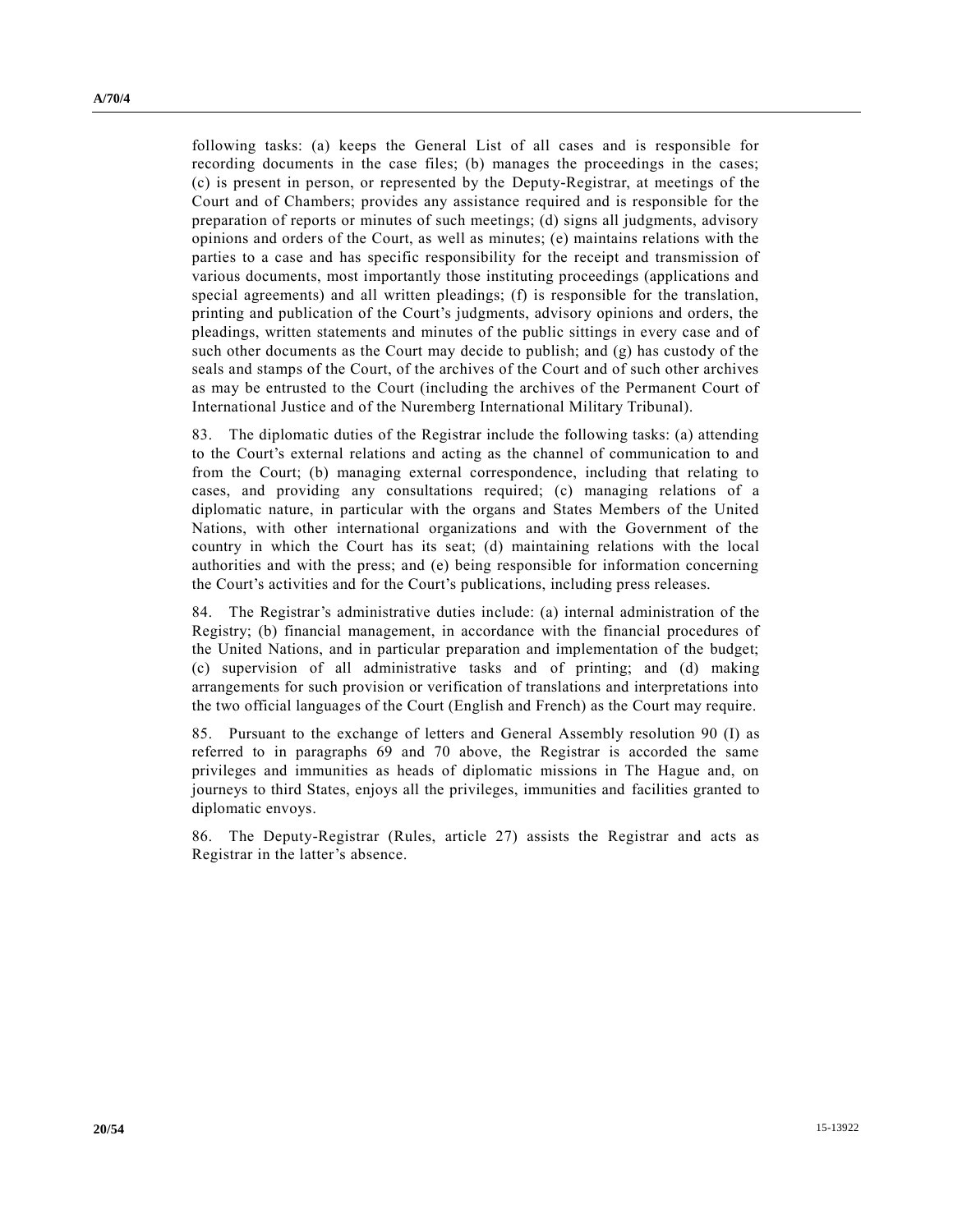**A/70/4**

## **Chapter V**

## **Pending contentious proceedings during the period under review**

#### **1.** *Gabčíkovo-Nagymaros Project (Hungary/Slovakia)*

87. On 2 July 1993, the Republic of Hungary and the Slovak Republic jointly notified the Court of a special agreement, signed on 7 April 1993, for the submission to the Court of certain issues arising out of differences regarding the implementation and the termination of the Treaty of 16 September 1977 on the construction and operation of the Gabčíkovo-Nagymaros barrage system (see [A/48/4,](http://undocs.org/A/48/4) para. 138). In its judgment of 25 September 1997, the Court, having ruled upon the issues submitted by the parties, called upon both States to negotiate in good faith in order to ensure the achievement of the objectives of the 1977 Treaty, which it declared was still in force, while taking account of the factual situation that had developed since 1989. On 3 September 1998, Slovakia filed in the Registry of the Court a request for an additional judgment in the case. Such an additional judgment was necessary, according to Slovakia, because of the unwillingness of Hungary to implement the judgment that had been delivered by the Court in that case on 25 September 1997. Hungary filed a written statement of its position on the request for an additional judgment made by Slovakia within the time limit of 7 December 1998 fixed by the President of the Court. The parties have subsequently resumed negotiations and have informed the Court on a regular basis of the progress made. The President of the Court or, when the former is absent, the Vice-President of the Court holds meetings with the agents of the parties when he deems it necessary.

### **2.** *Armed Activities on the Territory of the Congo (Democratic Republic of the Congo* **v.** *Uganda)*

88. On 23 June 1999, the Democratic Republic of the Congo filed an application instituting proceedings against Uganda for "acts of armed aggression perpetrated in flagrant violation of the United Nations Charter and of the Charter of the Organization of African Unity" (see [A/54/4,](http://undocs.org/A/54/4) para. 249, and subsequent supplements).

89. In its counter-memorial, filed in the Registry on 20 April 2001, Uganda presented three counter-claims (see [A/56/4,](http://undocs.org/A/56/4) para. 319).

90. In the judgment which it rendered on 19 December 2005 (se[e A/61/4,](http://undocs.org/A/61/4) para. 133), the Court found, in particular, that Uganda, by engaging in military activities against the Democratic Republic of the Congo on the latter's territory, by occupying Ituri and by actively extending support to irregular forces having operated on the territory of the Democratic Republic of the Congo, had violated the principle of non-use of force in international relations and the principle of non-intervention; that it had violated, in the course of hostilities between Ugandan and Rwandan military forces in Kisangani, its obligations under international human rights law and international humanitarian law; that it had violated, by the conduct of its armed forces towards the Congolese civilian population and in particular as an occupying Power in Ituri district, other obligations incumbent on it under international human rights law and international humanitarian law; and that it had violated its obligations under international law by acts of looting, plundering and exploitation of Congolese natural resources committed by members of its armed forces in the territory of the Democratic Republic of the Congo and by its failure to prevent such acts as an occupying Power in Ituri district.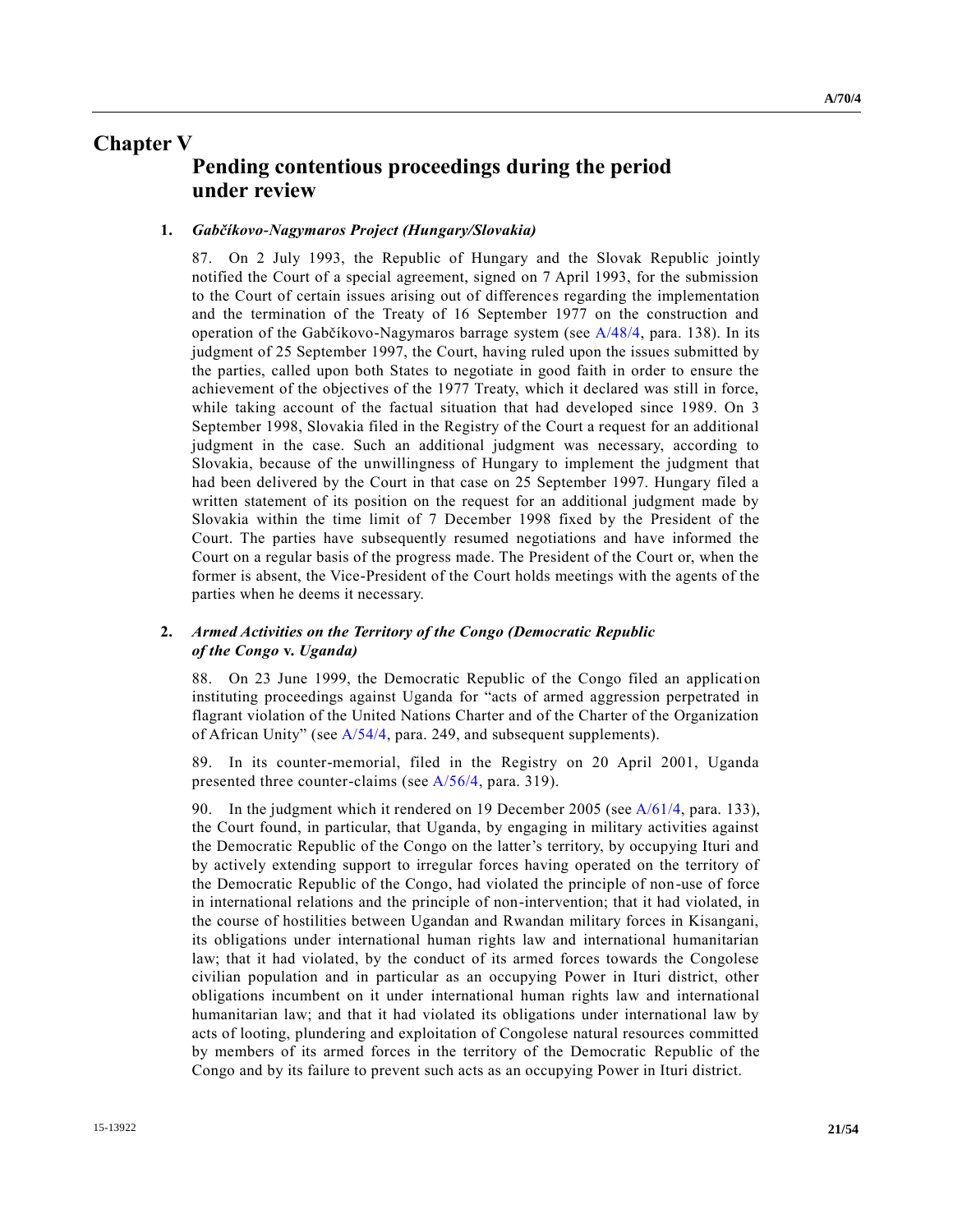91. The Court also found that the Democratic Republic of the Congo had, for its part, violated obligations owed to Uganda under the Vienna Convention on Diplomatic Relations of 1961, through maltreatment of or failure to protect the persons and property protected by the said Convention.

92. The Court therefore found that the parties were under obligation to one another to make reparation for the injury caused. It decided that, failing agreement between the parties, the question of reparation would be settled by the Court and reserved for this purpose the subsequent procedure in the case. Since then, the parties have transmitted to the Court certain information concerning the negotiations they are holding to settle the question of reparation, as referred to in points (6) and (14) of the operative clause of the judgment and paragraphs 260, 261 and 344 of the reasoning in the judgment.

93. On 13 May 2015, the Registry of the Court received from the Democratic Republic of the Congo a document entitled "New application to the International Court of Justice", requesting the Court to decide the question of the reparation due to the Democratic Republic of the Congo in the case. In that document, the Government stated in particular that:

"the negotiations on the question of reparation owed to the Democratic Republic of the Congo by Uganda must now be deemed to have failed, as is made clear in the joint communiqué signed by both Parties in Pretoria, South Africa, on 19 March 2015 [at the end of the fourth ministerial meeting held between the two States];

it therefore behoves the Court, as provided for in paragraph 345 (6) of the judgment of 19 December 2005, to reopen the proceedings that it suspended in the case, in order to determine the amount of reparation owed by Uganda to the Democratic Republic of the Congo, on the basis of the evidence already transmitted to Uganda and which will be made available to the Court".

94. At a meeting held by the President of the Court with the representatives of the parties on 9 June 2015, the coagent of the Democratic Republic of the Congo confirmed the position of his Government. The Agent of Uganda, for his part, indicated that his Government was of the view that the conditions for referring the question of reparation to the Court had not been met, and that the request made by the Democratic Republic of the Congo in the application filed on 13 May 2015 was premature.

95. During the said meeting, the President recalled that it fell to the Court to decide on the subsequent procedure in the case, in accordance with the Rules of Court and the judgment reached in 2005.

96. By an order dated 1 July 2015, the Court decided to resume the proceedings in the case with regard to the question of reparations, and fixed 6 January 2016 as the time limit for the filing, by the Democratic Republic of the Congo, of a memorial on the reparations which it considers to be owed to it by Uganda, and for the filing, by Uganda, of a memorial on the reparations which it considers to be owed to it by the Democratic Republic of the Congo. The subsequent procedure has been reserved for further decision.

97. In its order, the Court observed that, "although the Parties have tried to settle the question of reparations directly, they have been unable to reach an agreement in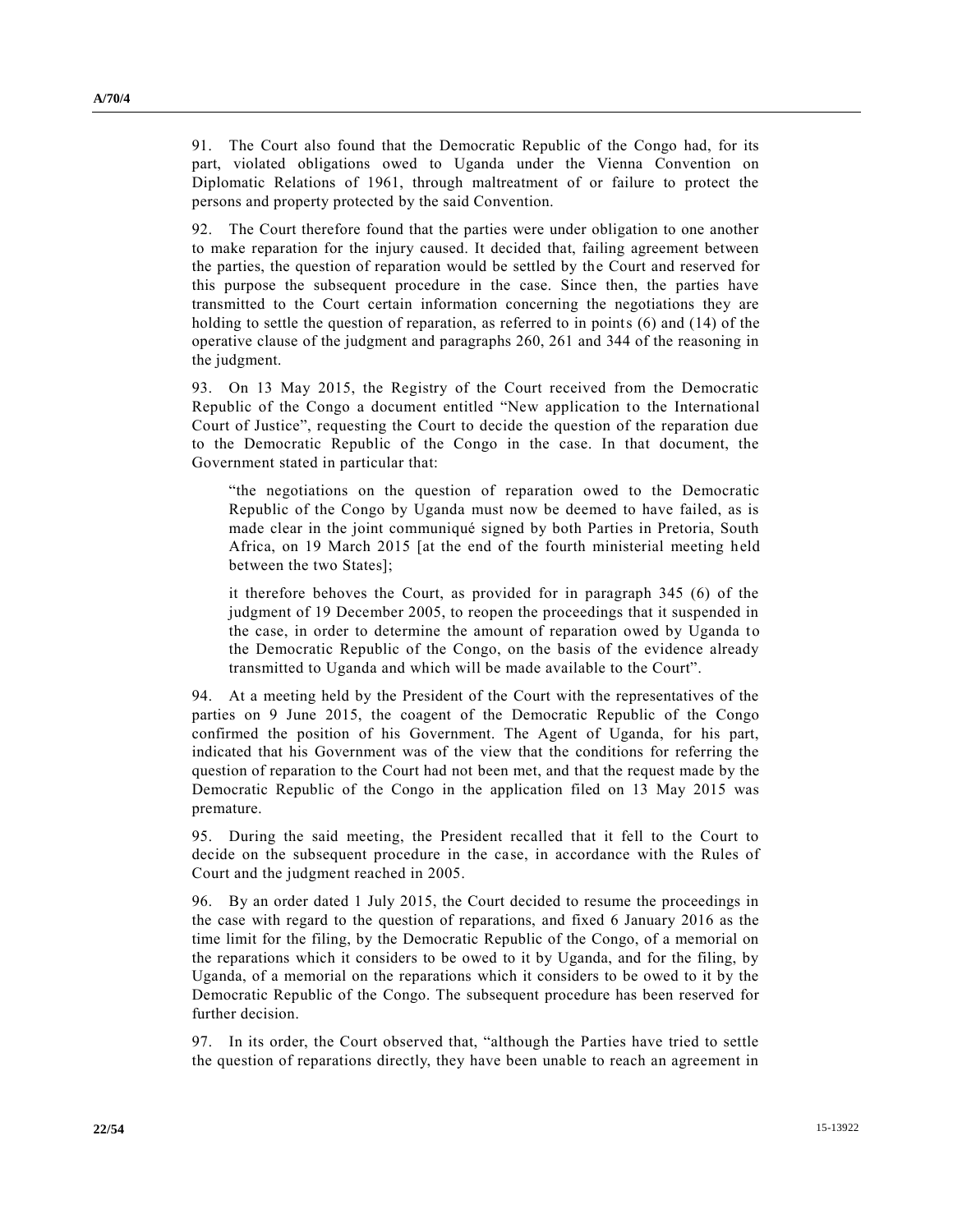that respect". It noted that the joint communiqué of the fourth ministerial meeting held between the two countries expressly stated that the ministers responsible for leading the negotiations had decided that there should be "no further negotiations" since "no consensus [had been] reached" between the parties.

98. The Court also noted in that order that, "taking account of the requirements of the sound administration of justice, it now falls to [it] to fix time limits within which the Parties must file their written pleadings on the question of reparations".

99. The Court further pointed out that the fixing of such time limits "leaves unaffected the right of the respective Heads of State to provide the further guidance referred to in the joint communiqué of 19 March 2015". Finally, it concluded that "each Party should set out in a memorial the entirety of its claim for damages which it considers to be owed to it by the other Party and attach to that pleading all the evidence on which it wishes to rely".

### **3.** *Application of the Convention on the Prevention and Punishment of the Crime of Genocide (Croatia* **v.** *Serbia)*

100. On 2 July 1999, Croatia filed an application instituting proceedings against Serbia (then known as the Federal Republic of Yugoslavia) with re spect to a dispute concerning alleged violations of the 1948 Convention on the Prevention and Punishment of the Crime of Genocide (the "Genocide Convention") committed between 1991 and 1995 (see [A/54/4](http://undocs.org/A/54/4) and subsequent supplements).

101. As basis for the Court's jurisdiction, Croatia invoked article IX of the Genocide Convention, to which, it claimed, both States were parties.

102. On 11 September 2002, Serbia raised certain preliminary objections in respect of jurisdiction and admissibility. Pursuant to article 79 of the Rules of Court, the proceedings on the merits were suspended. On 25 April 2003, Croatia filed a written statement of its observations and submissions on Serbia's preliminary objections.

103. Public hearings on the preliminary objections in respect of jurisdiction and admissibility were held from 26 to 30 May 2008 (see [A/63/4,](http://undocs.org/A/63/4) para. 122, and subsequent supplements).

104. On 18 November 2008, the Court rendered its judgment on the preliminary objections (see [A/64/4,](http://undocs.org/A/64/4) para. 121, and subsequent supplements). In its judgment the Court found, inter alia, that, subject to its statement concerning the second preliminary objection raised by the respondent, it had jurisdiction, on the basis of article IX of the Genocide Convention, to entertain Croatia's application. The Court added that Serbia's second preliminary objection did not, in the circumstances of the case, possess an exclusively preliminary character. It then rejected the third preliminary objection raised by Serbia.

105. By an order of 20 January 2009, the President of the Court fixed 22 March 2010 as the time limit for the filing of the counter-memorial of Serbia. That pleading, which was filed within the time limit thus prescribed, contained counterclaims, alleging that Croatia had violated its obligations under the Genocide Convention during and after Operation Storm in August 1995.

106. By an order of 4 February 2010, the Court directed the submission of a reply by Croatia and a rejoinder by Serbia concerning the claims presented by the parties. It fixed 20 December 2010 and 4 November 2011, respectively, as the time limits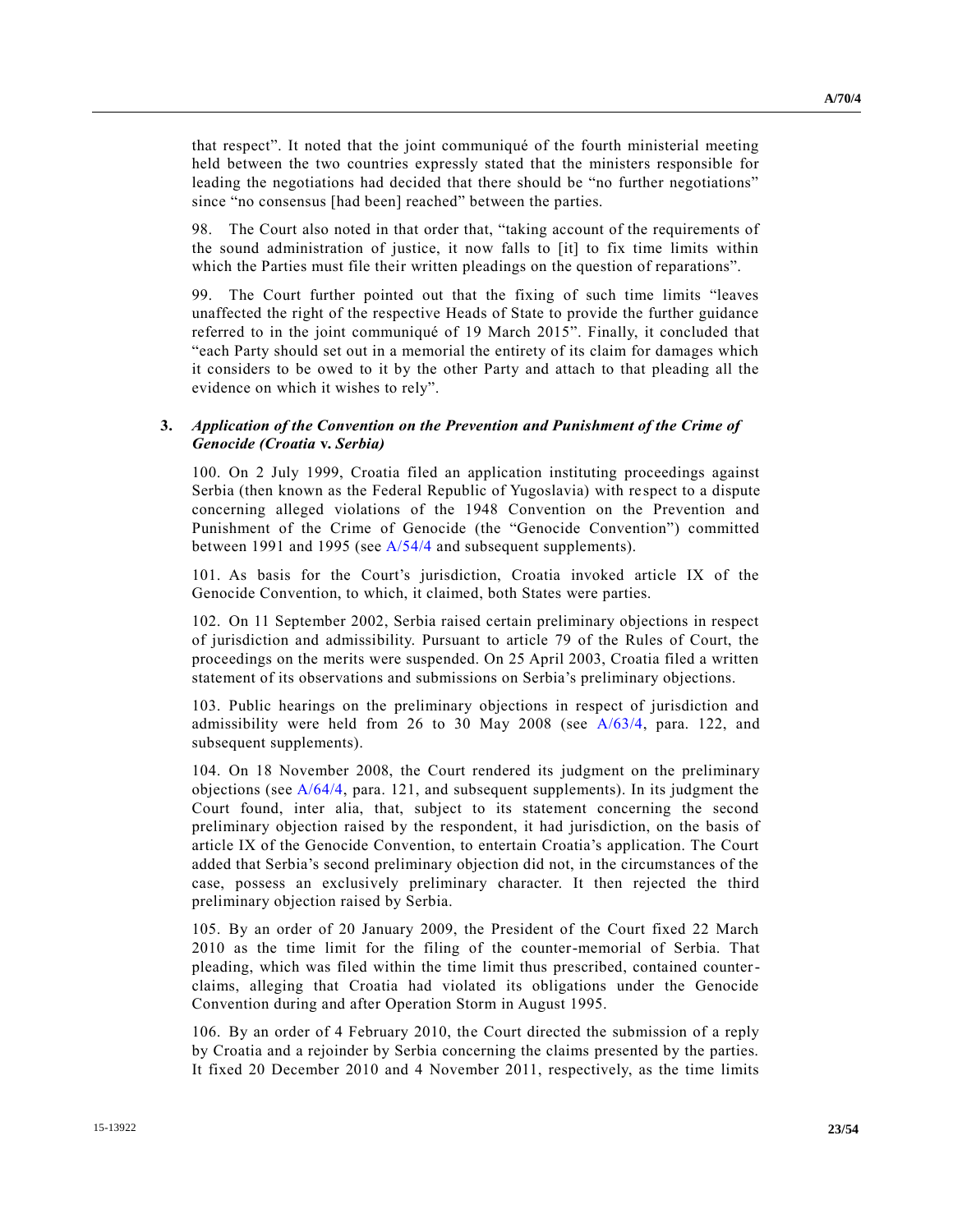for the filing of those written pleadings. Those pleadings were filed within the time limits thus fixed.

107. By an order of 23 January 2012, the Court authorized the submission by Croatia of an additional written pleading relating solely to the counter-claims submitted by Serbia. It fixed 30 August 2012 as the time limit for the filing of that written pleading, which was filed by Croatia within the time limit thus prescribed.

108. Public hearings on the objection, which had been found in 2008 not to be of an exclusively preliminary character, as well as on the merits of Croatia's claims and on Serbia's counter-claims, were held from 3 March to 1 April 2014 (see [A/69/4,](http://undocs.org/A/69/4) para. 87).

109. On 3 February 2015, the Court rendered its judgment, the operative clause of which reads as follows:

"For these reasons,

THE COURT,

(1) By eleven votes to six,

*Rejects* the second jurisdictional objection raised by Serbia and *finds* that its jurisdiction to entertain Croatia's claim extends to acts prior to 27 April 1992;

IN FAVOUR: *Vice-President* Sepúlveda Amor; *Judges* Abraham, Keith, Bennouna, Cançado Trindade, Yusuf, Greenwood, Donoghue, Gaja, Bhandari; *Judge* ad hoc Vukas;

AGAINST: *President* Tomka; *Judges* Owada, Skotnikov, Xue, Sebutinde; *Judge* ad hoc Kreća;

(2) By fifteen votes to two,

*Rejects* Croatia's claim;

IN FAVOUR: *President* Tomka; *Vice-President* Sepúlveda Amor; *Judges* Owada, Abraham, Keith, Bennouna, Skotnikov, Yusuf, Greenwood, Xue, Donoghue, Gaja, Sebutinde, Bhandari; *Judge* ad hoc Kreća;

AGAINST: *Judge* Cançado Trindade; *Judge* ad hoc Vukas;

(3) Unanimously,

*Rejects* Serbia's counter-claim."

President Tomka appended a separate opinion to the judgment of the Court; Judges Owada, Keith and Skotnikov appended separate opinions to the judgment of the Court; Judge Cançado Trindade appended a dissenting opinion to the judgment of the Court; Judges Xue and Donoghue appended declarations to the judgment of the Court; Judges Gaja, Sebutinde and Bhandari appended separate opinions to the judgment of the Court; Judge ad hoc Vukas appended a dissenting opinion to the judgment of the Court; Judge ad hoc Kreća appended a separate opinion to the judgment of the Court.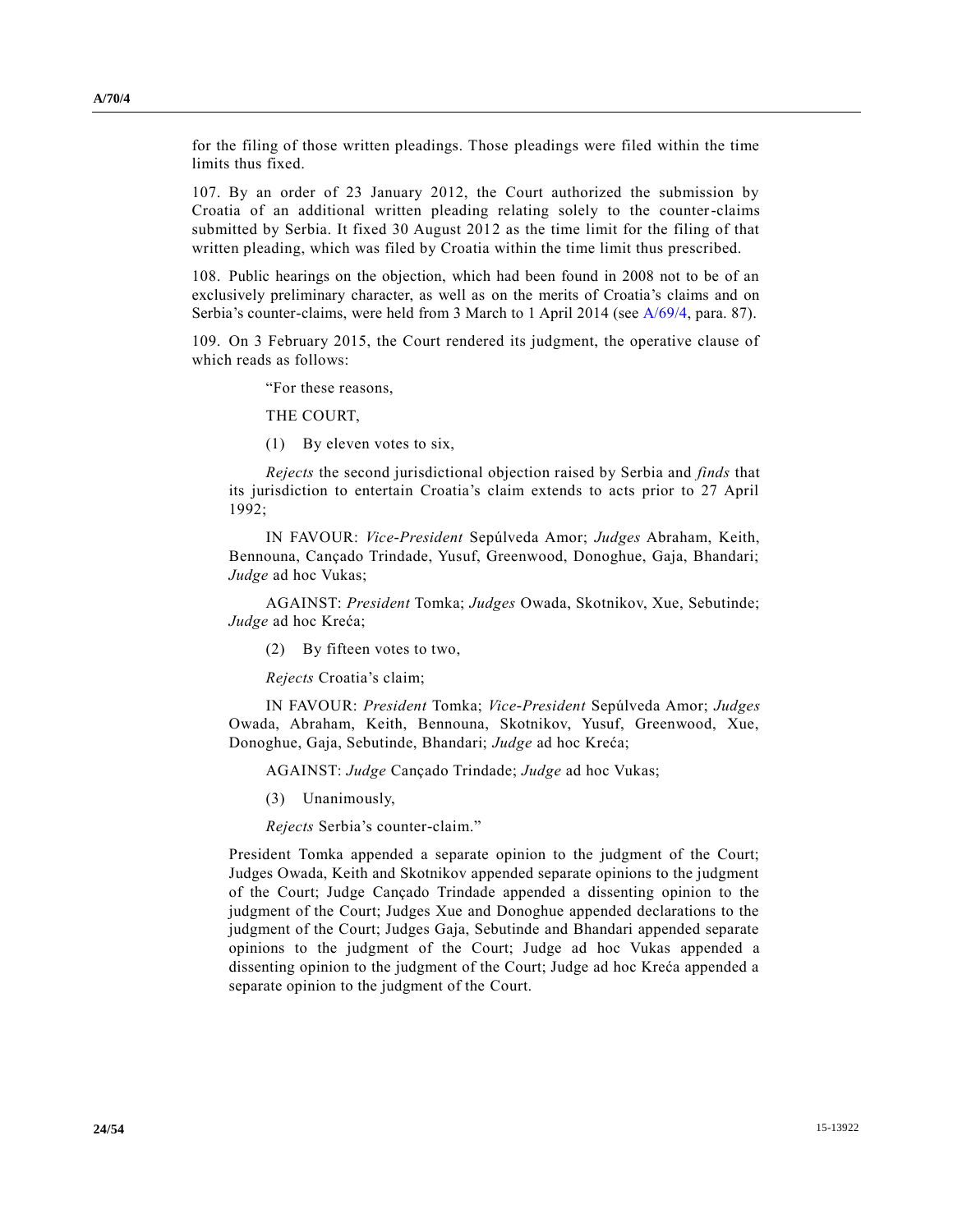### **4.** *Certain Activities carried out by Nicaragua in the Border Area (Costa Rica* **v.**  *Nicaragua)*

110. On 18 November 2010, Costa Rica filed an application instituting proceedings against Nicaragua in respect of an alleged "incursion into, occupation of and use by Nicaragua's Army of Costa Rican territory as well as [alleged] breaches of Nicaragua's obligations towards Costa Rica" under a number of international treaties and conventions.

111. Costa Rica contends that Nicaragua has, in two separate incidents, occupied the territory of Costa Rica in connection with the construction of a canal across Costa Rican territory from the San Juan River to Laguna los Portillos (also known as "Harbor Head Lagoon"), and carried out certain related works of dredging on the San Juan River. Costa Rica states that the "ongoing and planned dredging and the construction of the canal will seriously affect the flow of water to the Colorado River of Costa Rica, and will cause further damage to Costa Rican territory, including the wetlands and national wildlife protected areas located in the region".

112. Costa Rica accordingly requested the Court:

"to adjudge and declare that Nicaragua is in breach of its international obligations ... as regards the incursion into and occupation of Costa Rican territory, the serious damage inflicted to its protected rainforests and wetlands, and the damage intended to the Colorado River, wetlands and protected ecosystems, as well as the dredging and canalization activities being carried out by Nicaragua on the San Juan River".

The Court was also requested to determine the reparation which must be made by Nicaragua.

113. As basis for the jurisdiction of the Court, the applicant invoked article XXXI of the American Treaty on Pacific Settlement (Pact of Bogotá) of 30 April 1948. In addition, it invoked the declaration of acceptance of the compulsory jurisdiction of the Court made by Costa Rica on 20 February 1973, under Article 36, paragraph 2, of the Statute, and that made by Nicaragua on 24 September 1929 (and amended on 23 October 2001), under Article 36 of the Statute of the Permanent Court of International Justice, which is deemed, pursuant to Article 36, paragraph 5, of the Statute of the present Court, to be acceptance of the latter's compulsory jurisdiction (se[e A/67/4,](http://undocs.org/A/67/4) para. 226).

114. On 18 November 2010, Costa Rica also filed a request for the indication of provisional measures, in which it "request[ed] the Court as a matter of urgency to order ... provisional measures so as to rectify the ... ongoing breach of Costa Rica's territorial integrity and to prevent further irreparable harm to Costa Rica's territory, pending its determination of this case on the merits" (see [A/66/4,](http://undocs.org/A/66/4) paras. 238 and 239, and subsequent supplements).

115. Public hearings on the request for the indication of provisional measures submitted by Costa Rica were held from 11 to 13 January 2011. In its order made on 8 March 2011, the Court indicated a number of provisional measures (see [A/66/4,](http://undocs.org/A/66/4) para. 240, and subsequent supplements).

116. By an order of 5 April 2011, the Court fixed 5 December 2011 and 6 August 2012 as the respective time limits for the filing of a memorial by Costa Rica and a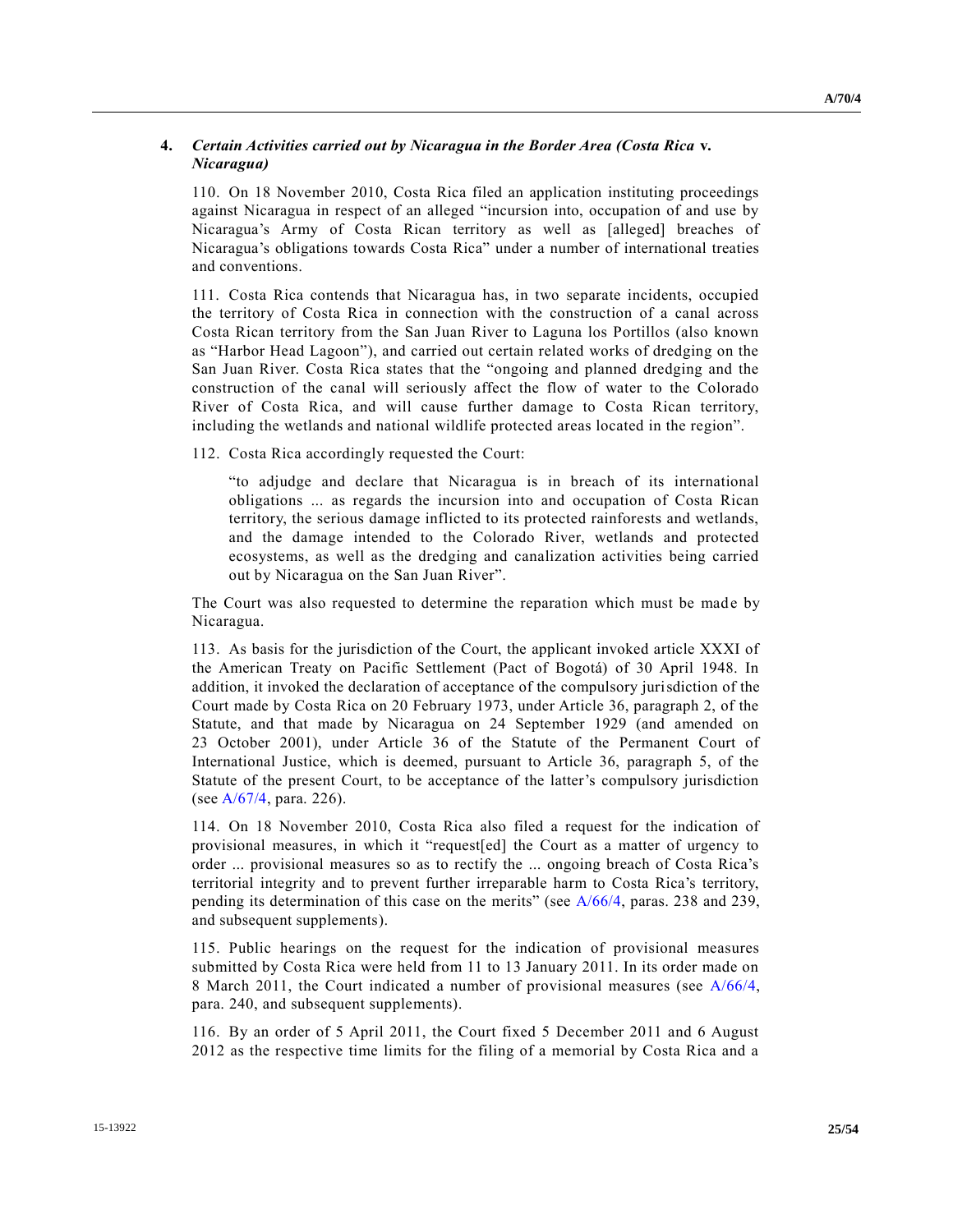counter-memorial by Nicaragua. Those pleadings were filed within the time limits thus fixed.

117. In its counter-memorial, Nicaragua submitted four counterclaims. In its first counterclaim, it requested the Court to declare that Costa Rica bore responsibility to Nicaragua for "the impairment and possible destruction of navigation on the San Juan River caused by the construction of a road next to its right bank" by Costa Rica. In its second counterclaim, Nicaragua asked the Court to declare that it had become the sole sovereign over the area formerly occupied by the Bay of San Juan del Norte. In its third counterclaim, it requested the Court to find that Nicaragua had a right to free navigation on the Colorado Branch of the San Juan de Nicaragua River, until the conditions of navigability existing at the time when the 1858 Treaty was concluded were re-established. In its fourth counterclaim, Nicaragua alleged that Costa Rica had failed to implement the provisional measures indicated by the Court in its order of 8 March 2011.

118. By two separate orders dated 17 April 2013, the Court joined the proceedings in the case concerning *Certain Activities carried out by Nicaragua in the Border Area (Costa Rica* v. *Nicaragua)* (hereinafter "the *Costa Rica* v. *Nicaragua* case") with those in the case concerning *Construction of a Road in Costa Rica along the San Juan River (Nicaragua* v. *Costa Rica)* (hereinafter "the *Nicaragua* v. *Costa Rica* case"; see paras. 125-137 below). In those two orders, the Court emphasized that it had so proceeded "in conformity with the principle of the sound administration of justice and with the need for judicial economy".

119. By an order dated 18 April 2013, the Court ruled on the four counterclaims submitted by Nicaragua in its counter-memorial filed in the *Costa Rica* v. *Nicaragua* case. In that order, the Court found, unanimously, that there was no need for it to adjudicate on the admissibility of Nicaragua's first counterclaim as such, since that claim had become without object by reason of the fact that the proceedings in the *Costa Rica* v. *Nicaragua* and *Nicaragua* v. *Costa Rica* cases had been joined, and that that claim would therefore be examined as a principal claim within the context of the joined proceedings. The Court also unanimously found that the second and third counterclaims were inadmissible as such and did not form part of the current proceedings, since there was no direct connection, either in fact or in law, between those claims and the principal claims of Costa Rica. In its order, the Court lastly found, unanimously, that there was no need for it to entertain the fourth counter-claim as such, since the question of compliance by both parties with provisional measures could be considered in the principal proceedings, irrespective of whether or not the respondent State raised that issue by way of a counterclaim and that, consequently, the parties could take up any question relating to the implementation of the provisional measures indicated by the Court in the further course of the proceedings.

120. On 23 May 2013, Costa Rica submitted to the Court a request for the modification of the order of 8 March 2011. In its written observations, Nicaragua asked the Court to reject Costa Rica's request, while, in its turn, requesting the Court to modify or adapt the order of 8 March 2011. In its order of 16 July 2013, the Court found that the circumstances, as they then presented themselves to it, were not such as to require the exercise of its power to modify the measures indicated in the order of 8 March 2011. It reaffirmed the provisional measures indicated in its order of 8 March 2011, in particular the requirement that the parties "sh[ould]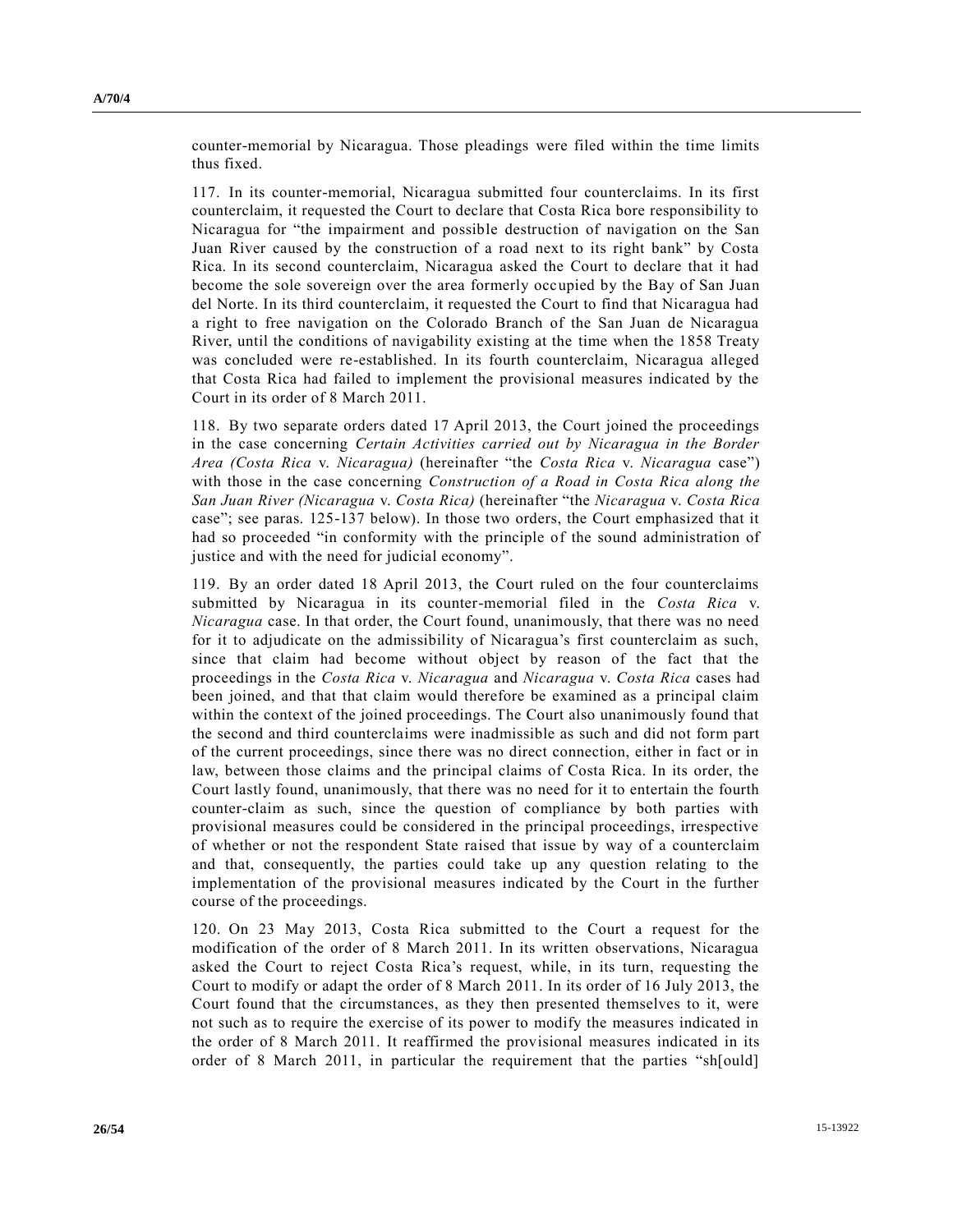refrain from any action which might aggravate or extend the dispute before the Court or make it more difficult to resolve" (see [A/68/4,](http://undocs.org/A/68/4) para. 190).

121. On 24 September 2013, Costa Rica filed in the Registry of the Court a request for the indication of new provisional measures in the case.

122. After holding public hearings on that request from 14 to 17 October 2013, the Court delivered its order on 22 November 2013. After reaffirming, unanimously, the provisional measures indicated in its order of 8 March 2011, the Court indicated new provisional measures (see [A/69/4,](http://undocs.org/A/69/4) para. 129).

123. Public hearings in the two joined cases were held from 14 April to 1 May 2015. At the close of the hearings in the *Costa Rica* v. *Nicaragua* case, the parties presented the following final submissions to the Court:

For Costa Rica (on 28 April 2015):

"For the reasons set out in the written and oral pleadings, the Republic of Costa Rica requests the Court to:

- (1) reject all Nicaraguan claims;
- (2) adjudge and declare that:

*(a)* Sovereignty over the 'disputed territory', as defined by the Court in its orders of 8 March 2011 and 22 November 2013, belongs to the Republic of Costa Rica;

*(b)* By occupying and claiming Costa Rican territory, Nicaragua has breached:

(i) the obligation to respect the sovereignty and territorial integrity of the Republic of Costa Rica, within the boundaries delimited by the 1858 Treaty of Limits and further defined by the Demarcation Commission established by the Pacheco Matus Convention, in particular by the first and second Alexander Awards;

(ii) the prohibition of the threat or use of force under Article 2 (4) of the Charter of the United Nations and article 22 of the Charter of the Organization of American States;

(iii) the prohibition to make the territory of other States the object, even temporarily, of military occupation, contrary to article 21 of the Charter of the Organization of American States; and

(iv) the obligation of Nicaragua under article IX of the 1858 Treaty of Limits not to use the San Juan River to carry out hostile acts.

*(c)* By its further conduct, Nicaragua has breached:

(i) the obligation to respect Costa Rica's territory and environment, including its wetland of international importance under the Ramsar Convention '*Humedal Caribe Noreste*', on Costa Rican territory;

(ii) Costa Rica's perpetual rights of free navigation on the San Juan in accordance with the 1858 Treaty of Limits, the 1888 Cleveland Award and the Court's Judgment of 13 July 2009;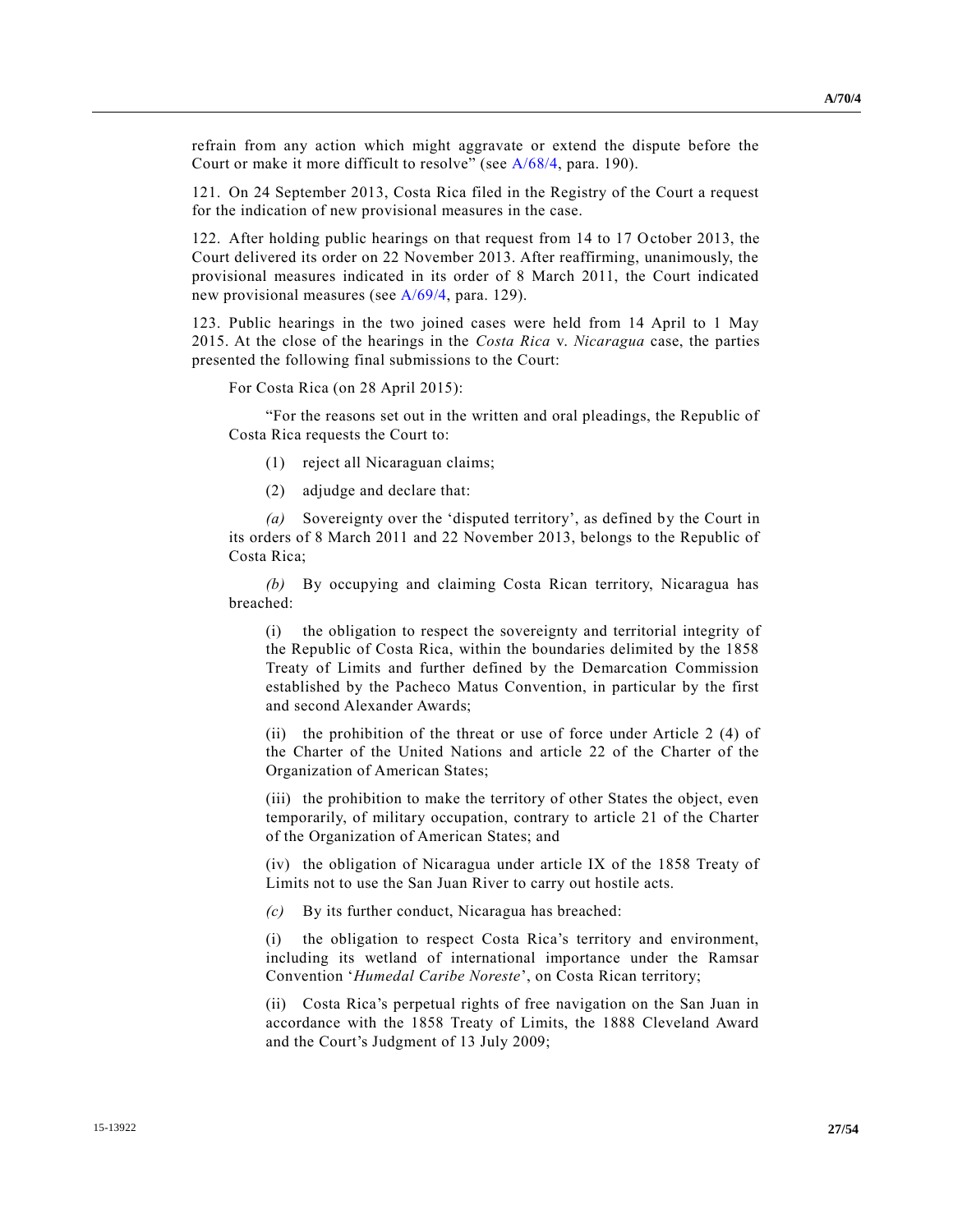(iii) the obligation to inform and consult with Costa Rica about any dredging, diversion or alteration of the course of the San Juan River, or any other works on the San Juan River that may cause damage to Costa Rican territory (including the Colorado River), its environment, or Costa Rican rights, in accordance with the 1888 Cleveland Award and relevant treaty and customary law;

(iv) the obligation to carry out an appropriate transboundary environmental impact assessment, which takes account of all potential significant adverse impacts on Costa Rican territory;

(v) the obligation not to dredge, divert or alter the course of the San Juan River, or conduct any other works on the San Juan River, if this causes damage to Costa Rican territory (including the Colorado River), its environment, or to Costa Rican rights under the 1888 Cleveland Award;

(vi) the obligations arising from the orders of the Court indicating provisional measures of 8 March 2011 and 22 November 2013;

(vii) the obligation to consult with Costa Rica on the implementation of obligations arising from the Ramsar Convention, in particular the obligation to coordinate future policies and regulations concerning the conservation of wetlands and their flora and fauna under Article 5 (1) of the Ramsar Convention; and

(viii) the agreement between the Parties, established in the exchange of Notes dated 19 and 22 September 2014, concerning navigation on the San Juan River by Costa Rica, close to the eastern *caño* constructed by Nicaragua in 2013.

*(d)* Nicaragua may not engage in any dredging operations or other works if and to the extent that these may cause damage to Costa Rican territory (including the Colorado River) or its environment, or which may impair Costa Rica's rights under the 1888 Cleveland Award, including its right not to have its territory occupied without its express consent.

(3) to order, in consequence, that Nicaragua must:

*(a)* repeal, by means of its own choosing, those provisions of the Decree 079 2009 and the Regulatory Norms annexed thereto of 1 October 2009 which are contrary to Costa Rica's right of free navigation under Article VI of the 1858 Treaty of Limits, the 1888 Cleveland Award, and the Court's Judgment of 13 July 2009;

*(b)* cease all dredging activities on the San Juan River in the vicinity o f Delta Costa Rica and in the lower San Juan River, pending:

(i) an appropriate transboundary environmental impact assessment, which takes account of all potential significant adverse impacts on Costa Rican territory, carried out by Nicaragua and provided to Costa Rica;

(ii) formal written notification to Costa Rica of further dredging plans in the vicinity of Delta Costa Rica and in the lower San Juan River, not less than three months prior to the implementation of any such plans; and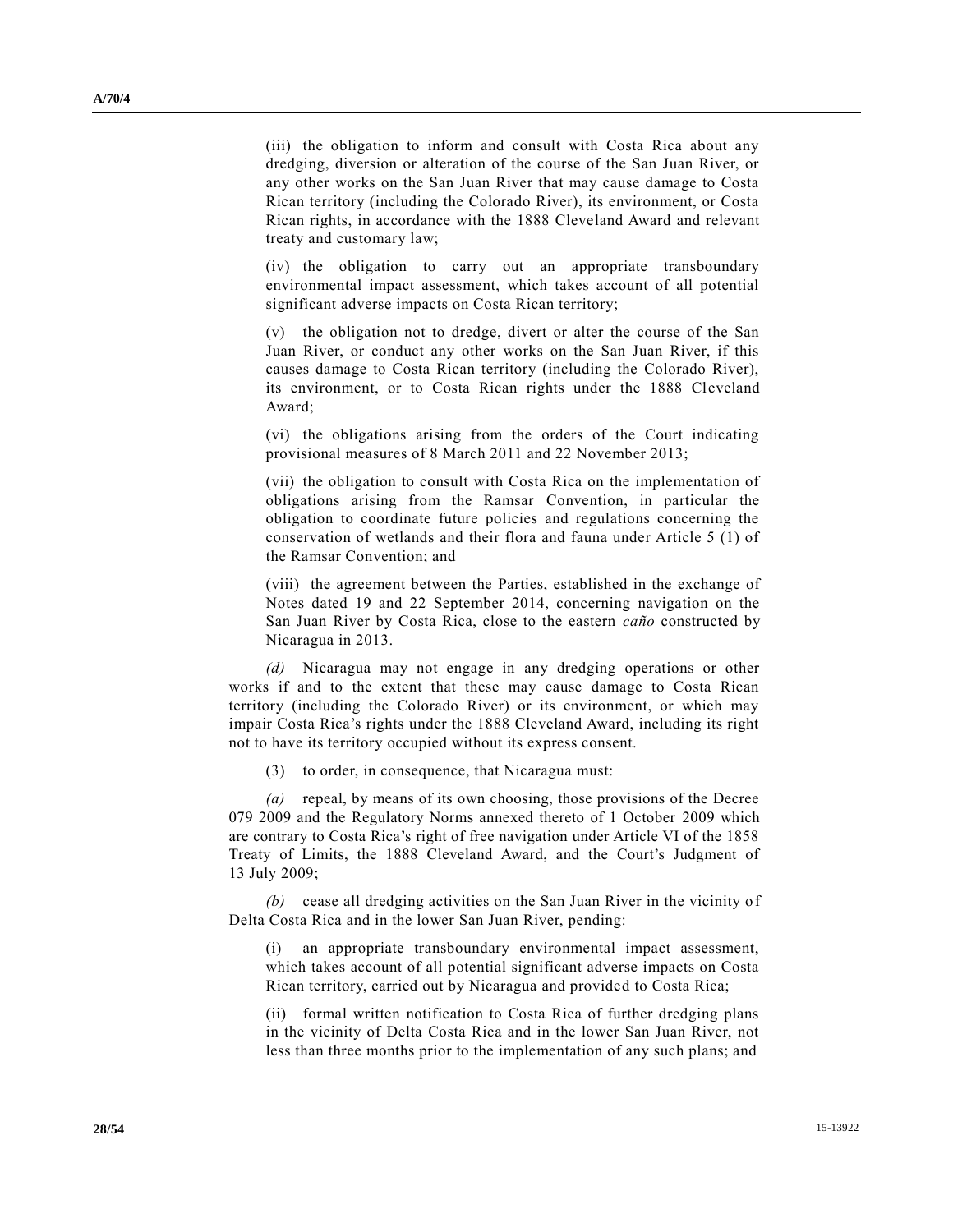(iii) due consideration of any comments made by Costa Rica upon receipt of said notification.

*(c)* make reparation in the form of compensation for the material damage caused to Costa Rica, including but not limited to:

(i) damage arising from the construction of artificial *caños* and destruction of trees and vegetation on the 'disputed territory';

(ii) the cost of the remediation measures carried out by Costa Rica in relation to those damages, including but not limited to those taken to close the eastern *caño* constructed by Nicaragua in 2013, pursuant to paragraph 59 (2) (E) of the Court's Order on Provisional Measures of 22 November 2013;

the amount of such compensation to be determined in a separate phase of these proceedings;

*(d)* provide satisfaction so to achieve full reparation of the injuries caused to Costa Rica in a manner to be determined by the Court;

*(e)* provide appropriate assurances and guarantees of non-repetition of Nicaragua's unlawful conduct, in such a form as the Court may order; and

*(f)* pay all the costs and expenses incurred by Costa Rica in requesting and obtaining the Order on Provisional Measures of 22 November 2013, including, but not limited to, the fees and expenses of Costa Rica's counsel and experts, with interest, on a full indemnity basis.

#### For Nicaragua (on 29 April 2015):

"In accordance with Article 60 of the Rules and the reasons given during the written and oral phase of the pleadings the Republic of Nicaragua respectfully requests the Court to:

*(a)* Dismiss and reject the requests and submissions of the Republic of Costa Rica.

*(b)* Adjudge and declare that:

(i) Nicaragua enjoys full sovereignty over the *caño* joining Harbor Head Lagoon with the San Juan River proper, the right bank of which constitutes the land boundary as established by the 1858 Treaty as interpreted by the Cleveland and Alexander Awards;

(ii) Costa Rica is under an obligation to respect the sovereignty and territorial integrity of Nicaragua, within the boundaries delimited by the 1858 Treaty of Limits as interpreted by the Cleveland and Alexander Awards;

(iii) Nicaragua is entitled, in accordance with the 1858 Treaty as interpreted by the subsequent arbitral awards, to execute works to improve navigation on the San Juan River as it deems suitable, and that these works include the dredging of the San Juan de Nicaragua River;

(iv) The only rights enjoyed by Costa Rica on the San Juan de Nicaragua River are those defined by said Treaty as interpreted by the Cleveland and Alexander Awards."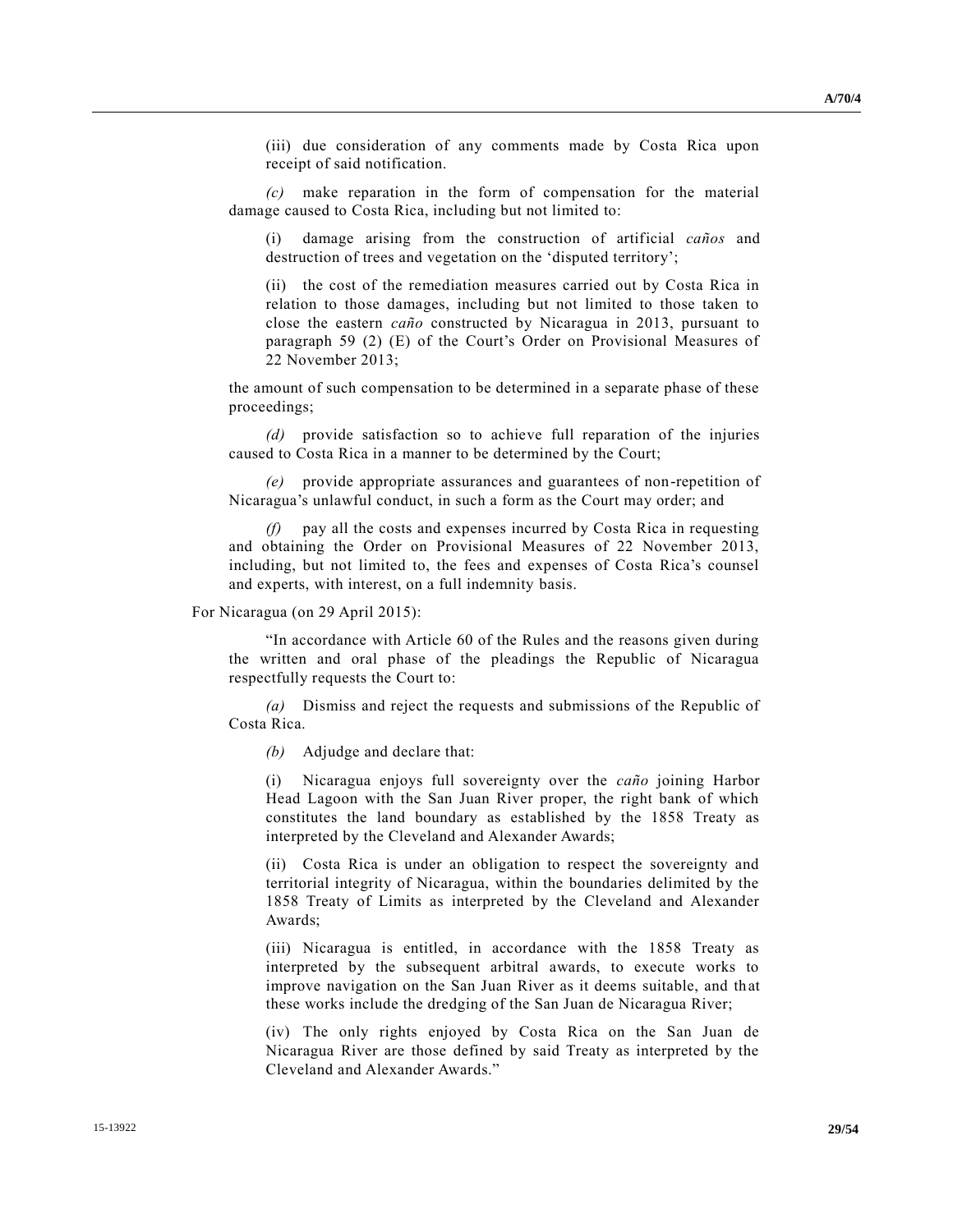124. The Court has begun its deliberation. It will deliver its judgment at public sitting, the date of which will be announced in due course.

### **5.** *Construction of a Road in Costa Rica along the San Juan River (Nicaragua* **v.** *Costa Rica)*

125. On 22 December 2011, Nicaragua filed an application instituting proceedings against Costa Rica with regard to "violations of Nicaraguan sovereignty and major environmental damages to its territory". Nicaragua contends that Costa Rica is carrying out major construction works along most of the border area between the two countries with grave environmental consequences.

126. In its application, Nicaragua claims, inter alia, that "Costa Rica's unilateral actions ... threaten to destroy the San Juan de Nicaragua River and its fragile ecosystem, including the adjacent biosphere reserves and internationally protected wetlands that depend upon the clean and uninterrupted flow of the River for their survival". According to the applicant, "[t]he most immediate threat to the River and its environment is posed by Costa Rica's construction of a road running parallel and in extremely close proximity to the southern bank of the River, and extending for a distance of at least 120 kilometres, from Los Chiles in the west to Delta in the east". It further states that "[t]hese works have already caused and will continue to cause significant economic damage to Nicaragua".

127. Nicaragua accordingly "requests the Court to adjudge and declare that Costa Rica has breached: *(a)* its obligation not to violate Nicaragua's territorial integrity as delimited by the 1858 Treaty of Limits, the Cleveland Award of 1888 and the five Awards of the Umpire EP Alexander of 30 September 1897, 20 December 1897, 22 March 1898, 26 July 1899 and 10 March 1900; *(b)* its obligation not to damage Nicaraguan territory; *(c)* its obligations under general international law and the relevant environmental conventions, including the Ramsar Convention on Wetlands, the Agreement over the Border Protected Areas between Nicaragua and Costa Rica (International System of Protected Areas for Peace [SI A PAZ] Agreement), the Convention on Biological Diversity and the Convention for the Conservation of the Biodiversity and Protection of the Main Wild Life Sites in Central America".

128. Furthermore, Nicaragua requested the Court to adjudge and declare that Costa Rica must: "*(a)* restore the situation to the *status quo ante*; *(b)* pay for all damages caused including the costs added to the dredging of the San Juan River; *(c)* not undertake any future development in the area without an appropriate transboundary Environmental Impact Assessment and that this assessment must be presented in a timely fashion to Nicaragua for its analysis and reaction".

129. Finally, Nicaragua requested the Court to adjudge and declare that Costa Rica must: "*(a)* cease all the constructions underway that affect or may affect the rights of Nicaragua; *(b)* produce and present to Nicaragua an adequate Environmental Impact Assessment with all the details of the works".

130. As basis for the jurisdiction of the Court, the applicant invokes article XXXI of the American Treaty on Pacific Settlement ("Pact of Bogotá") of 30 April 1948. In addition, it invokes the declaration of acceptance of the compulsory jurisdiction of the Court made by Costa Rica on 20 February 1973, under Article 36, paragraph 2, of the Statute, and that made by Nicaragua on 24 September 1929 (and amended on 23 October 2001), under Article 36 of the Statute of the Permanent Court of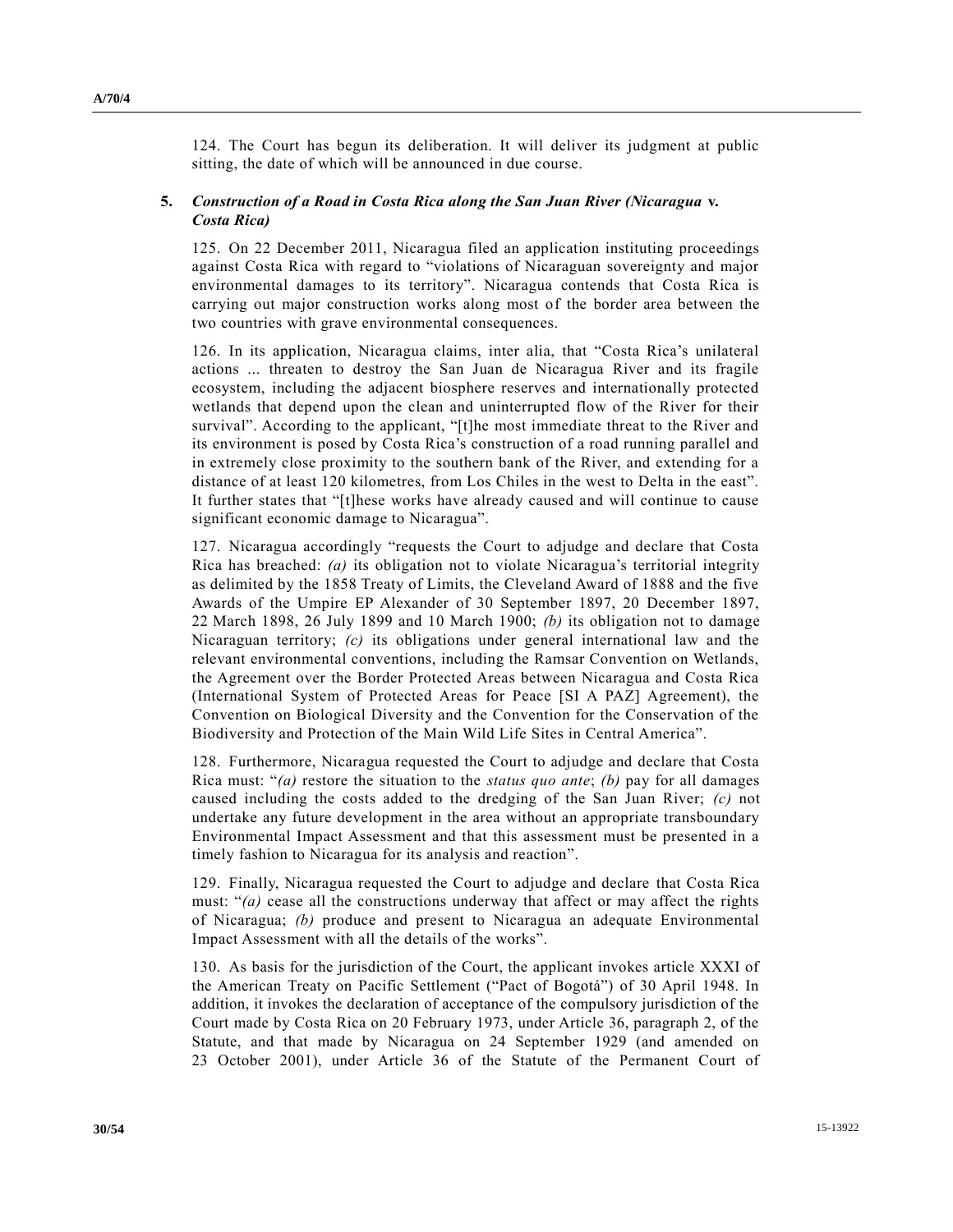International Justice, which is deemed, pursuant to Article 36, paragraph 5, of the Statute of the present Court, to be acceptance of the latter's compulsory jurisdiction (se[e A/67/4,](http://undocs.org/A/67/4) para. 249, and subsequent supplements).

131. By an order of 23 January 2012, the Court fixed 19 December 2012 and 19 December 2013 as the respective time limits for the filing of a memorial by Nicaragua and a counter-memorial by Costa Rica. Those pleadings were filed within the time limits thus fixed.

132. By two separate orders dated 17 April 2013, the Court joined the proceedings in the *Costa Rica* v. *Nicaragua* case (see paras. 110 124 above) with those in the *Nicaragua* v. *Costa Rica* case.

133. On 11 October 2013, Nicaragua filed in the Registry of the Court a request for the indication of provisional measures in the case.

134. After holding public hearings on that request from 5 to 8 November 2013, the Court delivered its order on 13 December 2013. It found, unanimously, "that the circumstances, as they now present themselves to [it], are not such as to require the exercise of its power ... to indicate provisional measures".

135. By an order of 3 February 2014, the Court authorized the submission of a reply by Nicaragua and a rejoinder by Costa Rica and fixed 4 August 2014 and 2 February 2015 as the respective time limits for the filing of those pleadings. Those pleadings were filed within the time limits thus prescribed.

136. Public hearings were held in the joined cases from 14 April to 1 May 2015. At the conclusion of the hearings in the *Nicaragua* v. *Costa Rica* case, the parties presented the following final submissions to the Court:

For Nicaragua (30 April 2015):

"1. In accordance with Article 60 of the Rules and the reasons given during the written and oral phase of the pleadings the Republic of Nicaragua respectfully requests the Court to adjudge and declare that, by its conduct, the Republic of Costa Rica has breached:

(i) Its obligation not to violate the integrity of Nicaragua's territory as delimited by the 1858 Treaty of Limits as interpreted by the Cleveland Award of 1888 and the five Awards of the Umpire E. P. Alexander of 30 September 1897, 20 December 1897, 22 March 1898, 26 July 1899, and 10 March 1900;

(ii) Its obligation not to damage Nicaraguan territory;

(iii) Its obligations under general international law and the relevant environmental conventions, including the Ramsar Convention on Wetlands, the Agreement over the Border Protected Areas between Nicaragua and Costa Rica (International System of Protected Areas for Peace [SI A PAZ] Agreement), the Convention on Biological Diversity and the Convention for the Conservation of the Biodiversity and Protection of the Main Wild Life Sites in Central America.

2. Nicaragua also requests the Court to adjudge and declare that Costa Rica must: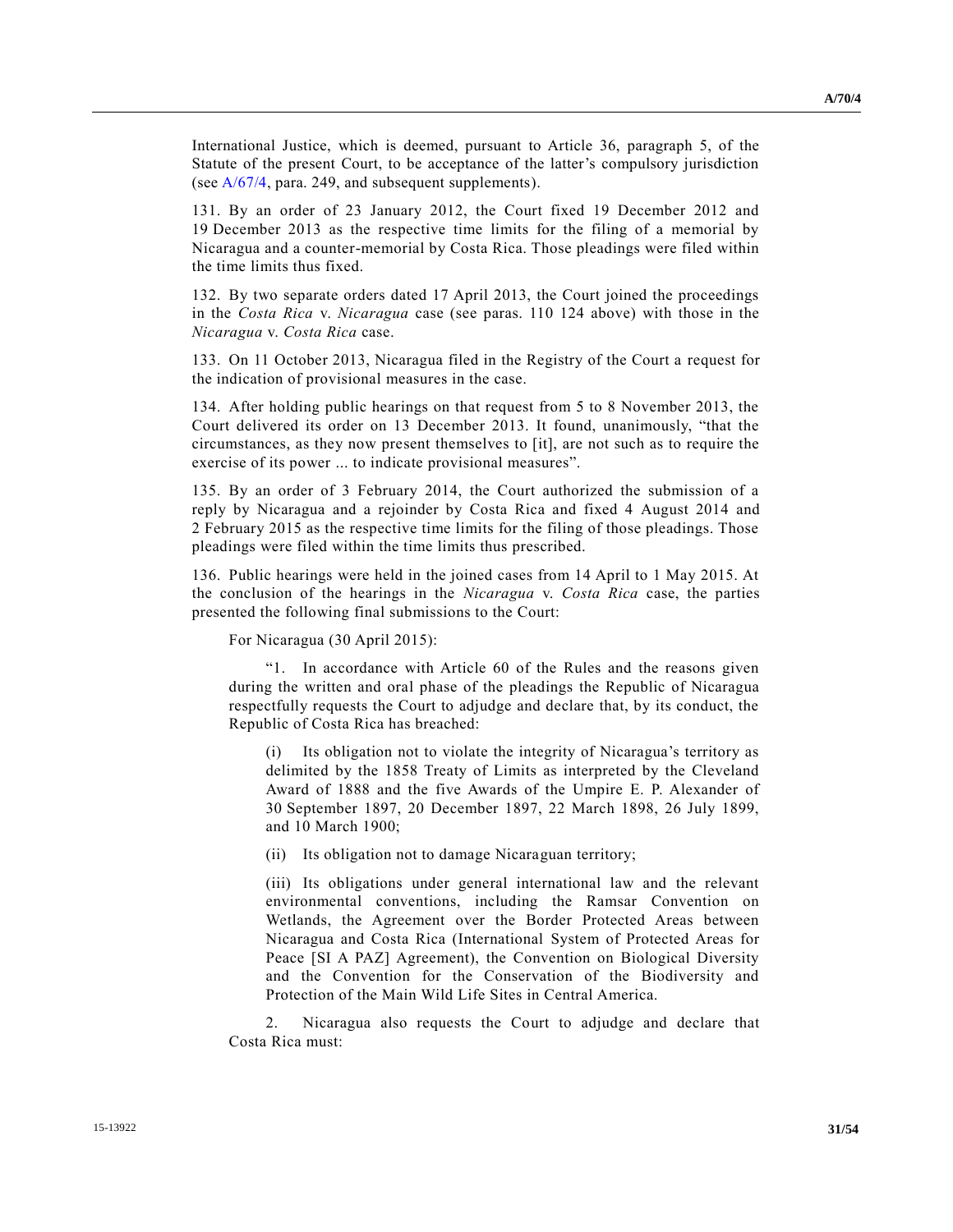(i) Cease all its continuing internationally wrongful acts that affect or are likely to affect the rights of Nicaragua;

(ii) Inasmuch as possible, restore the situation to the *status quo ante*, in full respect of Nicaragua's sovereignty over the San Juan de Nicaragua River, including by taking the emergency measures necessary to alleviate or mitigate the continuing harm being caused to the River and the surrounding environment;

(iii) Compensate for all damages caused in so far as they are not made good by restitution, including the costs added to the dredging of the San Juan de Nicaragua River, with the amount of the compensation to be determined in a subsequent phase of the case.

3. Furthermore, Nicaragua requests the Court to adjudge and declare that Costa Rica must:

(i) Not undertake any future development in the area without an appropriate transboundary Environmental Impact Assessment and that this assessment must be presented in a timely fashion to Nicaragua for its analysis and reaction;

(ii) Refrain from using Route 1856 to transport hazardous material as long as it has not given the guarantees that the road complies with the best construction practices and the highest regional and international standards of security for road traffic in similar situations.

4. The Republic of Nicaragua further requests the Court to adjudge and declare that Nicaragua is entitled:

In accordance with the 1858 Treaty as interpreted by the subsequent arbitral awards, to execute works to improve navigation on the San Juan River and that these works include the dredging of the San Juan de Nicaragua River to remove sedimentation and other barriers to navigation."

For Costa Rica (1 May 2015):

"For the reasons set out in the written and oral pleadings, Costa Rica requests the Court to dismiss all of Nicaragua's claims in this proceeding."

137. The Court has begun its deliberation. It will pronounce on the cases at a public sitting, the date of which will be announced in due course.

#### **6.** *Obligation to Negotiate Access to the Pacific Ocean (Bolivia* **v.** *Chile)*

138. On 24 April 2013, Bolivia filed an application instituting proceedings against the Republic of Chile concerning a dispute in relation to "Chile's obligation to negotiate in good faith and effectively with Bolivia in order to reach an agreement granting Bolivia a fully sovereign access to the Pacific Ocean".

139. Bolivia's application contains a summary of the facts — starting from the independence of that country in 1825 and continuing until the present day — which, according to Bolivia, constitute "the main relevant facts on which [its] claim is based".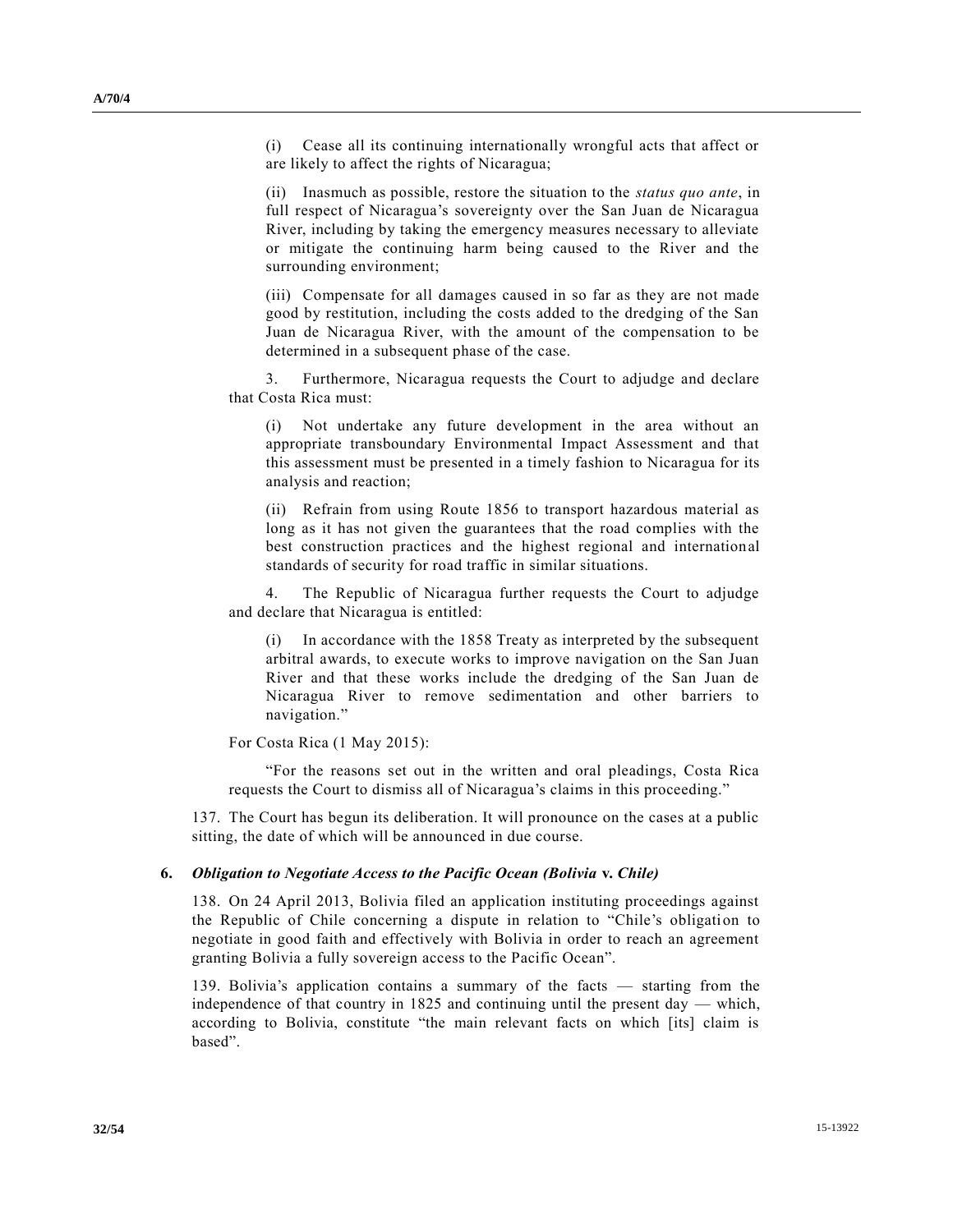140. In its application, Bolivia states that the subject of the dispute lies in: "*(a)* the existence of th[e above mentioned] obligation, *(b)* the non-compliance with that obligation by Chile, and *(c)* Chile's duty to comply with the said obligation".

141. Bolivia asserts, inter alia, that "beyond its general obligations under international law, Chile has committed itself, more specifically through agreements, diplomatic practice and a series of declarations attributable to its highest level representatives, to negotiate a sovereign access to the sea for Bolivia". According to Bolivia, "Chile has not complied with this obligation and ... the existence of its obligation".

142. Bolivia accordingly requests the Court "to adjudge and declare that:

*(a)* Chile has the obligation to negotiate with Bolivia in order to reach an agreement granting Bolivia a fully sovereign access to the Pacific Ocean;

*(b)* Chile has breached the said obligation;

*(c)* Chile must perform the said obligation in good faith, promptly, formally, within a reasonable time and effectively, to grant Bolivia a fully sovereign access to the Pacific Ocean".

143. As basis for the jurisdiction of the Court, the applicant invokes article XXXI of the American Treaty on Pacific Settlement ("Pact of Bogotá") of 30 April 1948, to which both States are parties.

144. At the end of its application, Bolivia "reserves the right to request that an arbitral tribunal be established in accordance with the obligation under article XII of the Treaty of Peace and Friendship concluded with Chile on 20 October 1904 and the Protocol of 16 April 1907, in the case of any claims arising out of the said Treaty".

145. By an order dated 18 June 2013, the Court fixed 17 April 2014 and 18 February 2015 as the respective time limits for the filing of the memorial of Bolivia and the counter-memorial of Chile. The memorial was filed within the time limit thus fixed.

146. On 15 July 2014, Chile, referring to article 79, paragraph 1, of the Rules of Court, filed a preliminary objection to the jurisdiction of the Court in the case. In accordance with paragraph 5 of the same article, the proceedings on the merits were then suspended.

147. By an order of 15 July, the President of the Court fixed 14 November 2014 as the time limit for the filing by Bolivia of a written statement of its observations and submissions on the preliminary objection raised by Chile. The written statement of Bolivia was filed within the time limit thus fixed.

148. The public hearings on the preliminary objection to the jurisdiction of the Court were held from 4 to 8 May 2015. At the conclusion of the hearings, the parties presented the following submissions to the Court:

For Chile:

"The Republic of Chile respectfully requests the Court to adjudge and declare that the claim brought by Bolivia against Chile is not within the jurisdiction of the Court."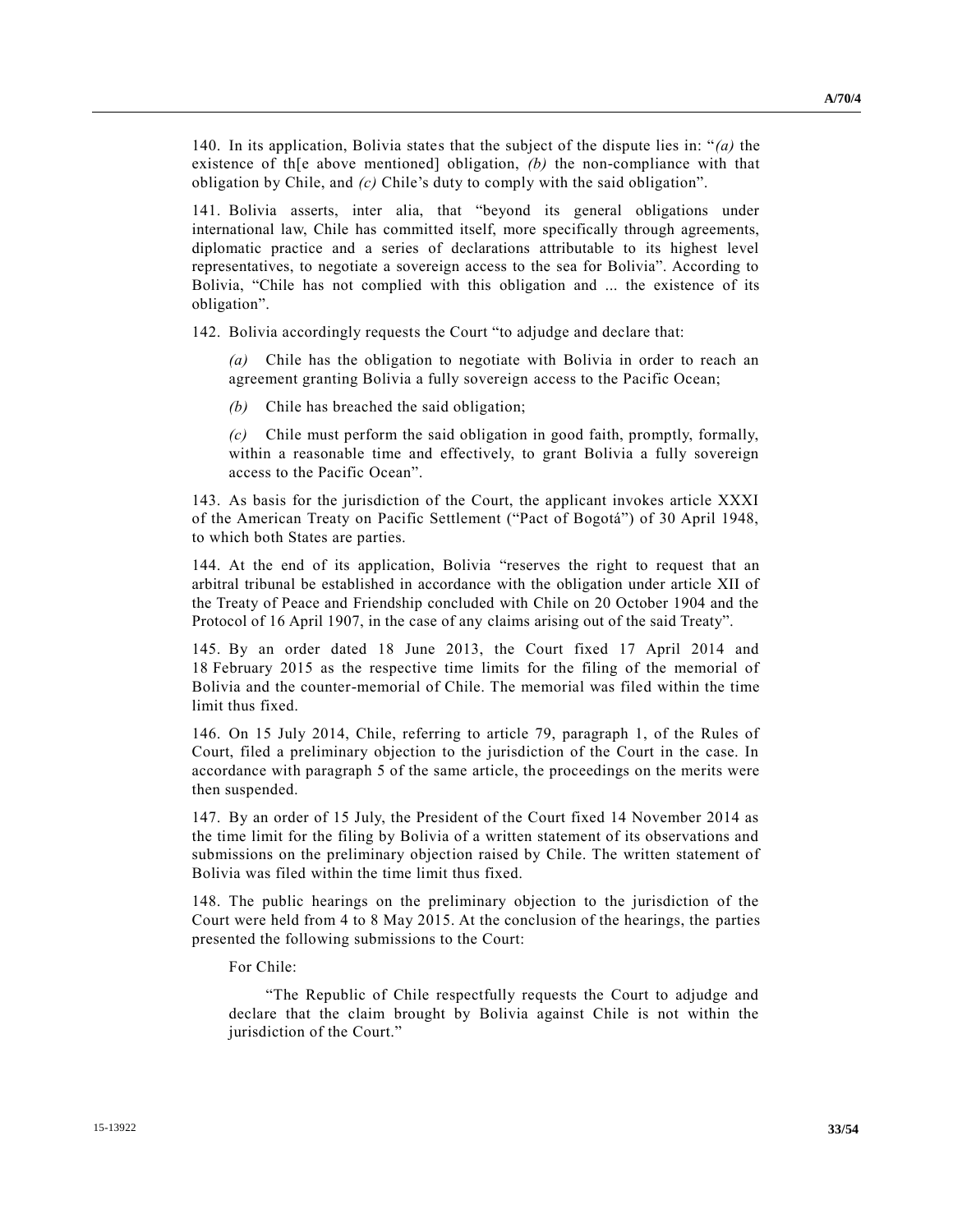For Bolivia:

"Bolivia respectfully asks the Court:

*(a)* to reject the objection to its jurisdiction submitted by Chile;

*(b)* to adjudge and declare that the claim brought by Bolivia enters within its jurisdiction."

149. The Court's judgment on the preliminary objection will be delivered at a public sitting, the date of which will be announced in due course.

### **7.** *Question of the Delimitation of the Continental Shelf between Nicaragua and Colombia beyond 200 nautical miles from the Nicaraguan Coast (Nicaragua* **v.** *Colombia)*

150. On 16 September 2013, Nicaragua filed an application instituting proceedings against Colombia relating to a "dispute concern[ing] the delimitation of the boundaries between, on the one hand, the continental shelf of Nicaragua beyond the 200-nautical-mile limit from the baselines from which the breadth of the territorial sea of Nicaragua is measured, and on the other hand, the continental shelf of Colombia".

151. In its application, Nicaragua requested the Court to "adjudge and declare … [t]he precise course of the maritime boundary between Nicaragua and Colombia in the areas of the continental shelf which appertain to each of them beyond the boundaries determined by the Court in its judgment of 19 November 2012" in the case concerning the *Territorial and Maritime Dispute (Nicaragua* v. *Colombia)*. The applicant further requested the Court to state "[t]he principles and rules of international law that determine the rights and duties of the two States in relation to the area of overlapping continental shelf claims and the use of its resources, pending the delimitation of the maritime boundary between them beyond 200 nautical miles from Nicaragua's coast".

152. Nicaragua recalled that "[t]he single maritime boundary between the continental shelf and the exclusive economic zones of Nicaragua and of Colombia within the 200-nautical-mile limit from the baselines from which the breadth of the territorial sea of Nicaragua is measured was defined by the Court in paragraph 251 of its Judgment of 19 November 2012".

153. Nicaragua further recalled that "[i]n that case it had sought a declaration from the Court describing the course of the boundary of its continental shelf throughout the area of the overlap between its continental shelf entitlement and that of Colombia", but that "the Court considered that Nicaragua had not then established that it has a continental margin that extends beyond 200 nautical miles from the baselines from which its territorial sea is measured, and that [the Court] was therefore not then in a position to delimit the continental shelf as requested by Nicaragua".

154. Nicaragua contends that the "final information" submitted by it to the Commission on the Limits of the Continental Shelf on 24 June 2013 "demonstrates that Nicaragua's continental margin extends more than 200 nautical miles from the baselines from which the breadth of the territorial sea of Nicaragua is measured, and both (i) traverses an area that lies more than 200 nautical miles from Colombia and also (ii) partly overlaps with an area that lies within 200 nautical miles of Colombia's coast".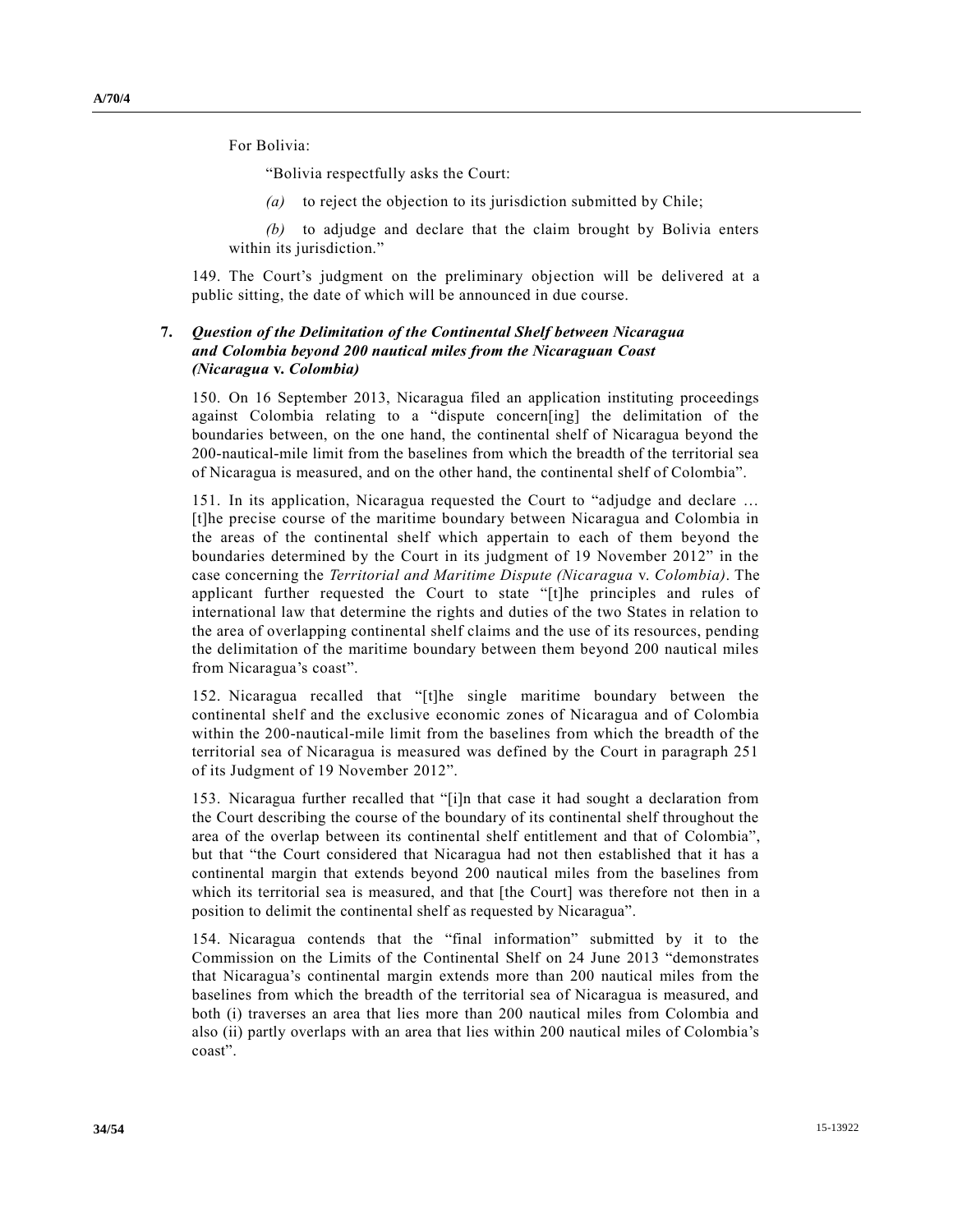**A/70/4**

155. The applicant also observes that the two States "have not agreed upon a maritime boundary between them in the area beyond 200 nautical miles from the coast of Nicaragua. Further, Colombia has objected to continental shelf claims in that area".

156. Nicaragua bases the jurisdiction of the Court on article XXXI of the American Treaty on Pacific Settlement ("Pact of Bogotá"), to which "both Nicaragua and Colombia are Parties". Nicaragua states that it has been "constrained into taking action upon this matter rather sooner than later in the form of the present application" because "on 27 November 2012, Colombia gave notice that it denounced as of that date the Pact of Bogotá; and in accordance with article LVI of the Pact, that denunciation will take effect after one year, so that the Pact remains in force for Colombia until 27 November 2013".

157. In addition, Nicaragua contends that, "the subject-matter of the … Application remains within the jurisdiction of the Court established in the case concerning the *Territorial and Maritime Dispute (Nicaragua* v. *Colombia)*, … in as much as the Court did not in its judgment dated 19 November 2012 definitively determine the question of the delimitation of the continental shelf between Nicaragua and Colombia in the area beyond 200 nautical miles from the Nicaraguan coast, which question was and remains before the Court in that case".

158. By an order of 9 December 2013, the Court fixed 9 December 2014 and 9 December 2015 as the respective time limits for the filing of a memorial by Nicaragua and a counter-memorial by Colombia.

159. On 14 August 2014, Colombia, referring to article 79 of the Rules of Court, raised certain preliminary objections to the jurisdiction of the Court and to the admissibility of the application. In accordance with paragraph 5 of the same article, the proceedings on the merits were then suspended.

160. By an order of 19 September 2014, the Court fixed 19 January 2015 as the time limit within which Nicaragua might present a written statement of its observations and submissions on the preliminary objections raised by Colombia. The written statement of Nicaragua was filed within the time limit thus fixed.

161. By a letter dated 17 February 2015, Chile, referring to article 53, paragraph 1, of the Rules of Court, asked to be furnished with copies of the pleadings and documents annexed in the case. In accordance with the same article, the Court, after ascertaining the views of the parties, granted that request.

### **8.** *Alleged Violations of Sovereign Rights and Maritime Spaces in the Caribbean Sea (Nicaragua* **v.** *Colombia)*

162. On 26 November 2013, Nicaragua filed an application instituting proceedings against Colombia relating to a "dispute concern[ing] the violations of Nicaragua's sovereign rights and maritime zones declared by the Court's Judgment of 19 November 2012 [in the case concerning the *Territorial and Maritime Dispute (Nicaragua* v. *Colombia*)] and the threat of the use of force by Colombia in order to implement these violations".

163. In its application, Nicaragua

"requests the Court to adjudge and declare that Colombia is in breach of: its obligation not to use or threaten to use force under Article 2 (4) of the Charter [of the United Nations] and international customary law; its obligation not to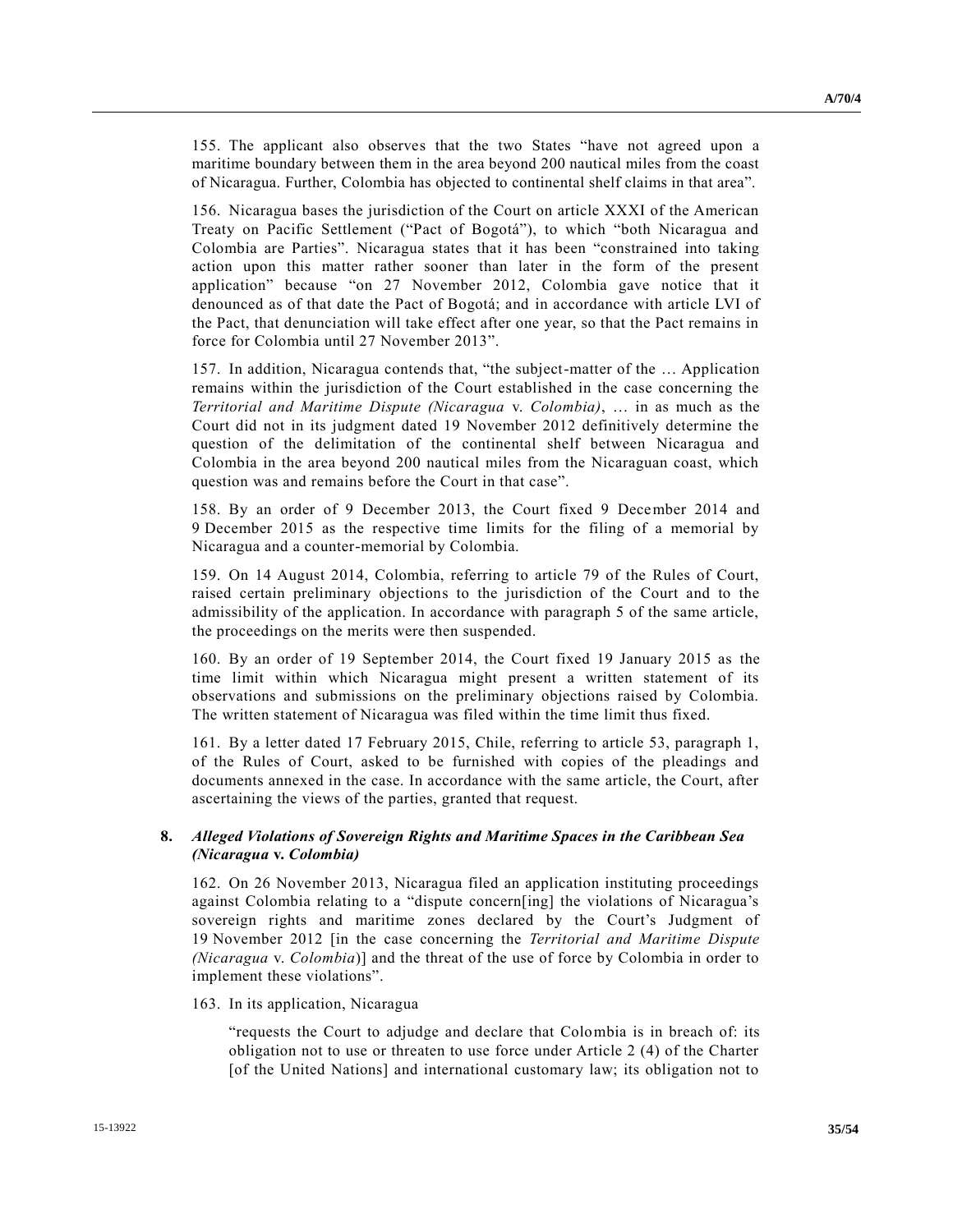violate Nicaragua's maritime zones as delimited in paragraph 251 of the ICJ Judgment of 19 November 2012 as well as Nicaragua's sovereign rights and jurisdiction in these zones; its obligation not to violate Nicaragua's rights under customary international law as reflected in Parts V and VI of UNCLOS [the 1982 United Nations Convention on the Law of the Sea]; and that, consequently, Colombia is bound to comply with the Judgment of 19 November 2012, wipe out the legal and material consequences of its internationally wrongful acts, and make full reparation for the harm caused by those acts".

164. In support of its claim, the applicant cited various declarations reportedly made between 19 November 2012 and 18 September 2013 by the President, the Vice-President and the Minister for Foreign Affairs of Colombia, as well as by the Commander of the Colombian Navy. Nicaragua claims that those declarations represent a "rejection" by Colombia of the judgment of the Court, and a decision on Colombia's part to consider the judgment "not applicable".

165. Nicaragua stated that "these declarations by the highest Colombian Authorities culminated with the enactment [by the President of Colombia] of a Decree that openly violated Nicaragua's sovereign rights over its maritime areas in the Caribbean". Specifically, the applicant quotes article 5 of Presidential Decree 1946, establishing an "Integral Contiguous Zone", which, according to the President of Colombia, "covers maritime spaces that extend from the south, where the Albuquerque and East Southeast keys are situated, and to the north, where Serranilla Key is located … [and] includes the San Andrés, Providencia and Santa Catalina, Quitasueño, Serrana and Roncador islands, and the other formations in the area".

166. Nicaragua further states that the President of Colombia has declared that "[i]n this Integral Contiguous Zone [Colombia] will exercise jurisdiction and control over all areas related to security and the struggle against delinquency, and over fiscal, customs, environmental, immigration and health matters and other areas as well".

167. Nicaragua concludes with the following statement:

"Prior and especially subsequent to the enactment of Decree 1946, the threatening declarations by Colombian Authorities and the hostile treatment given by Colombian naval forces to Nicaraguan vessels have seriously affected the possibilities of Nicaragua for exploiting the living and non -living resources in its Caribbean exclusive economic zone and continental shelf."

168. According to the applicant, the President of Nicaragua indicated his country's willingness "to discuss issues relating to the implementation of the Court's Judgment" and its determination "to manage the situation peacefully", but the President of Colombia "rejected the dialogue".

169. Nicaragua bases the jurisdiction of the Court on article XXXI of the American Treaty on Pacific Settlement ("Pact of Bogotá") of 30 April 1948, to which "both Nicaragua and Colombia are Parties". Nicaragua points out that "on 27 November 2012, Colombia gave notice that it denounced as of that date the Pact of Bogotá; and in accordance with article LVI of the Pact, that denunciation will take effect after one year, so that the Pact remains in force for Colombia until 27 November 2013".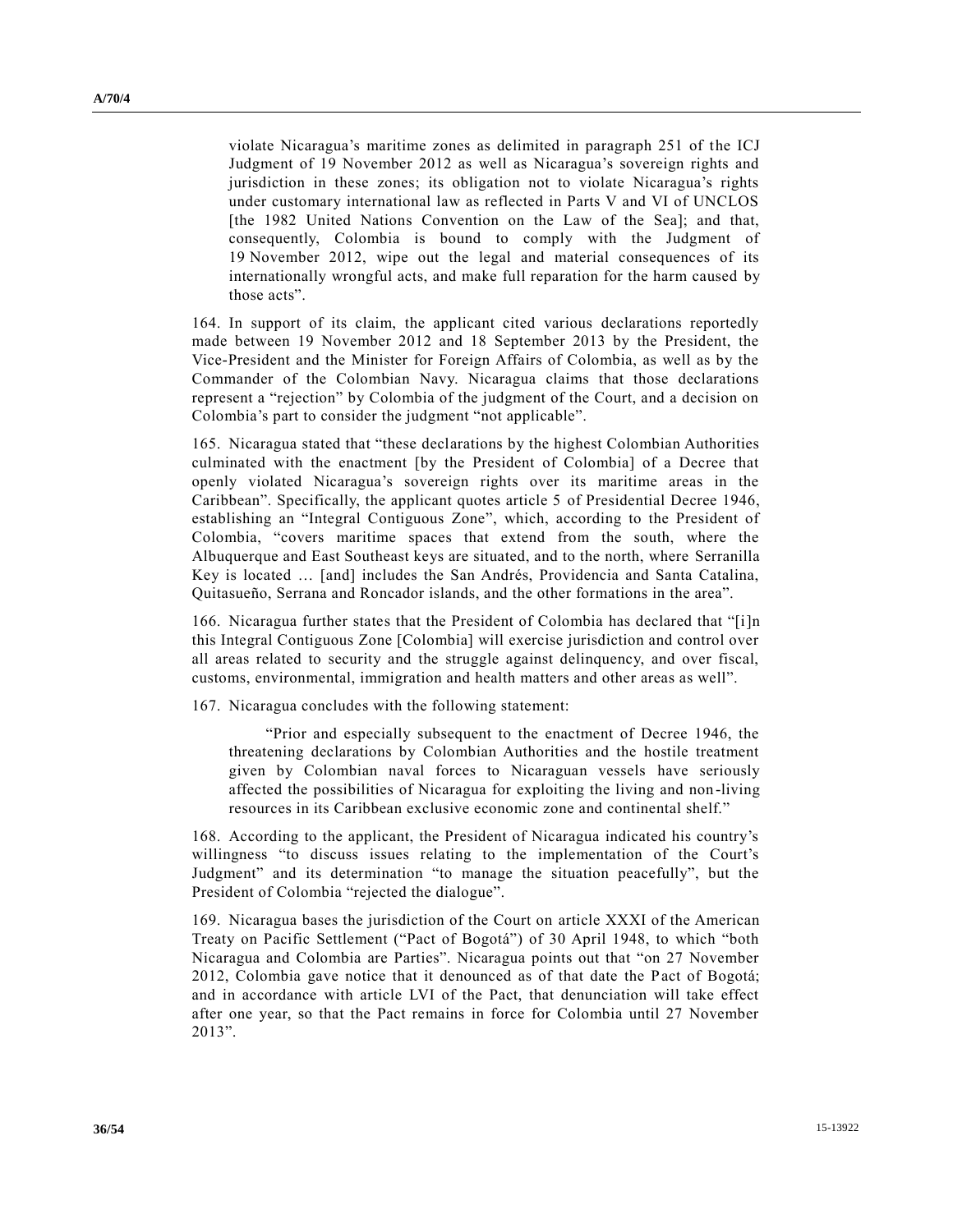170. In addition, Nicaragua argues, "moreover and alternatively, [that] the jurisdiction of the Court lies in its inherent power to pronounce on the actions required by its Judgments".

171. By an order of 3 February 2014, the Court fixed 3 October 2014 and 3 June 2015 as the respective time limits for the filing of a memorial by Nicaragua and a counter-memorial by Colombia. The memorial of Nicaragua was filed within the time limit thus fixed.

172. On 19 December 2014, Colombia, referring to article 79 of the Rules of Court, raised certain preliminary objections to the jurisdiction of the Court. In accordance with paragraph 5 of the same article, the proceedings on the merits were then suspended.

173. By an order of 19 December 2014, the President of the Court fixed 20 April 2015 as the time limit within which Nicaragua might present a written statement of its observations and submissions on the preliminary objections raised by Colombia. The written statement of Nicaragua was filed within the time limit thus fixed.

174. By a letter dated 17 February 2015, Chile, referring to article 53, paragraph 1, of the Rules of Court, asked to be furnished with copies of the pleadings and documents annexed in the case. In accordance with the same article, the Court, after ascertaining the views of the parties, granted that request.

### **9.** *Questions relating to the Seizure and Detention of Certain Documents and Data (Timor-Leste* **v.** *Australia)*

175. On 17 December 2013, the Democratic Republic of Timor-Leste filed an application instituting proceedings against Australia concerning the seizure and subsequent detention by "agents of Australia of documents, data and other property which belong[ed] to Timor-Leste and/or which Timor-Leste ha[d] the right to protect under international law".

176. In particular, Timor-Leste contended that, on 3 December 2013, officers of the Australian Security Intelligence Organization, allegedly acting under a warrant issued by the Attorney-General of Australia, had attended the business premises of a legal adviser to Timor-Leste in Canberra and seized, inter alia, documents and data containing correspondence between the Government of Timor-Leste and its legal advisers, notably documents relating to a pending arbitration under the 2002 Timor Sea Treaty between Timor-Leste and Australia.

177. Timor-Leste accordingly requested the Court to adjudge and declare:

"First, [t]hat the seizure by Australia of the documents and data [had] violated (i) the sovereignty of Timor-Leste and (ii) its property and other rights under international law and any relevant domestic law;

Second, [t]hat continuing detention by Australia of the documents and data violate[d] (i) the sovereignty of Timor-Leste and (ii) its property and other rights under international law and any relevant domestic law;

Third, [t]hat Australia must immediately return to the nominated representative of Timor-Leste any and all of the aforesaid documents and data, and destroy beyond recovery every copy of such documents and data that [was] in Australia's possession or control, and ensure the destruction of every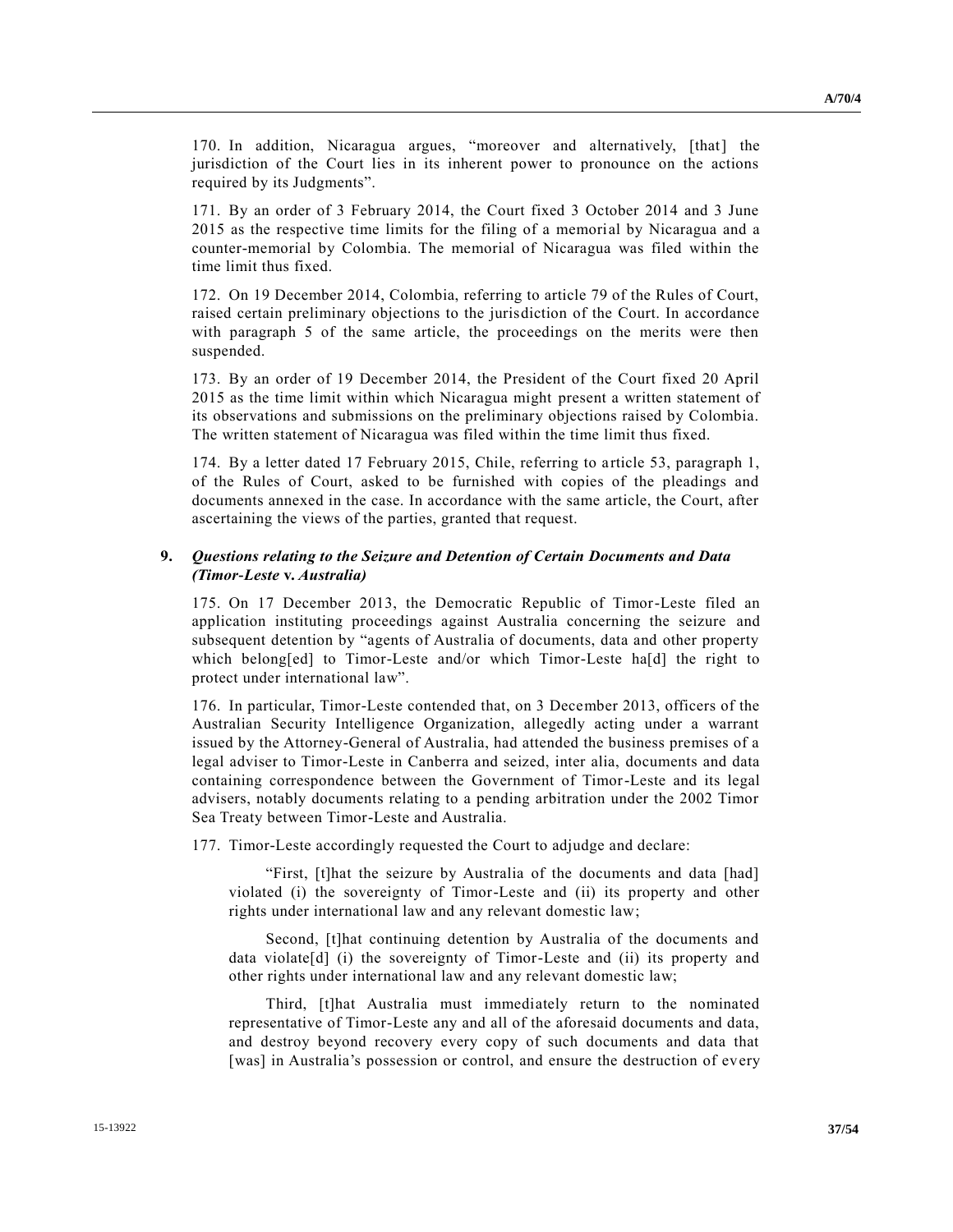copy that Australia ha[d] directly or indirectly passed to a third person or third State;

Fourth, [t]hat Australia should afford satisfaction to Timor-Leste in respect of the above-mentioned violations of its rights under international law and any relevant domestic law, in the form of a formal apology as well as the costs incurred by Timor-Leste in preparing and presenting the present Application."

178. As basis for the jurisdiction of the Court, the applicant invoked the declarations made by Timor-Leste and Australia pursuant to Article 36, paragraph 2, of the Statute of the Court.

179. On 17 December 2013, Timor-Leste also filed a request for the indication of provisional measures. It stated that the purpose of the request was to protect its rights and to prevent the use of seized documents and data by Australia against the interests and rights of Timor-Leste in the pending arbitration and with regard to other matters relating to the Timor Sea and its resources (see [A/69/4,](http://undocs.org/A/69/4) para. 189).

180. Public hearings on Timor-Leste's request for the indication of provisional measures were held from 20 to 22 January 2014.

181. At the end of the second round of oral observations, Timor-Leste confirmed the provisional measures it had requested the Court to indicate; the agent of Australia, for his part, presented the following submissions on behalf of his Government:

Australia requests the Court to refuse the Request for the indication of provisional measures submitted by the Democratic Republic of Timor-Leste.

2. Australia further requests the Court stay the proceedings until the Arbitral Tribunal has rendered its judgment in the *Arbitration under the Timor Sea Treaty*."

182. By an order of 28 January 2014, the Court fixed 28 April 2014 and 28 July 2014 as the respective time limits for the filing of a memorial by Timor-Leste and a counter-memorial by Australia. Those pleadings were filed within the time limits thus fixed.

183. By an order of 3 March 2014, the Court indicated the following provisional measures:

"(1) Australia shall ensure that the content of the seized material is not in any way or at any time used by any person or persons to the disadvantage of Timor-Leste until the present case has been concluded;

(2) Australia shall keep under seal the seized documents and electronic data and any copies thereof until further decision of the Court;

(3) Australia shall not interfere in any way in communications between Timor-Leste and its legal advisers in connection with the pending *Arbitration under the Timor Sea Treaty of 20 May 2002* between Timor-Leste and Australia, with any future bilateral negotiations concerning maritime delimitation, or with any other related procedure between the two States, including the present case before the Court."

184. The Court decided to hold public hearings in the case from 17 to 24 September 2014.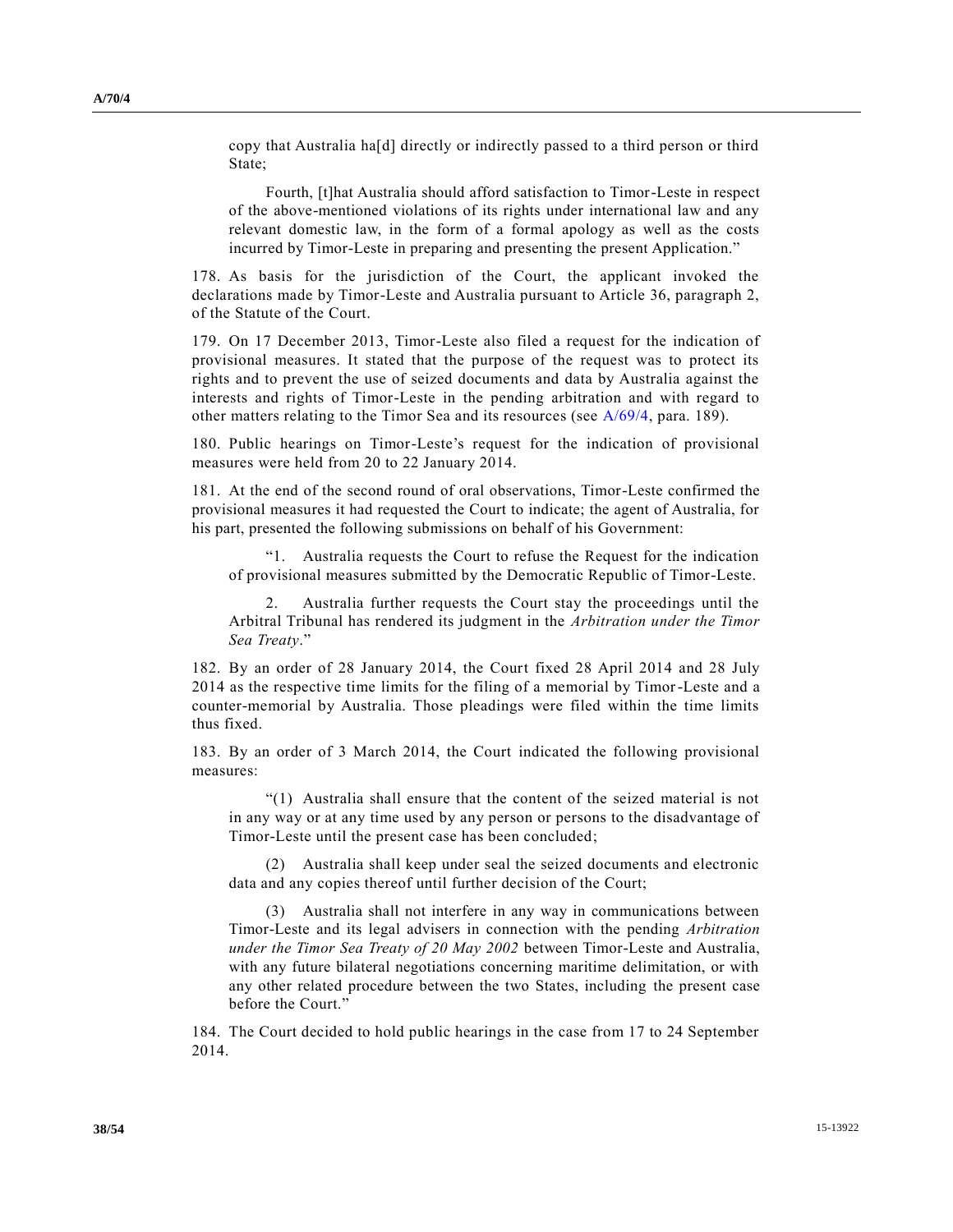185. By a joint letter dated 1 September 2014 from Joaquim da Fonseca, agent of Timor-Leste, and John Reid, agent of Australia, the parties requested the Court "to adjourn the hearing set to commence on 17 September 2014, in order to enable [them] to seek an amicable settlement".

186. On 3 September 2014, the Court, pursuant to article 54 of the Rules of Court, decided to grant the parties' request to postpone the oral proceedings.

187. By letter dated 25 March 2015, Australia indicated that it wished to return the documents and data seized. It accordingly requested the modification of the second provisional measure indicated by the Court in its order of 3 March 2014. Australia requested the Court "to exercise its power under Article 76 (1) of the Rules to authorise the removal of the materials from their current location, where they have been kept under seal, and to allow their return still sealed to Collaery Lawyers". In its written observations on that request, Timor-Leste took note of Australia's request and stated that it "would have no objection" to the modification of the said order for that purpose.

188. By an order dated 22 April 2015, the Court decided to grant Australia's request for the modification of the order indicating provisional measures rendered on 3 March 2014 and authorized the return, still sealed, to Timor-Leste of all the documents and data seized on 3 December 2013 by Australia.

189. By a joint letter dated 15 May 2015, the two parties, in accordance with the Court's order of 22 April 2015, confirmed that, on 12 May 2015, Australia had returned the documents and data which it had seized on 3 December 2013.

190. In a letter dated 2 June 2015, the Agent of Timor-Leste explained that "[f]ollowing the return of the seized documents and data by Australia on 12 May 2015, Timor-Leste [had] successfully achieved the purpose of its Application to the Court, namely the return of Timor-Leste's rightful property, and therefore implicit recognition by Australia that is actions [had been] in violation of Timor-Leste's sovereign rights", and informed the Court that his Government wished to discontinue the proceedings in the case.

191. A copy of that letter was immediately communicated to the Government of Australia. By a letter dated 9 June 2015, the Agent of Australia informed the Court that his Government had no objection to the discontinuance of the case as requested by Timor-Leste. The Agent of Australia reiterated that, as indicated in his letter of 25 March 2015 addressed to the Court, "Australia's request to return the material was an affirmation of [its] commitment to the peaceful settlement of the dispute in a constructive and positive manner in order to put it behind the Parties", and added that "[n]o other implication should be drawn from Australia's actions".

192. In consequence, on 11 June 2015, the President of the Court made an order recording the discontinuance by Timor-Leste of the proceedings and directing the removal of the case from the Court's List.

### **10.** *Maritime Delimitation in the Caribbean Sea and the Pacific Ocean (Costa Rica* **v.** *Nicaragua)*

193. On 25 February 2014, Costa Rica filed an application instituting proceedings against Nicaragua with regard to a "[d]ispute concerning maritime delimitation in the Caribbean Sea and the Pacific Ocean".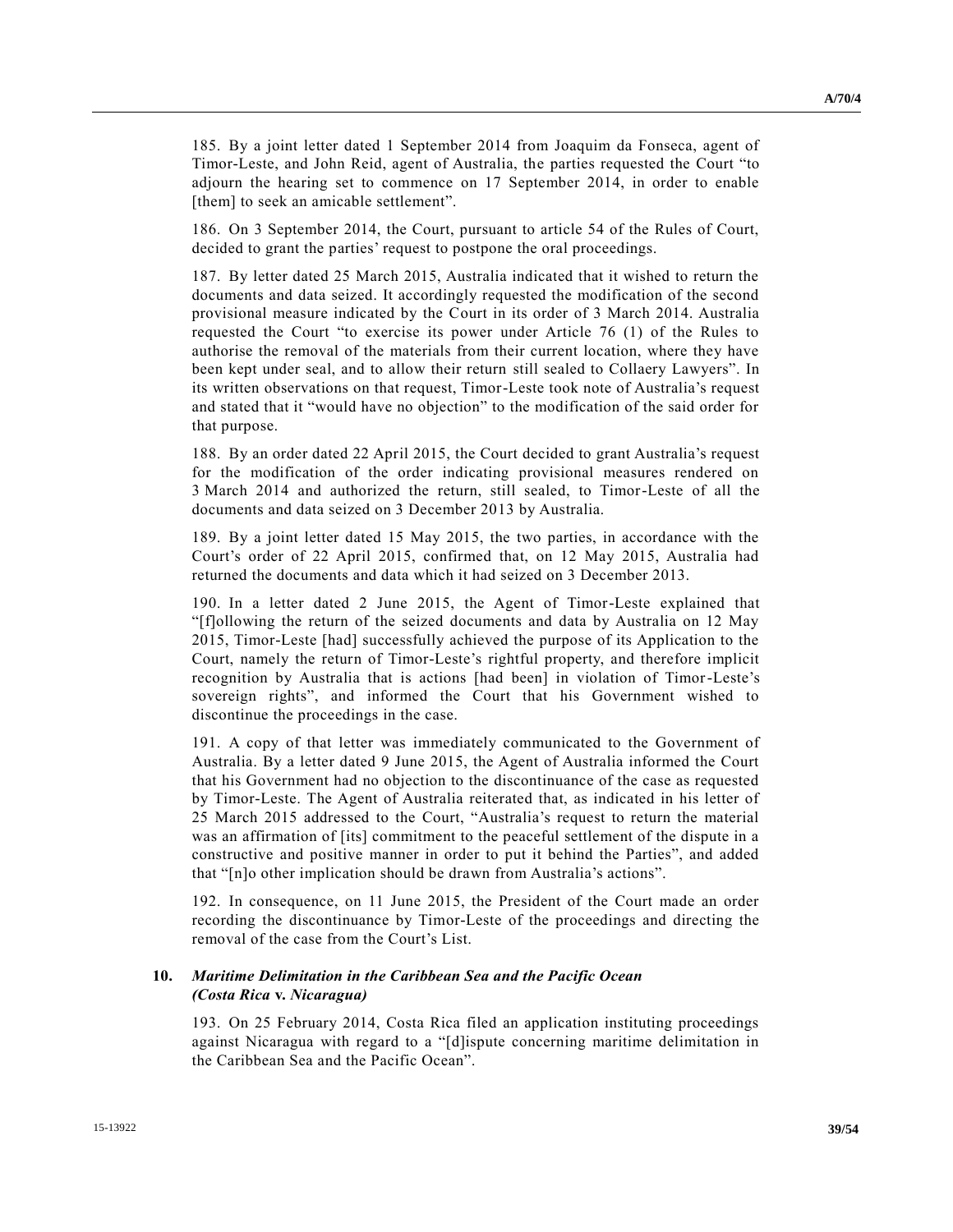194. In its application, Costa Rica requests the Court "to determine the complete course of a single maritime boundary between all the maritime areas appertaining, respectively, to Costa Rica and to Nicaragua in the Caribbean Sea and in the Pacific Ocean, on the basis of international law". It further requests the Court "to determine the precise geographical co-ordinates of the single maritime boundaries in the Caribbean Sea and in the Pacific Ocean".

195. Costa Rica explained that "[t]he coasts of the two States generate overlapping entitlements to maritime areas in both the Caribbean Sea and the Pacific Ocean" and that "[t]here has been no maritime delimitation between the two States [in either body of water]".

196. The applicant stated that "[d]iplomatic negotiations have failed to establish by agreement the maritime boundaries between Costa Rica and Nicaragua in the Pacific Ocean and the Caribbean Sea", referring to various failed attempts to settle this issue by means of negotiations between 2002 and 2005, and in 2013. It further maintained that the two States "have exhausted diplomatic means to resolve their maritime boundary disputes".

197. According to the applicant, during negotiations, Costa Rica and Nicaragua "presented different proposals for a single maritime boundary in the Pacific Ocean to divide their respective territorial seas, exclusive economic zones and continental shelves" and "[t]he divergence between the … proposals demonstrated that there is an overlap of claims in the Pacific Ocean".

198. With respect to the Caribbean Sea, Costa Rica maintains that in negotiations both States "focused on the location of the initial land boundary marker on the Caribbean side, but … were unable to reach agreement on the starting point of the maritime boundary".

199. In the view of the applicant:

"[the existence of a dispute] between the two States as to the maritime boundary in the Caribbean Sea has been affirmed …, in particular by the views and positions expressed by both States during Costa Rica's request to intervene in *Territorial and Maritime Dispute (Nicaragua* v. *Colombia)*; in exchanges of correspondence following Nicaragua's submissions to the Commission on the Limits of the Continental Shelf; by Nicaragua's publication of oil exploration and exploitation material; and by Nicaragua's issuance of a decree declaring straight baselines in 2013".

200. According to Costa Rica, in that decree, "Nicaragua claims as internal waters areas of Costa Rica's territorial sea and exclusive economic zone in the Caribbean Sea". The applicant added that it "promptly protested this violation of its sovereignty, sovereign rights and jurisdiction in a letter to the United Nations Secretary-General dated 23 October 2013".

201. Costa Rica claims that, in March 2013, it once again invited Nicaragua to resolve these disputes through negotiations, but that Nicaragua, while formally accepting this invitation, "took no further action to restart the negotiation process it had unilaterally abandoned in 2005".

202. As basis for the jurisdiction of the Court, Costa Rica invoked the declaration of acceptance of the compulsory jurisdiction of the Court made by Costa Rica on 20 February 1973 under Article 36, paragraph 2, of the Statute, and that made by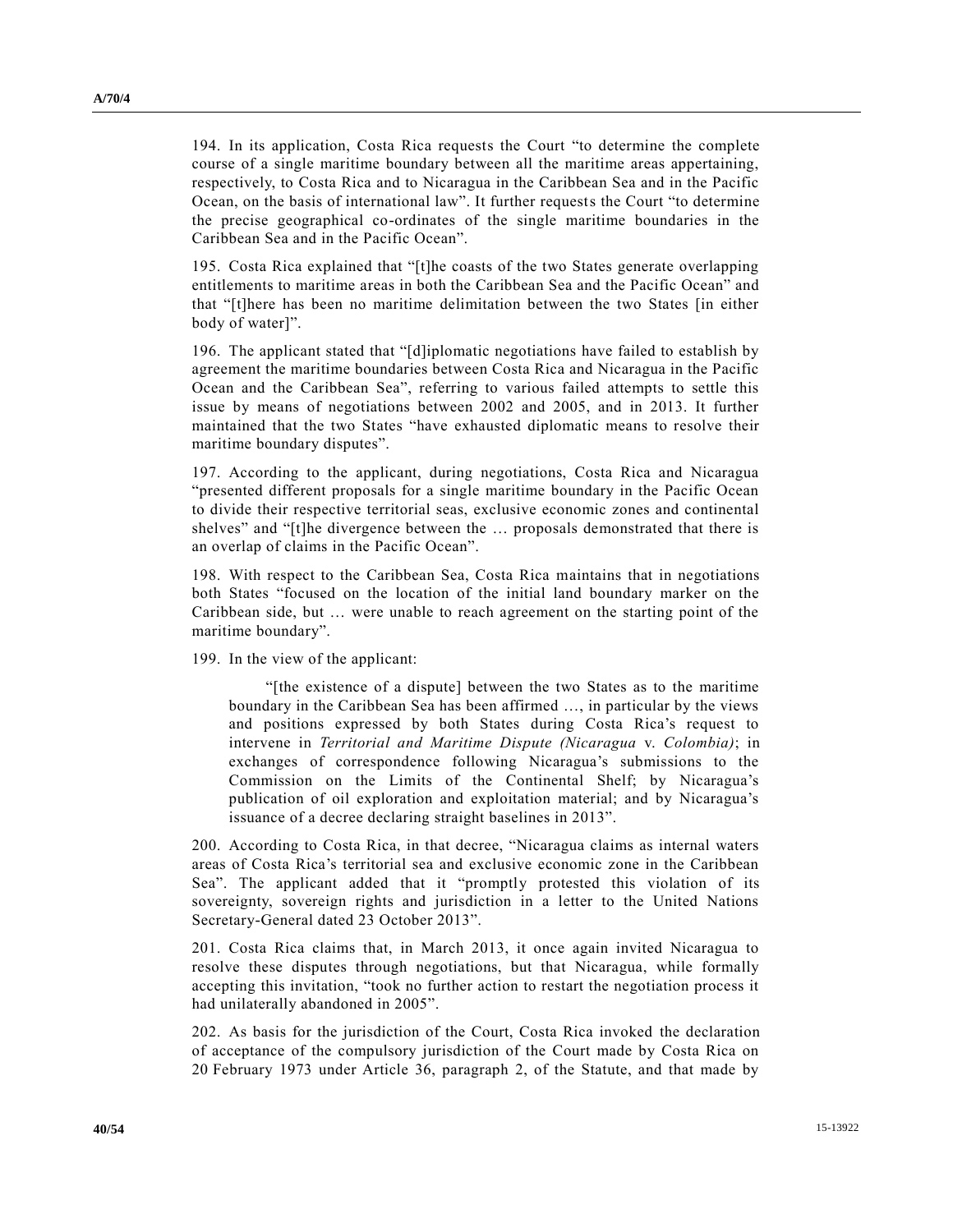Nicaragua on 24 September 1929 (and amended on 23 October 2001), under Article 36 of the Statute of the Permanent Court of International Justice, which is deemed, pursuant to Article 36, paragraph 5, of the Statute of the present Court, to be acceptance of the latter's compulsory jurisdiction.

203. In addition, Costa Rica submits that the Court has jurisdiction in accordance with the provisions of Article 36, paragraph 1, of its Statute, by virtue of the operation of article XXXI of the American Treaty on Pacific Settlement ("Pact of Bogotá"), signed on 30 April 1948.

204. By an order dated 1 April 2014, the Court fixed 3 February 2015 and 8 December 2015 as the respective time limits for the filing of a memorial by Costa Rica and a counter-memorial by Nicaragua. The memorial of Costa Rica was filed within the time limit thus fixed.

### **11.** *Obligations concerning Negotiations relating to Cessation of the Nuclear Arms Race and to Nuclear Disarmament (Marshall Islands* **v.** *India)*

205. On 24 April 2014, the Republic of the Marshall Islands filed an application instituting proceedings against the Republic of India, accusing it of not fulfilling its obligations with respect to the cessation of the nuclear arms race at an early date and to nuclear disarmament.

206. Although India has not ratified the Treaty on the Non-Proliferation of Nuclear Weapons (NPT), the Marshall Islands, which for its part acceded to that Treaty as a party on 30 January 1995, asserted that "[t]he obligations enshrined in Article VI of the NPT are not merely treaty obligations; they also exist separately under customary international law" and apply to all States as a matter of customary international law. The applicant contended that "by engaging in conduct that directly conflicts with the obligations of nuclear disarmament and cessation of the nuclear arms race at an earl y date, [India] has breached and continues to breach its legal duty to perform its obligations under customary international law in good faith".

207. The applicant further requested the Court to order the respondent to take all steps necessary to comply with the said obligations within one year of the judgment, including the pursuit, by initiation if necessary, of negotiations in good faith aimed at the conclusion of a convention on nuclear disarmament in all its aspects under strict and effective international control.

208. In support of its application against India, the applicant invoked, as basis for the Court's jurisdiction, Article 36, paragraph 2, of its Statute, and referred to the declarations accepting the compulsory jurisdiction of the Court made under that provision by the Marshall Islands on 24 April 2013 and by India on 18 September 1974.

209. By an order of 16 June 2014, the Court decided that the written pleadings would first be addressed to the question of the Court's jurisdiction and fixed 16 December 2014 and 16 June 2015 as the respective time limits for the filing of the memorial by the Marshall Islands and the counter-memorial of India. The memorial of the Marshall Islands was filed within the time limit thus fixed.

210. By a letter dated 5 May 2015, India requested a three-month extension, beyond 16 June 2015, of the time limit for the filing of its counter-memorial on the question of jurisdiction. Upon receipt of that letter, the Registrar transmitted a copy thereof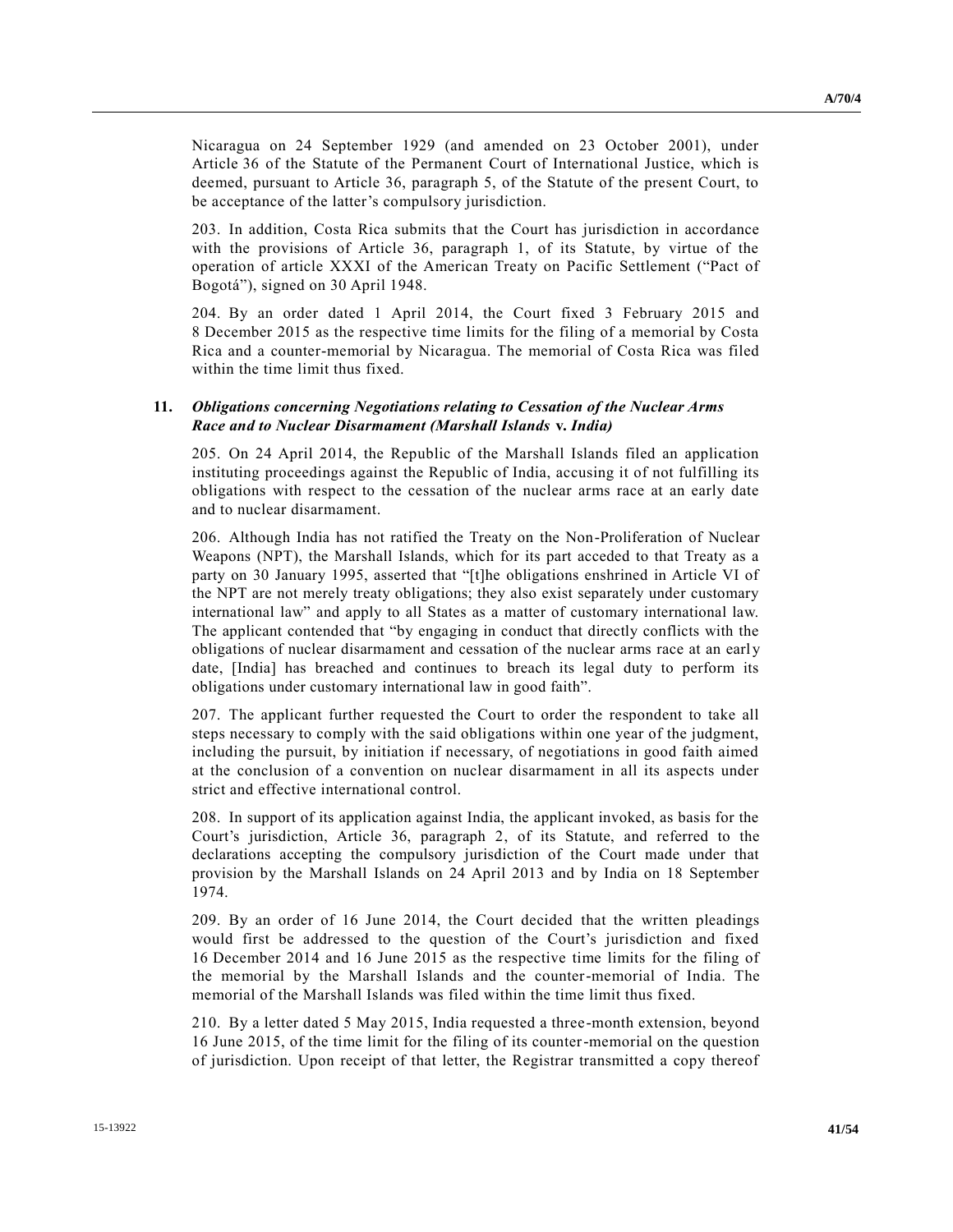to the Marshall Islands. By a letter dated 8 May 2015, the Marshall Islands informed the Court that it had no objection to the granting of India's request. By an order dated 19 May 2015, the Court extended from 16 June 2015 to 16 September 2015 the time limit for the filing of the counter-memorial of India.

### **12.** *Obligations concerning Negotiations relating to Cessation of the Nuclear Arms Race and to Nuclear Disarmament (Marshall Islands* **v.** *Pakistan)*

211. On 24 April 2014, the Marshall Islands filed an application instituting proceedings against the Islamic Republic of Pakistan, accusing it of not fulfilling its obligations with respect to the cessation of the nuclear arms race at an early date and to nuclear disarmament.

212. Although Pakistan has not ratified the Treaty on the Non-Proliferation of Nuclear Weapons (NPT), the Marshall Islands, which for its part acceded to that Treaty as a party on 30 January 1995, asserted that "[t]he obligations enshrined in Article VI of the NPT are not merely treaty obligations; they also exist separately under customary international law" and apply to all States as a matter of customary international law. The applicant contends that "by engaging in conduct that directly conflicts with the obligations of nuclear disarmament and cessation of the nuclear arms race at an early date, [Pakistan] has breached and continues to breach its legal duty to perform its obligations under customary international law in good faith".

213. The applicant further requested the Court to order the respondent to take all steps necessary to comply with the said obligations within one year of the judgment, including the pursuit, by initiation if necessary, of negotiations in good faith aimed at the conclusion of a convention on nuclear disarmament in all its aspects under strict and effective international control.

214. In support of its application against Pakistan, the applicant invoked as basis for the Court's jurisdiction, Article 36, paragraph 2, of its Statute, and referred to the declarations accepting the compulsory jurisdiction of the Court made under that provision by the Marshall Islands on 24 April 2013 and by Pakistan on 13 September 1960.

215. By an order of 10 July 2014, the President of the Court decided that the written pleadings would first be addressed to the question of the Court's jurisdiction and the admissibility of the application, and fixed 12 January 2015 and 17 July 2015 as the respective time limits for the filing of the memorial of the Marshall Islands and the counter-memorial of Pakistan. The memorial of the Marshall Islands was filed within the time limit thus fixed.

216. By a note verbale dated 2 July 2015, the Government of Pakistan requested a six-month extension of the time limit for the filing of its counter-memorial. Upon receipt of that note verbale, the Registrar transmitted a copy thereof to the Marshall Islands. By a letter dated 8 July 2015, the Government of the Marshall Islands informed the Court that, for the reasons given in that letter, it "would be comfortable with the Court's expanding the initial six-month time limit [for the filing of the Counter-Memorial of Pakistan] to nine months in total, counting from the [date of the filing by the Marshall Islands of the] Memorial".

217. By an order dated 9 July 2015, the President of the Court extended from 17 July 2015 to 1 December 2015 the time limit for the filing of the counter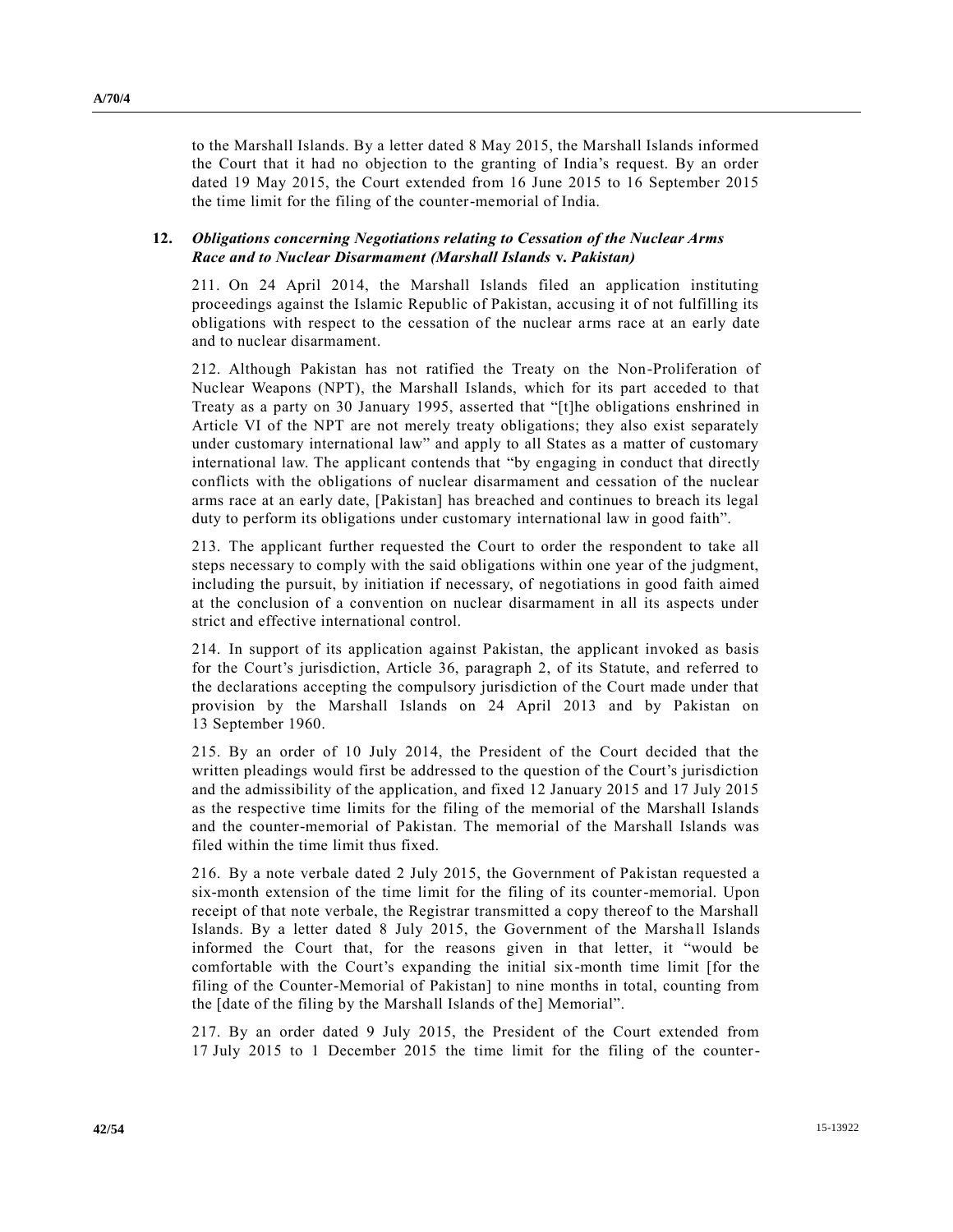memorial of Pakistan on the questions of the jurisdiction of the Court and the admissibility of the application.

### **13.** *Obligations concerning Negotiations relating to Cessation of the Nuclear Arms Race and to Nuclear Disarmament (Marshall Islands* **v.** *United Kingdom)*

218. On 24 April 2014, the Marshall Islands filed an application instituting proceedings against the United Kingdom of Great Britain and Northern Ireland, accusing it of not fulfilling its obligations with respect to the cessation of the nuclear arms race at an early date and to nuclear disarmament.

219. The Marshall Islands invokes breaches by the United Kingdom of article VI of the Treaty on the Non-Proliferation of Nuclear Weapons (NPT), which provides that "[e]ach of the Parties to the Treaty undertakes to pursue negotiations in good faith on effective measures relating to cessation of the nuclear arms race at an early date and to nuclear disarmament, and on a treaty on general and complete disarmament under strict and effective international control." The Marshall Islands contends that, "by not actively pursuing negotiations in good faith on effective measures relating to cessation of the nuclear arms race at an early date and to nuclear disarmament, and instead engaging in conduct that directly conflicts with those legally binding commitments, the Respondent has breached and continues to breach its legal duty to perform its obligations under the NPT and customary international law in good faith".

220. In addition, the applicant requested the Court to order the United Kingdom to take all steps necessary to comply with its obligations under article VI of the NPT and under customary international law within one year of the judgment, including the pursuit, by initiation if necessary, of negotiations in good faith aimed at the conclusion of a convention on nuclear disarmament in all its aspects under strict and effective international control.

221. In support of its application against the United Kingdom, the applicant invoked, as basis for the Court's jurisdiction, Article 36, paragraph 2, of its Statute, and referred to the declarations accepting the compulsory jurisdiction of the Court made under that provision by the Marshall Islands on 24 April 2013 and by the United Kingdom on 5 July 2004.

222. By an order of 16 June 2014, the Court fixed 16 March 2015 and 16 December 2015 as the respective time limits for the filing of the memorial of the Marshall Islands and the counter-memorial of the United Kingdom. The memorial of the Marshall Islands was filed within the time limit thus fixed.

223. On 15 June 2015, the United Kingdom, referring to article 79, paragraph 1, of the Rules of Court, raised certain preliminary objections in the case. In accordance with paragraph 5 of the same article, the proceedings on the merits have therefore been suspended. Pursuant to that paragraph, and taking account of Practice Direction V, the President, by an order dated 19 June 2015, fixed 15 October 2015 as the time limit within which the Marshall Islands may present a written statement of its observations and submissions on the preliminary objections raised by the United Kingdom.

#### **14.** *Maritime Delimitation in the Indian Ocean (Somalia* **v.** *Kenya)*

224. On 28 August 2014, the Federal Republic of Somalia filed an application instituting proceedings against the Republic of Kenya with regard to a dispute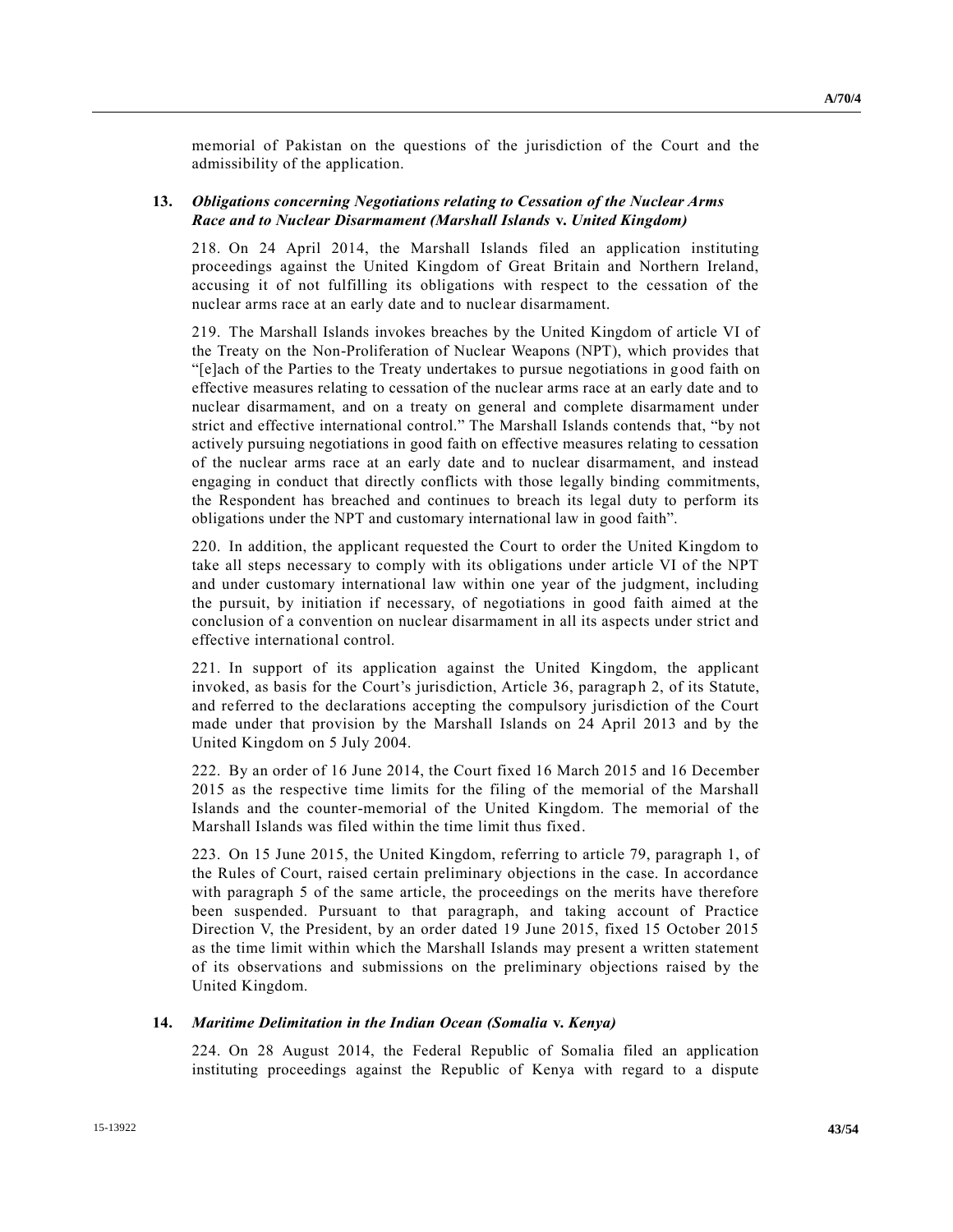concerning the delimitation of maritime spaces claimed by both States in the Indian Ocean.

225. In its application, Somalia contends that both States "disagree about the location of the maritime boundary in the area where their maritime entitlements overlap", and asserts that "[d]iplomatic negotiations, in which their respective views have been fully exchanged, have failed to resolve this disagreement".

226. In consequence, Somalia requested the Court "to determine, on the basis of international law, the complete course of the single maritime boundary dividing all the maritime areas appertaining to Somalia and to Kenya in the Indian Ocean, including the continental shelf beyond 200 [nautical miles]". The applicant further asked the Court "to determine the precise geographical coordinates of the single maritime boundary in the Indian Ocean".

227. In the view of the applicant, the maritime boundary between the parties in the territorial sea, exclusive economic zone and continental shelf should be established in accordance with, respectively, articles 15, 74 and 83 of the United Nations Convention on the Law of the Sea. Somalia explains that, accordingly, the boundary line in the territorial sea "should be a median line as specified in article 15, since there are no special circumstances that would justify departure from such a line" and that, in the exclusive economic zone and continental shelf, the boundary "should be established according to the three-step process the Court has consistently employed in its application of articles 74 and 83".

228. The applicant asserted that "Kenya's current position on the maritime boundary is that it should be a straight line emanating from the parties' land boundary terminus, and extending due east along the parallel of latitude on which the land boundary terminus sits, through the full extent of the territorial sea, exclusive economic zone and continental shelf, including the continental shelf beyond 200 [nautical miles]".

229. Somalia finally indicates that it "reserves its rights to supplement or amend [its] Application".

230. As basis for the Court's jurisdiction, the applicant invoked the provisions of Article 36, paragraph 2, of the Court's Statute, referring to the declarations recognizing the Court's jurisdiction as compulsory made by Somalia on 11 April 1963 and by Kenya on 19 April 1965.

231. In addition, Somalia submits that "the jurisdiction of the Court under Article 36, paragraph 2, of its Statute is underscored by Article 282 of the Convention on the Law of the Sea", which Somalia and Kenya both ratified in 1989.

232. By an order of 16 October 2014, the President of the Court fixed 13 July 2015 and 27 May 2016 as the respective time limits for the filing of a memorial by Somalia and a counter-memorial by Kenya. The memorial of Somalia was filed within the time limit thus fixed.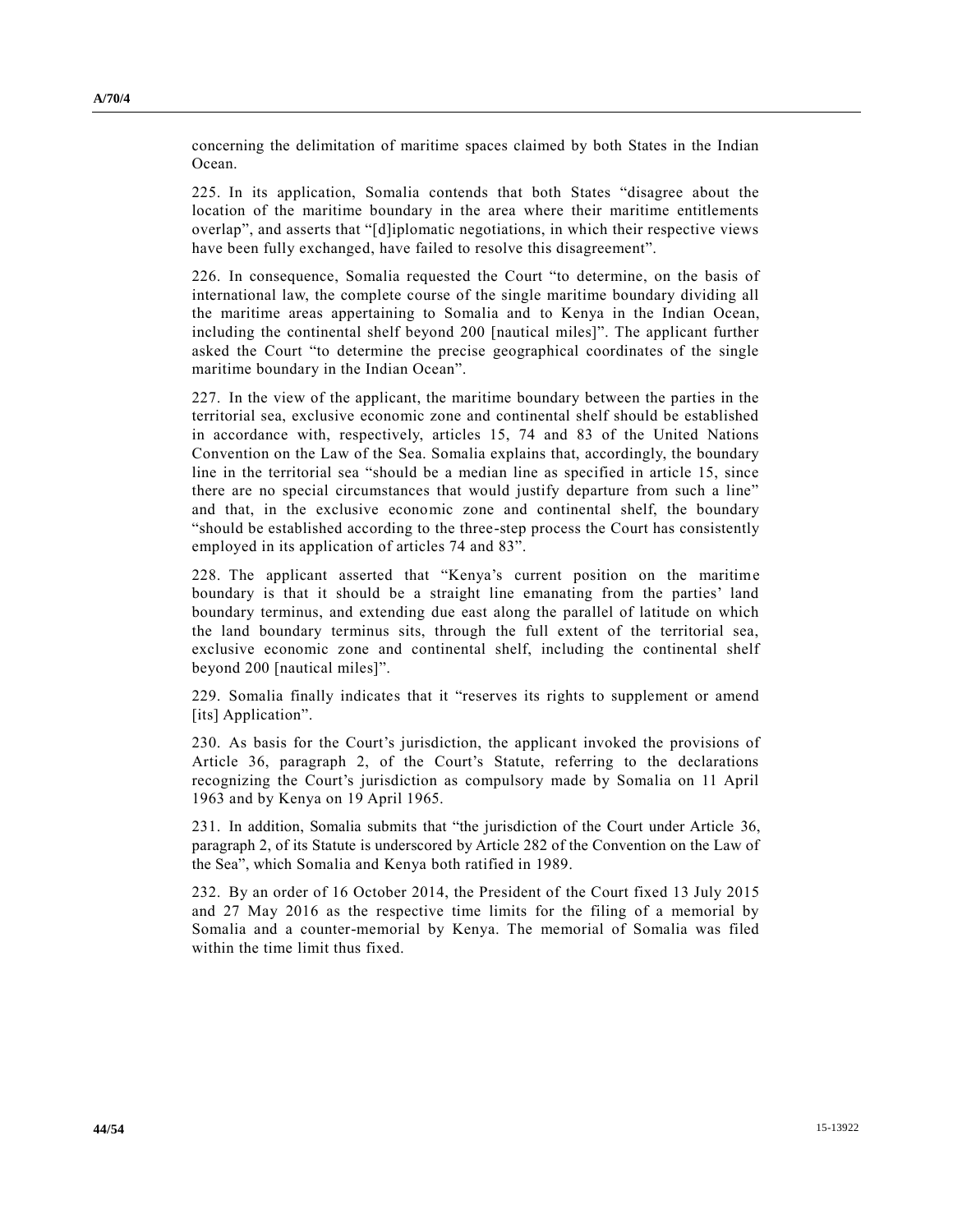## **Chapter VI Visits to the Court and other activities**

233. During the period under review, the Court welcomed a large number of dignitaries to its seat.

#### **Visit of representatives of Member States on the United Nations Security Council**

234. On 11 August 2014, the Court welcomed representatives of the Member States of the United Nations Security Council. The visit consisted of a private meeting among the members of the delegation and President Tomka, members of the Court, and the Registrar, Mr. Couvreur. Views were exchanged on a number of issues, including the importance of international justice, the role of the Court, its current case load and its relationship with the Council, as well as other matters of mutual interest. At the end of the meeting, the President of the Security Council, Sir Mark Lyall Grant, was invited to sign the Court's Visitors' Book.

#### **Other official visits**

235. On 25 September 2014, Juan Silva Meza, President of the Supreme Court of Mexico, visited the seat of the Court. He was accompanied by Eduardo Ibarrola Nicolín, Ambassador of Mexico to the Kingdom of the Netherlands, and Carlos Pérez Vázquez, adviser to Mr. Silva Meza. The Mexican delegation met President Tomka, Vice President Sepúlveda Amor and the Registrar. The Vice President then invited Messrs. Silva Meza, Ibarrola Nicolín and Pérez Vázquez to a guided tour of the Peace Palace.

236. On 19 January 2015, the Court was visited by Renée Jones Bos, Secretary-General of the Ministry of Foreign Affairs of the Netherlands, and Nora Stehouwer Van Iersel, the Ambassador for International Organizations of the Ministry of Foreign Affairs of the Netherlands. On their arrival, Ms. Jones Bos and Ms. Stehouwer Van Iersel were welcomed by President Tomka and the Registrar. A meeting was then held with the President, other members of the Court, the Registrar and Steven van Hoogstraten, General Director of the Carnegie Foundation. The main topic of discussion was working conditions in the building that had been made available on a temporary basis to members of the Court pending the completion of asbestos removal and renovation work in the part of the Peace Palace housing the judges' offices.

237. On 9 March 2015, Dorit Beinisch, President of the Supreme Court of Israel, paid a visit to the Court. She was accompanied by Haim Divon, Ambassador of Israel to the Netherlands, and other Israeli diplomats. Upon arrival, the delegation was received by Vice President Yusuf and the Registrar. The Vice President welcomed Ms. Beinisch on behalf of the Court. The President of the Supreme Court of Israel and her delegation then held discussions with the Vice President, other members of the Court and the Registrar.

238. On 23 April 2015, the Court was visited by Xhezair Zaganjori, President of the Supreme Court of Albania, who was accompanied by a delegation. Mr. Zaganjori was received upon arrival by the Registrar. Mr. Zaganjori and his entourage then held discussions with President Abraham, Vice President Yusuf, Judge Sebutinde and the Registrar.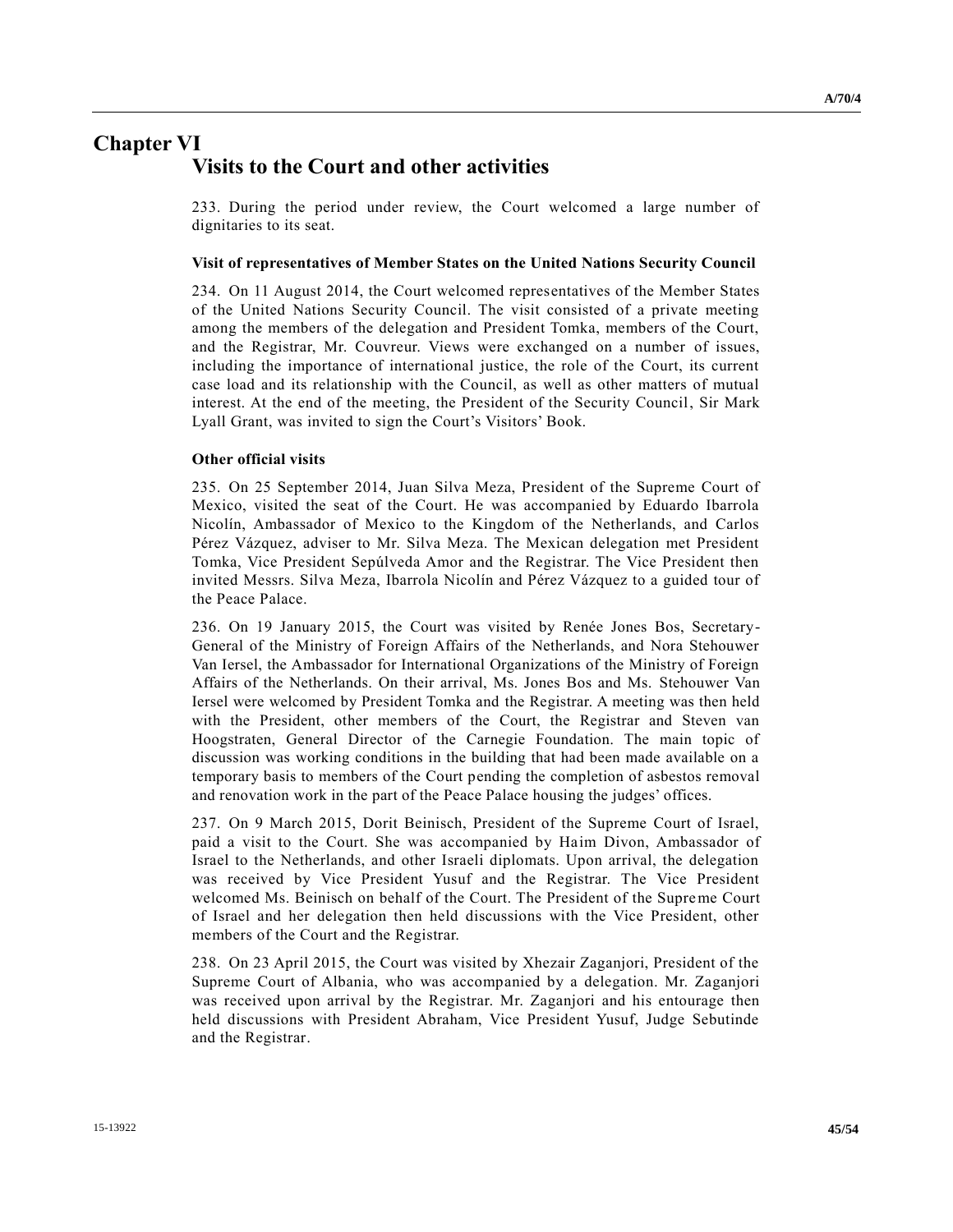239. On 12 May 2015, the Court was visited by Zainab Bangura, Special Representative of the Secretary-General on Sexual Violence in Conflict. Ms. Bangura held discussions with Judges Tomka and Cançado Trindade on the role and functioning of the Court, and on her own activities as a special representative, in particular in the area of the protection of women's rights.

240. On 26 May 2015, Pavel Šámal, President of the Supreme Court of the Czech Republic, visited the Court. Mr. Šámal and his delegation were received by Vice President Yusuf, Judge Crawford and the Deputy-Registrar. Discussions focused on the activities and jurisprudence of the two judicial institutions.

241. On 18 June 2015, Sung-tae, Chief Justice of the Supreme Court of the Republic of Korea, paid a visit to the Court, accompanied by a sizeable delegation of members of that court. Mr. Sung-tae and his entourage were welcomed by President Abraham, Judges Xue and Bhandari, and the Registrar. Mr. Sung-tae and members of his delegation held discussions with the President, members of the Court and the Registrar on the organization and functioning of the two courts. Mr. Sung-tae and his delegation were then invited on a guided tour of the Peace Palace.

242. The same day, the Court was visited by Johnston Busingye, Minister of Justice of the Republic of Rwanda, and his delegation. He was received by the President of the Court and the Registrar. The exchange of views that followed focused on different aspects of international justice, the role of the Court and the participation of African States in cases before it.

#### **Other activities**

243. The President and members of the Court, as well as the Registrar and various Registry officials, also welcomed a large number of academics, researchers, lawyers and journalists. Presentations on the role and functioning of the Court were made during those visits. In addition, the President, members of the Court and the Registrar delivered a number of speeches while visiting various countries, at the invitation of their Governments, and legal, academic and other institutions.

244. On Sunday 21 September 2014, the Court welcomed numerous visitors as part of "The Hague International Day". This was the seventh time that the Court had taken part in this event, organized in conjunction with the Municipality of The Hague and aimed at introducing the general public to the international organizations based in the city and surrounding area. The Information Department screened the film about the Court produced by the Registry, gave presentations and answered visitors' questions.

245. In June 2015, the Court participated in the organization and running of the fifth Ibero-American Week of International Justice, in cooperation with the International Criminal Court, the Ibero-American Institute of The Hague and other institutions. The Court hosted the opening ceremony, which was held in the Great Hall of Justice of the Peace Palace on 1 June. On that occasion, the Registrar of the Court gave a speech in Spanish. On 11 June, as part of this event, the Registrar gave a talk, also in Spanish, on the theme "Ibero-American States in the history of the International Court of Justice".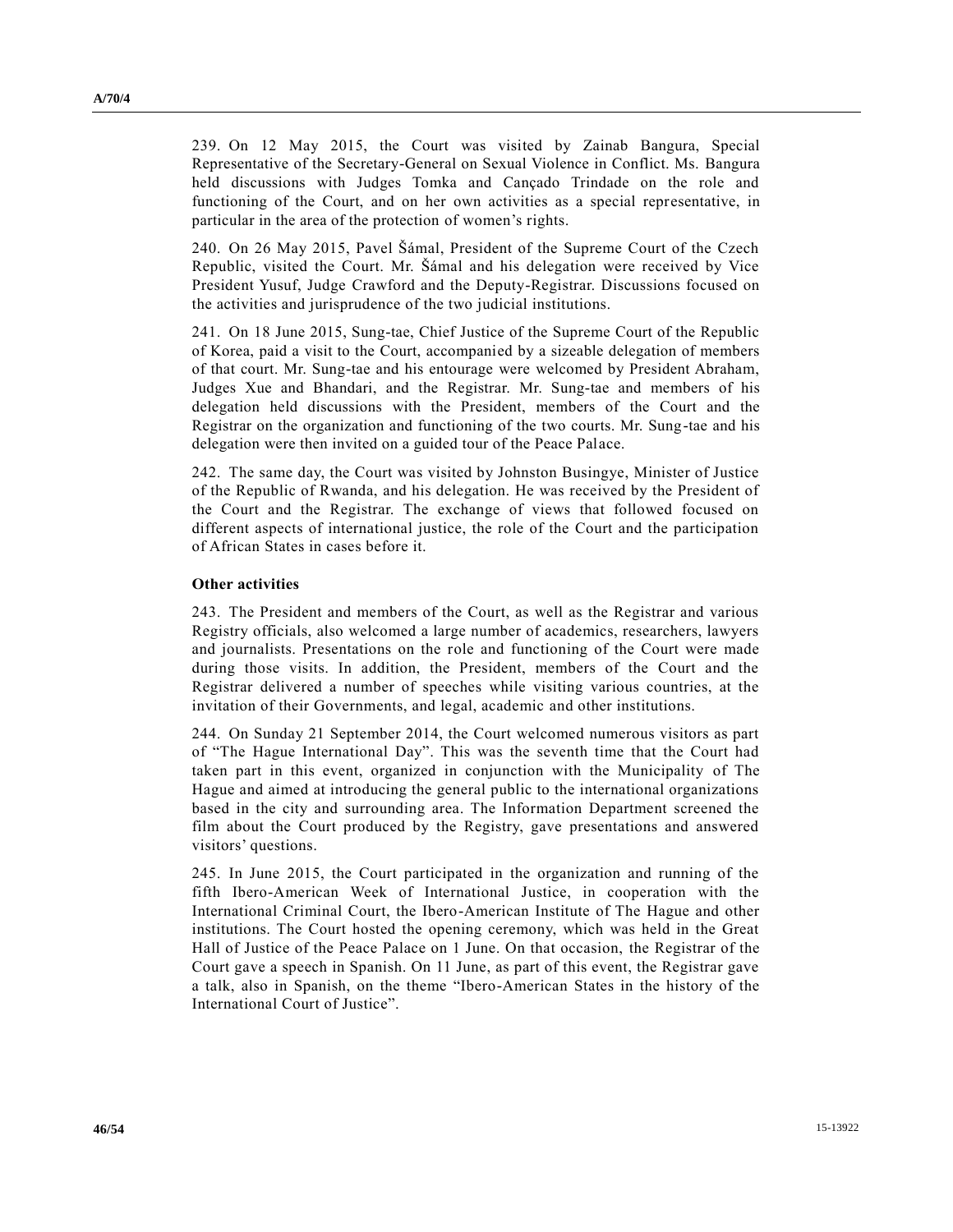## **Chapter VII Publications and presentation of the Court to the public**

### **A. Publications**

246. The publications of the Court are distributed to the Governments of all States entitled to appear before it, to international organizations and to the world's major law libraries. The catalogue of those publications, which is produced in English and French, is distributed free of charge. A revised and updated version of the catalogue (containing the 13 digit ISBN references) was published during the period under review. It is available on the Court's website (www.icg-cij.org) under the heading "Publications".

247. The publications of the Court consist of several series. The following two series are published annually: (a) *Reports of Judgments, Advisory Opinions and Orders* (published in separate fascicles and as a bound volume); and (b) *Yearbooks*.

248. The bound volume of *Reports 2014* was published during the preparation of the present report. The bound volume of *Reports 2015* will appear during the first half of 2016. The Court's *Yearbook 2012-2013* was also published during the period under review, while the *Yearbook 2013-2014* will be available, for the first time in a bilingual version (English and French), in the second half of 2015.

249. The Court also publishes bilingual printed versions of the instruments instituting proceedings in contentious cases that are brought before it (applications instituting proceedings and special agreements), and of applications for permission to intervene, declarations of intervention and requests for advisory opinions that it receives. In the period covered by the present report, one contentious case was submitted to the Court (see para. 4 above); the application instituting proceedings has been published.

250. The pleadings and other documents submitted to the Court in a case are published after the instruments instituting proceedings, in the series *Pleadings, Oral Arguments, Documents*. The volumes of this series, which now contain the full texts of the written pleadings, including annexes, as well as the verbatim reports of the public hearings, give practitioners a complete view of the arguments elaborated by the parties. Twelve volumes were published in this series in the period covered by the present report.

251. In the series *Acts and Documents concerning the Organization of the Court*, the Court publishes the instruments governing its organization, functioning and judicial practice. The most recent edition, No. 6, which includes the Practice Directions adopted by the Court, came out in 2007. An offprint of the Rules of Court, as amended on 5 December 2000, is available in English and French. Those documents can also be found online on the Court's website, under the heading "Basic documents". Unofficial translations of the Rules of Court are also available in the other official languages of the United Nations and in German, and may be found on the Court's website.

252. The Court issues press releases and summaries of its decisions.

253. A special, lavishly illustrated book entitled *The Permanent Court of International Justice* was published in 2012. This trilingual publication, in English,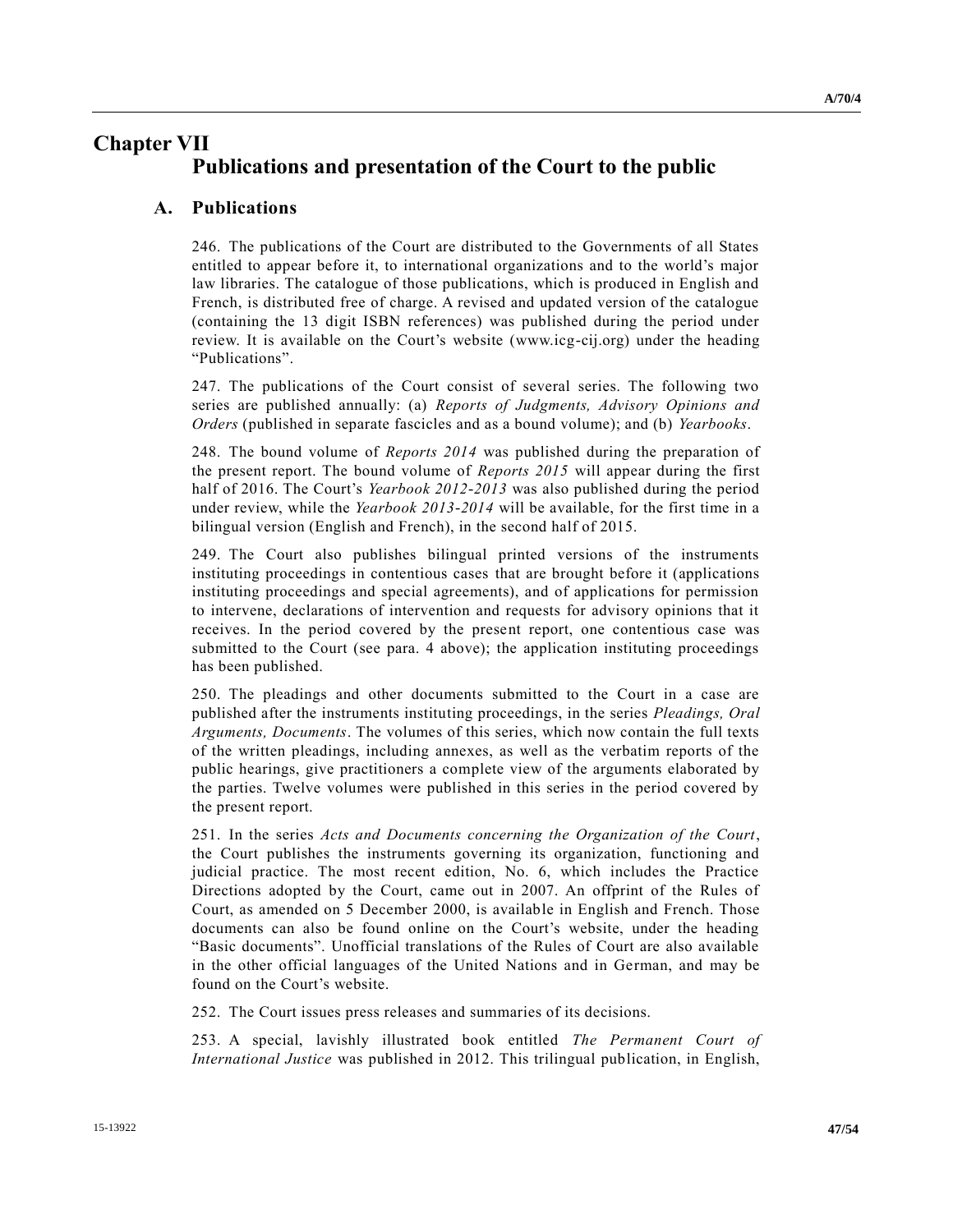French and Spanish, was produced by the Registry of the Court to mark the ninetieth anniversary of the inauguration of its predecessor. It joins *The Illustrated Book of the International Court of Justice*, published in 2006, an updated version of which will be released to mark the seventieth anniversary of the Court, which will be celebrated in 2016.

254. The Court also publishes a handbook intended to facilitate a better understanding of the history, organization, jurisdiction, procedures and jurisprudence of the Court. The sixth, fully updated, edition of this handbook was published in 2014, in the Court's two official languages, and will subsequently be translated into the other official languages of the United Nations and into Germa n.

255. In addition, the Court produces a general information booklet in the form of questions and answers. This booklet, which has been fully updated, will be published in the second half of 2015 in the two official languages of the Court, and will subsequently be translated into the other official languages of the United Nations and into Dutch.

256. Finally, the Registry collaborates with the Secretariat by providing it with summaries of the Court's decisions, which it produces in English and French, for translation and publication in all the other official languages of the United Nations. The publication of the *Summaries of Judgments, Advisory Opinions and Orders of the International Court of Justice* in each of those languages by the Secretariat fulfils a vital educational function throughout the world and offers the general public much greater access to the essential content of the Court's decisions, which are otherwise available only in English and French.

### **B. Film about the Court**

257. During the period under review, which saw triennial elections to the Court, the Registry updated its film about the International Court of Justice. Produced in English and French in 2009, the film has been available in 12 languages since 2013: in the six official languages of the United Nations, as well as in Dutch, German, Italian, Korean, Norwegian and Vietnamese. Preparations are currently underway for a number of other versions, with the assistance of various embassies, the United Nations Department of Public Information and its regional centres in Brussels and Nairobi. The script has already been translated into Danish, Finnish, Greek, Hebrew, Hindi, Icelandic, Polish, Portuguese and Swedish, while other language versions are in preparation or under consideration (Farsi, Japanese, Swahili, Turkish and sign language).

258. The film is readily available online, on the Court's website and on the United Nations Web TV site. It has also been made available to the Department of Public Information and its Audiovisual Library of International Law, and to the United Nations Institute for Training and Research.

259. Copies of the DVD are regularly presented to distinguished visitors and to the many groups that come to the Court every year. The DVD is also given, on request, to diplomatic missions, the media and educational establishments. It was distributed to the States Members of the United Nations in October 2013, on the occasion of the presentation of the annual report of the Court to the General Assembly. The 2016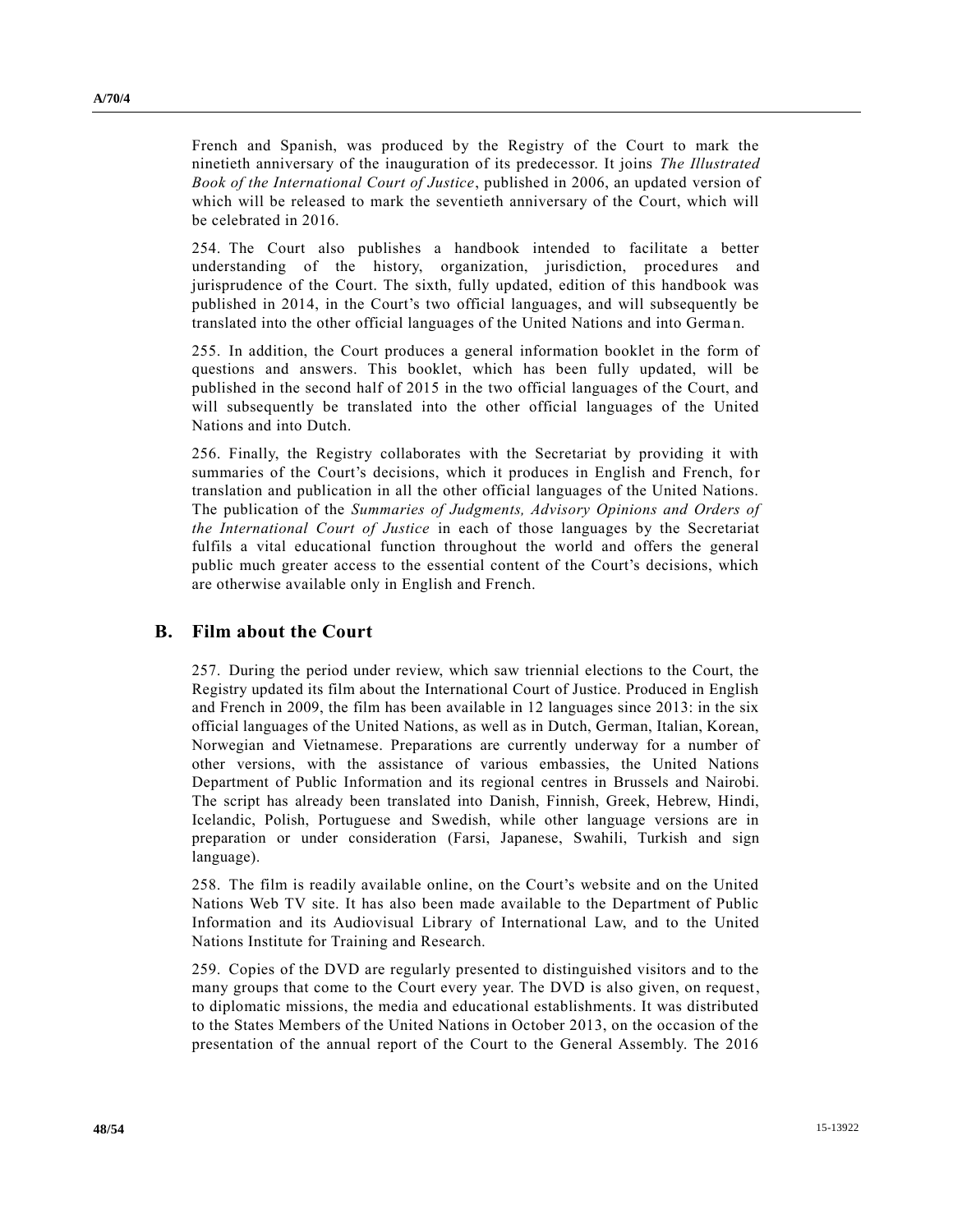version of the film is scheduled to be released to mark the seventieth anniversary of the Court's inaugural sitting on 18 April 1946.

260. Preparations are being made for another film which will provide a thematic overview of the Court's work since 1946 and will be entitled *"The International Court of Justice: 70 Years in the Service of Peace, 1946-2016"*.

### **C. Online resources and services**

261. In 2015, the Court took the decision to use certain social media networks in order to attract more visitors to its website and raise awareness of its activities.

262. Work began in parallel, in 2014, on a major technical overhaul of the Court's website, which should be completed by early 2016. The main objective of this phase of work is to make the site compatible with mobile devices (by implementing responsive design for smartphones and tablets) and more readable by search engines, by using search engine optimization techniques. Taken in anticipation of the seventieth anniversary of the Court, those measures are intended to increase online consultation of the Court's decisions and to encourage visitors to look at photographs and videos of the Court in action.

263. Since the end of 2009, the Court has been providing full live (web streaming) and recorded (VOD) coverage of its public sittings on its website. Those recordings have been available for standard viewing on a computer screen since 2009 and for mobile viewing on smartphones and tablets since 2013. They are also broadcast live and as on demand webcasts on United Nations Web TV. This visibility is made possible through close collaboration between the Registry of the Court and the Department of Public Information.

264. In addition, the Court's website provides access to all its decisions (judgments, opinions and orders), the principal documents from the written and oral proceedings in all cases, past and present, as well as a number of reference documents (including the Charter of the United Nations, the Statute of the Court, the Rules of Court and Practice Directions).

265. The website also contains the biographies of the judges and the Registrar, all of the Court's press releases since its establishment, and general information (on the Court's history and procedure, the organization and functioning of the Registry), a calendar of hearings, an "Employment" section, the catalogue of publications and various online forms (for those wishing to attend hearings or presentations on the activities of the Court, receive its press releases, apply for an internship or put specific questions to the Registry).

266. The "Press room" page provides online access to all the necessary information for reporters wishing to cover the Court's activities, including (since the end of 2009) audio files (MP3), videos (Flash, MPEG2, MPEG4) and photographs (JPEG) from the most recent public hearings. Thanks to the cooperation of the Department of Public Information, the Court's photographs have also been available on the UN Photo website since 2011.

267. While the main website of the Court is available in its two official languages, English and French, many documents (basic texts, summaries of cases since 1946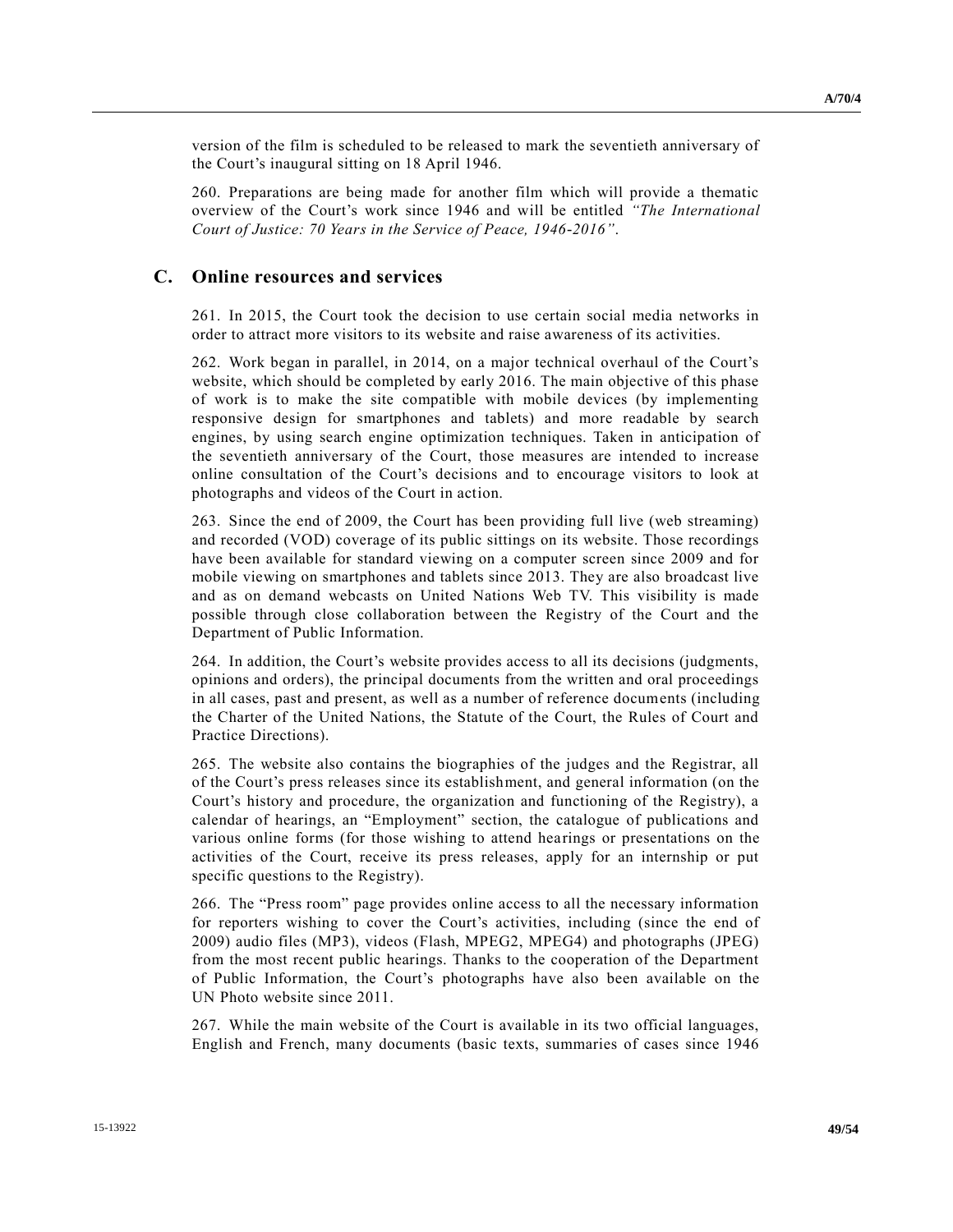and the Court's film) can also be found in Arabic, Chinese, Spanish and Russian on the dedicated pages accessible through the home page of the main site.

### **D. Museum**

268. In 1999, the Secretary-General of the United Nations inaugurated the Museum of the International Court of Justice in the south wing of the Peace Palace. Work on its reorganization and modernization will begin in the second half of 2015, and the newly refurbished museum will be inaugurated during the seventieth anniversary celebrations of the Court in April 2016.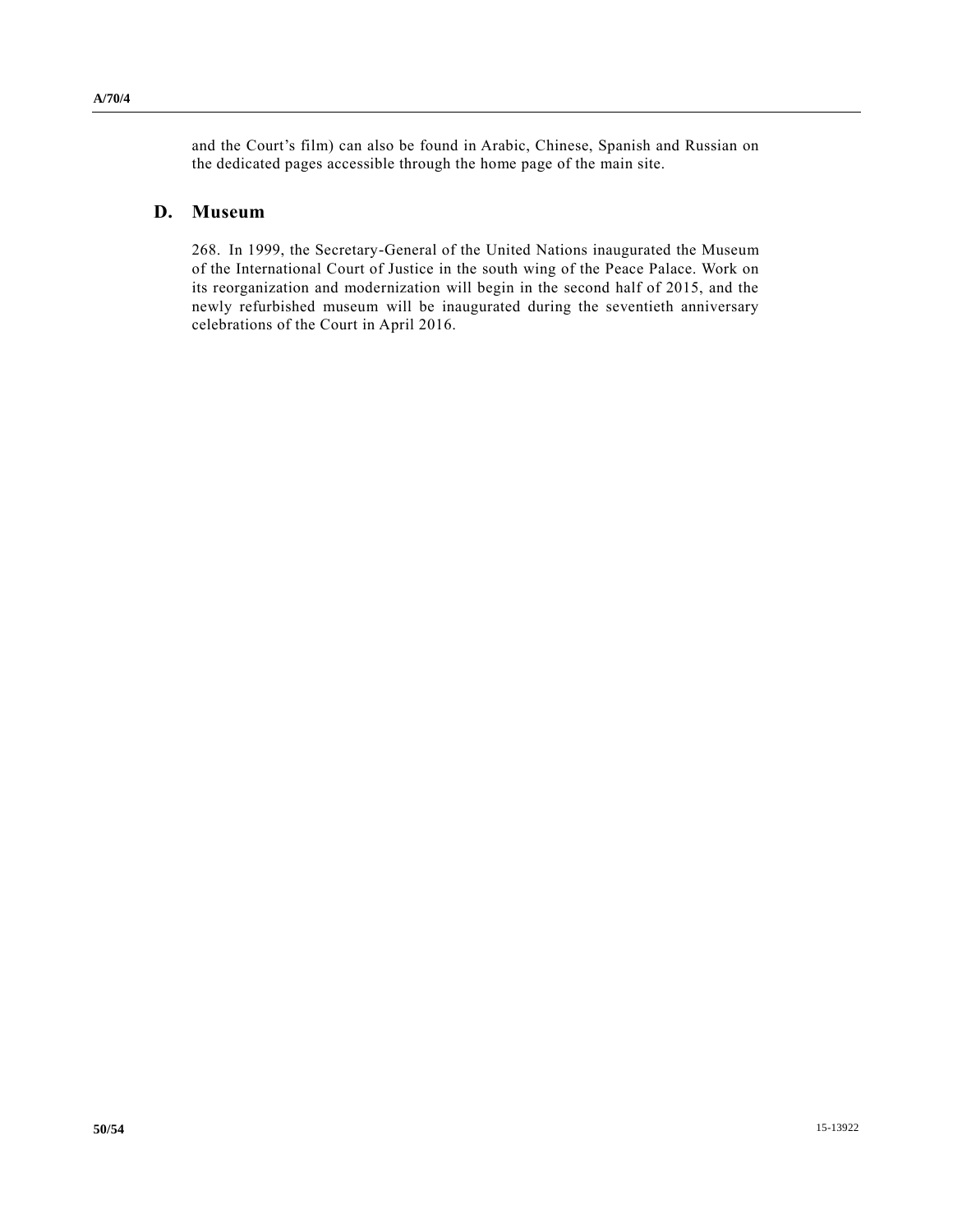## **Chapter VIII Finances of the Court**

### **A. Method of covering expenditure**

269. In accordance with Article 33 of the Statute of the Court, "[t]he expenses of the Court shall be borne by the United Nations in such a manner as shall be dec ided by the General Assembly". As the budget of the Court has been incorporated into the budget of the United Nations, Member States participate in the expenses of both in the same proportion, in accordance with the scale of assessments decided by the General Assembly.

270. Following the established practice, sums derived from staff assessment, sales of publications, bank interest and other credits are recorded as United Nations income.

### **B. Drafting of the budget**

271. In accordance with articles 24 to 28 of the revised Instructions for the Registry, a preliminary draft budget is prepared by the Registrar. This preliminary draft is submitted to the Budgetary and Administrative Committee of the Court for its consideration, and then to the full Court for approval.

272. Once approved, the draft budget is forwarded to the Secretariat for incorporation into the draft budget of the United Nations. It is then examined by the Advisory Committee on Administrative and Budgetary Questions and is afterwards submitted to the Fifth Committee of the General Assembly. It is finally adopted by the General Assembly in plenary meeting, within the framework of decisions concerning the budget of the United Nations.

### **C. Budget implementation**

273. The Registrar is responsible for implementing the budget, with the assistance of the Finance Division. The Registrar has to ensure that proper use is made of the funds voted and must see that no expenses are incurred that are not provided for in the budget. He alone is entitled to incur liabilities in the name of the Court, subject to any possible delegations of authority. In accordance with a decision of the Court, the Registrar regularly communicates a statement of accounts to the Budgetary and Administrative Committee of the Court.

274. The accounts of the Court are audited every year by the Board of Auditors appointed by the General Assembly. At the end of each month, the closed accounts are forwarded to the Secretariat of the United Nations.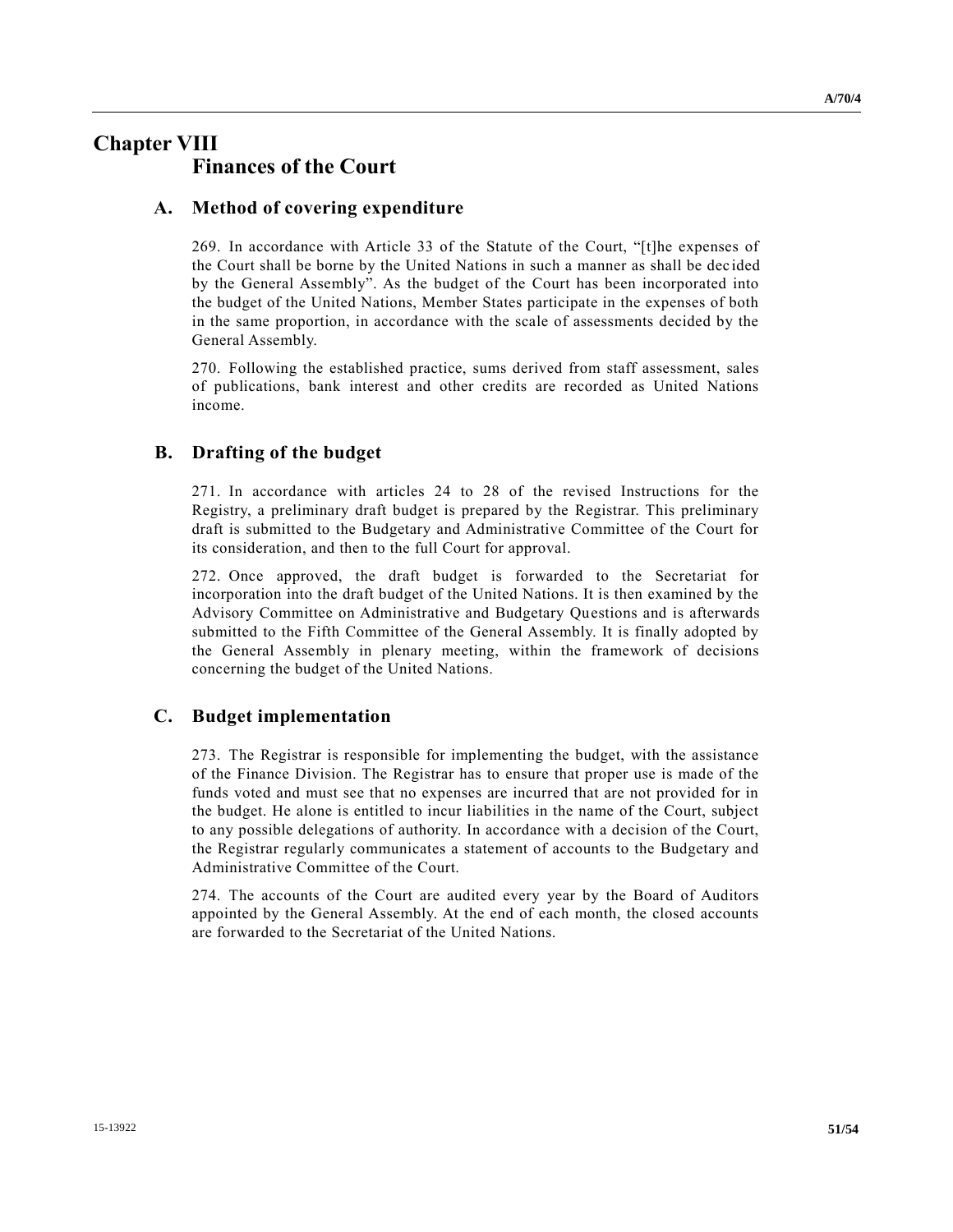## **D. Revised budget of the Court for the biennium 2014 2015**

(United States dollars)

| Programme                                          |               |
|----------------------------------------------------|---------------|
| Members of the Court                               |               |
| 0393902 Emoluments                                 | 7 778 400     |
| 0311025 Allowances for various expenses            | 1 304 100     |
| 0311023 Pensions                                   | 4 344 500     |
| 0393909 Duty allowance: judges ad hoc              | 1 228 300     |
| 2042302 Travel on official business                | 51 100        |
| Subtotal                                           | 14 706 400    |
| Registry                                           |               |
| 0110000 Permanent posts                            | 18 653 900    |
| 0170000 Temporary posts for the biennium           | 234 400       |
| 0200000 Common staff costs                         | 7 073 100     |
| 1540000 After-service medical and associated costs | 541 800       |
| 0211014 Representation allowance                   | 7 200         |
| 1210000 Temporary assistance for meetings          | 1 676 200     |
| 1310000 General temporary assistance               | 286 200       |
| 1410000 Consultants                                | 217800        |
| 1510000 Overtime                                   | 103 600       |
| 2042302 Official travel                            | 47 500        |
| 0454501 Hospitality                                | 20 700        |
| Subtotal                                           | 28 862 400    |
| Programme support                                  |               |
| 3030000 External translation                       | 444 400       |
| 3050000 Printing                                   | 596 000       |
| 3070000 Data-processing services                   | 1 0 1 2 4 0 0 |
| 4010000 Rental/maintenance of premises             | 3 4 2 6 1 0 0 |
| 4030000 Rental of furniture and equipment          | 366 500       |
| 4040000 Communications                             | 207 200       |
| 4060000 Maintenance of furniture and equipment     | 133 500       |
| 4090000 Miscellaneous services                     | 43 400        |
| 5000000 Supplies and materials                     | 504 800       |
| 5030000 Library books and supplies                 | 241 300       |
| 6000000 Furniture and equipment                    | 310 400       |
| 6025041 Acquisition of office automation equipment | 160 400       |
| 6025042 Replacement of office automation equipment | 282 800       |
| 6040000 Vehicles                                   | 105 100       |
| Subtotal                                           | 7834300       |
| Total                                              | 51 403 100    |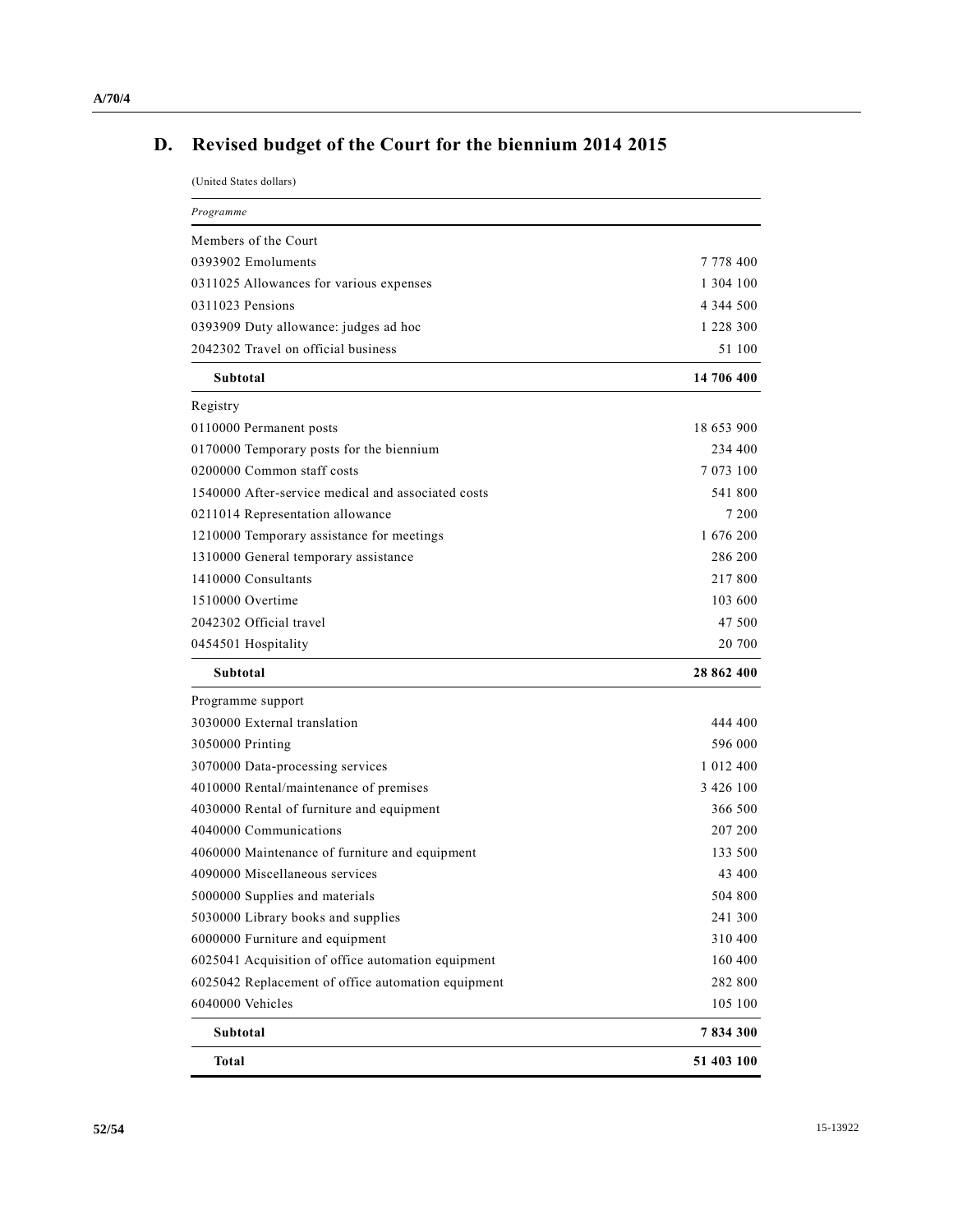275. More comprehensive information on the work of the Court during the period under review is available on its website. It will also be found in the *Yearbook 2014- 2015*, to be published in due course.

> (*Signed*) Ronny **Abraham** President of the International Court of Justice

The Hague, 1 August 2015